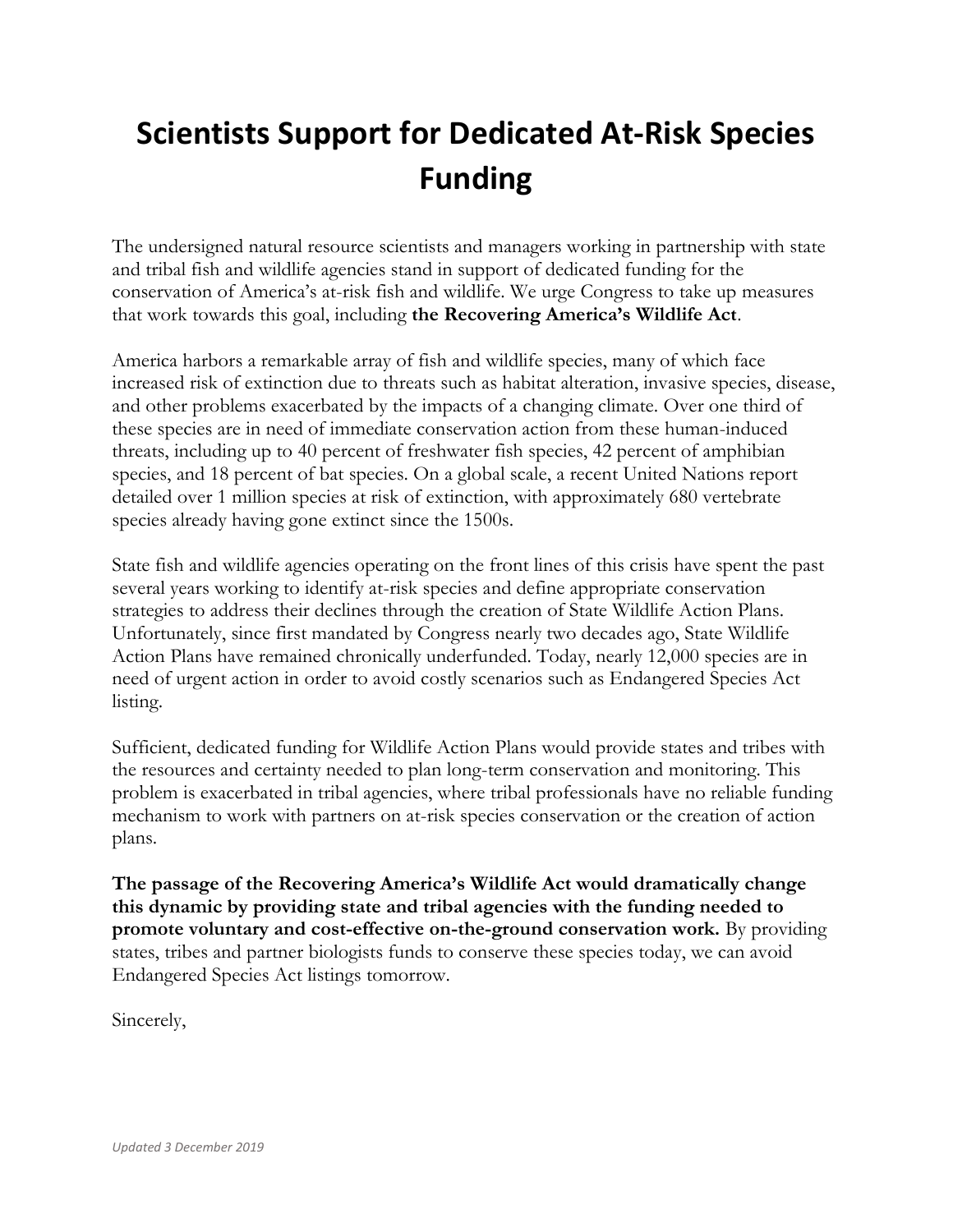## **Alabama**

Duston Ryan Duffie - Graduate Research Assistant - Mississippi State University Loraine Harnisch - Technical Consultant - Member, The Wildlife Society Cal Johnson - Aquatic Biolgist Christopher A. Lepczyk – Professor - Auburn University William Jesse Lynn - Wildlife Biologist - U.S. Fish and Wildlife Service Dr. William. E. Stone, CWB® - Associate Professor - Alabama A&M University Jaelen Myers - Graduate Research Assistant - Auburn University Dennis DeVries - Professor and Assistant Director for Research Programs - Auburn University Manley Worth Pugh - Coordinator of Zoological Collections - The University of Alabama Lianne Koczur, PhD - Science & Conservation Director - State NGO Allison Cochran - Certified Wildlife Biologist - Alabama Chapter of the Wildlife Society

## **Alaska**

Melanie Smith - Program Director - National Audubon Society Andy Baltensperger - Wildlife Biologist - University of Alaska Fairbanks Molly Robinett, PhD - Field Ecologist - National Science Foundation Olivia Edwards - Fisheries Technician/Graduate Student - University of Alaska Fairbanks Winifred B Kessler, PhD, CWB® - Member, The Wildlife Society Stanley Allen Moberly - Past President of AFS - Member, American Fisheries Society Mason D Ryant – Dr - Retired David J Cannon - Fisheries Biologist - Kuskokwim Aquatics Consulting Deanna Strohm-Klobucar - Research Scientist - University of Alaska Fairbanks Darcy Saiget - Fish Biologist - U.S. Forest Service Paula Williams - Research Scientist – American Association for the Advancement of Science Emily J Williams – Ecologist - National Park Service Elizabeth Figus – PhD - University of Alaska Fairbanks

# **Arizona**

Josh T. Avey - Terrestrial Wildlife Branch Chief - Arizona Game and Fish Department Kara Barron - Science and Outreach Manager - Gila Watershed Partnership Kerry Baldwin,Retired - Certified Wildlife Biologist - Wildvisions Arizona Consulting Group Heather Bateman - Associate Professor - Member, SW Section of The Wildlife Society Joseph Braasch - Graduate Student - University of AZ, Dept of Ecology & Evolutionary Biology Russell Benford - Environmental Program Manager - Gila River Indian Community Daniel Driscoll - Bald & Golden Eagle Biologist - American Eagle Research Institute James Heffelfinger - Wildlife Science Coordinator - Arizona Game and Fish Department and University of Arizona Carol Chambers – Professor – Vice President, The Wildlife Society Thomas Hildebrandt - Wildlife Program Manager (Retired) - Arizona Game and Fish Department Kayla Lauger – Student - Northern Arizona University Tad C. Theimer – Professor - Northern Arizona University Scott Lillie - Environmental consultant - Chuckwalla Consulting Alton Livingstone - President-elect - AZ/NM American Fisheries Society Brandon Mayer - Research specialist - Member, The Wildlife Society Melissa Merrick, PhD - Assistant Research Scientist -The University of Arizona Cheryl Mollohan - Certified Wildlife Biologist - Member, The Wildlife Society Sean Murphy – Researcher - University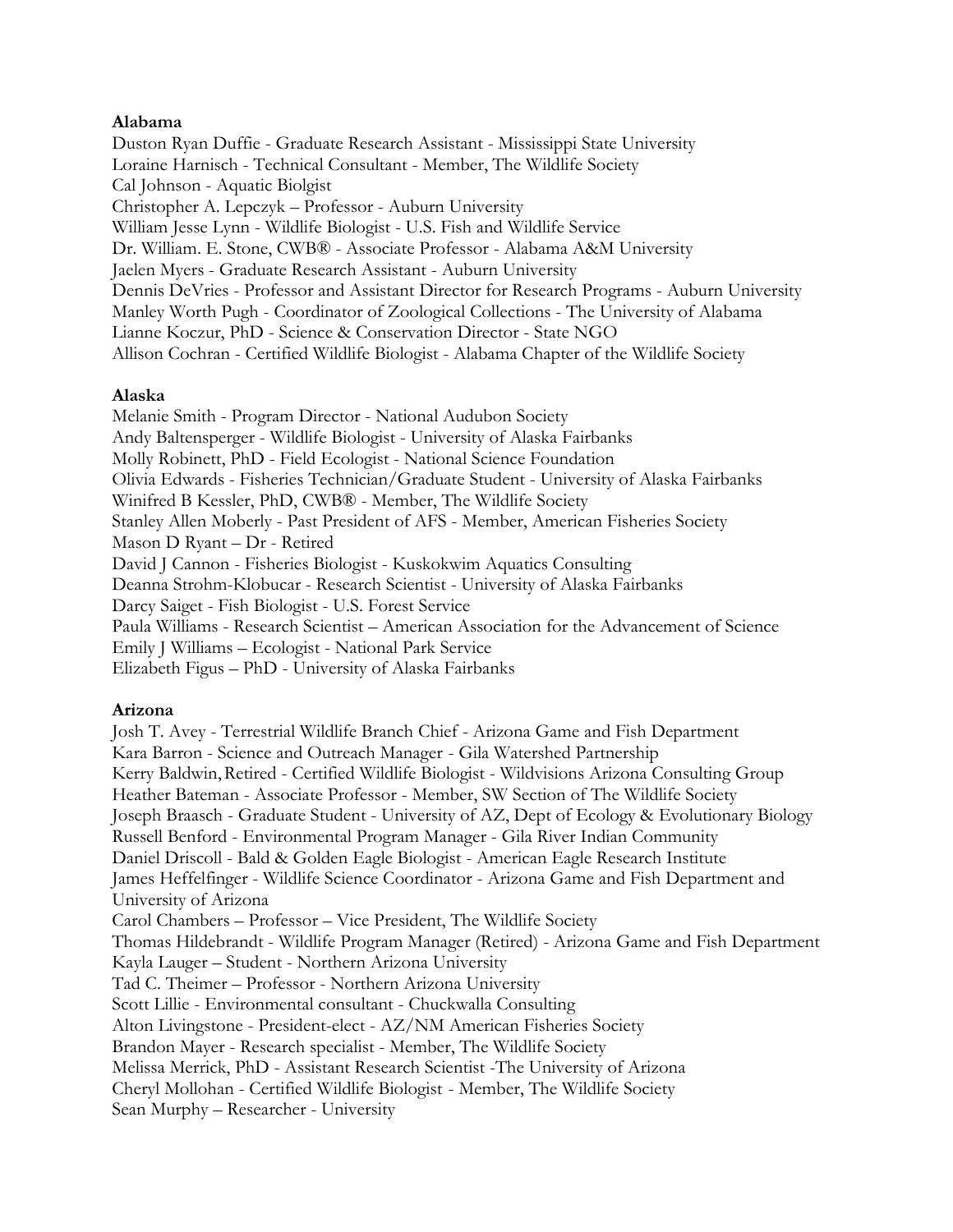Samantha Novotny - Conservation Affairs Chairperson - Arizona Chapter of The Wildlife Society Thomas H. Skinner - Wildlife Staff Officer, retired - Coronado National Forest Melanie Tluczek - Executive Director - Gila Watershed Partnership Selso Villegas - Director, Water Resources - Tohono O'odham Nation David Weedman - Aquatic Habitat Program Supervisor - State biologist Shannon Fehlberg - Conservation Biologist - Desert Botanical Garden Rachel Harrow - Wildlife Technician - The Wildlife Society Holly Hicks - Wildlife Biologist - Arizona Game and Fish Department Julie Stromberg - Professor Emerita - Arizona State University Jessica Olson - Natural Resources Planner - Columbia River Gorge Commission; Southwest Decision Resources David R. Patton - Forest Wildlife Ecologist, Professor, Dean Emeritus - Northern AZ University Dr. Larisa E. Harding - Statewide Small Game Program Manager - AZ Game & Fish Department Josh T. Avey - Terrestrial Wildlife Branch Chief - Arizona Game and Fish Department Sara Gabrielson - Graduate Student - Northern Arizona University Faith Walker - Assistant Research Professor - Northern Arizona University Thomas D Sisk - Olajos-Goslow Chair of Environmental Science and Policy - Northern Arizona University Rabecca M Lausch - Graduate Student - Northern Arizona University Alek Mendoza - Research Ecologist - Museum of Northern Arizona Gerald W Monks - Authorized Biologist - Environmental consulting Jeff Jenness - Adjunct Professor, GIS Analyst - Northern Arizona University Nadine Laporte – Professor - NAU School of Forestry Tyler Roberts - Masters student - Northern Arizona University Jean Marie L Rieck - Biologist/NEPA planner - The Wildlife Society Ruby Hammond - Adjunct Faculty and PhD Candidate - Northern Arizona University Barbara Satink Wolfson - Program Coordinator, Sr. - Northern Arizona University Bret Pasch - Assistant Professor - Department of Biological Sciences, Northern Arizona University Jeffrey Foster - Associate Professor - Northern Arizona University Stefan Sommer - Director of Education, Merriam-Powell Center for Environmental Research - Northern Arizona University Sara Souther - Assistant Research Professor – Ecological Society of America Carl Seweyestewa – Forester - The Hopi Tribe Kay Weston - Prospective Graduate Student – Member, The Wildlife Society Robert G White - Retired Leader MT Coop Fisheries Unit - Past President American Fisheries Society Audrey Owens - Wildlife Specialist - Arizona Game and Fish Department Frank von Hippel – Professor - Northern Arizona University Vashti "Tice" Supplee - Director of Bird Conservation - Audubon Arizona Carolyn Sieg - Research Ecologist - USDA Forest Service Katherine Zarn - Master's Student - University of Montana Althea C Weeks - Biological Technician - National Park Service Julie Alpert - Senior Wildlife Ecologist - Willow Creek Environmental Consulting, LLC Robert Faught - Senior Wildlife Ecologist - Willow Creek Environmental Consulting, LLC Doris Rusch - Retired Wildlife Biologist - Southern Arizona Quail Forever and TWS member Zachary May – President - Quail Forever Chapter Selso Villegas - Executive Director Water Resources - Tohono O'odham Nation Dee Randall - Forest Manager, Silviculturist - San Carlos Apache Tribe, Bureau of Indian Affairs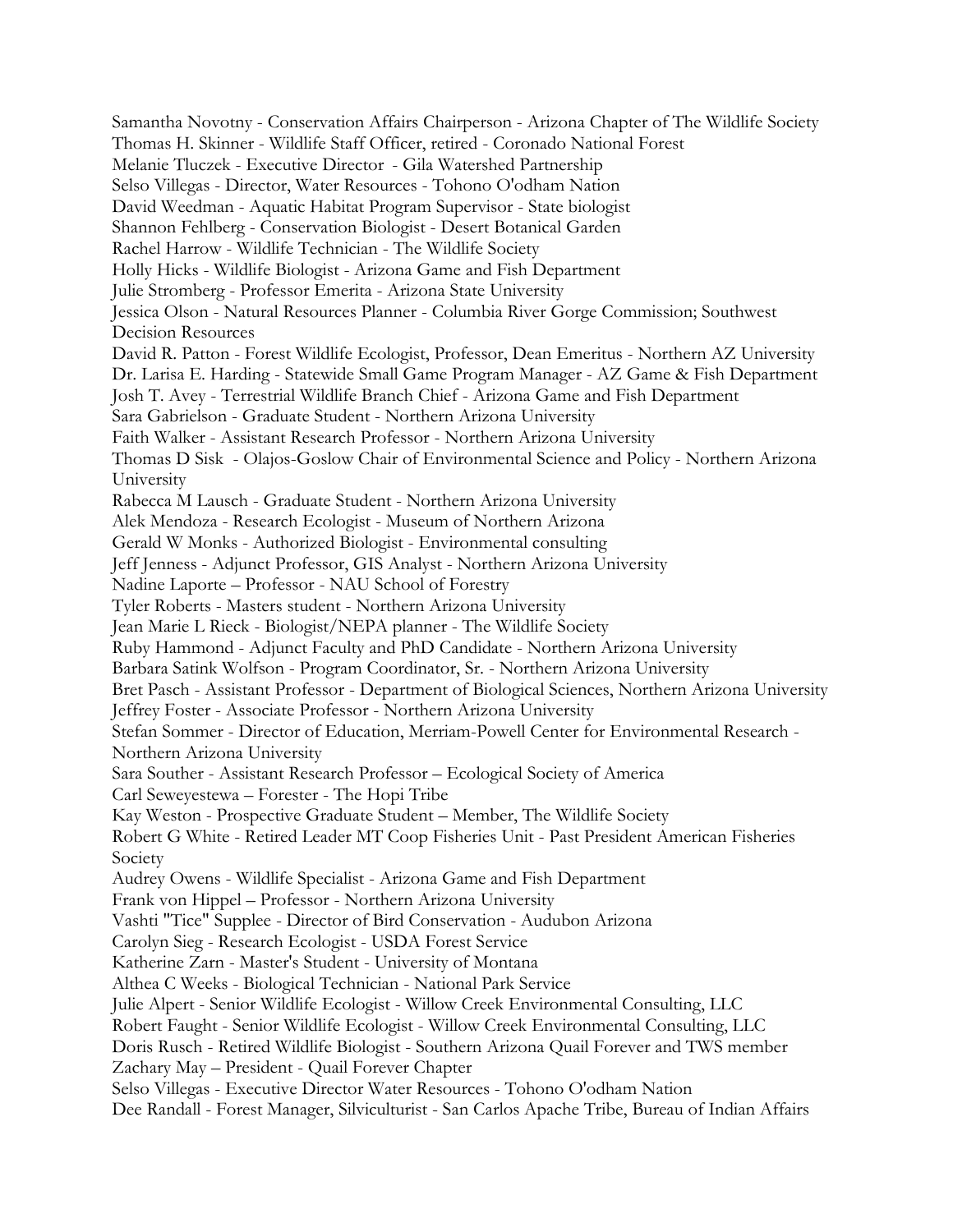## **Arkansas**

Alix Matthews - PhD Student - Arkansas State University Allison Fowler - Wildlife Biologist - Member, The Wildlife Society Ashley P.G. Dowling – Professor - University of Arkansas Brad Carner - Wildlife Division Chief - Arkansas Game and Fish Commission Brian K. Wagner - Aquatic Wildlife Diversity Biologist - Arkansas Game & Fish Commission Brett DeGregorio - Wildlife Biologist - Arkansas Fish and Wildlife Cooperative Research Unit Casey L Brewster - PhD Candidate - University of Arkansas Christopher John Kellner - Professor of Wildlife Science - Arkansas Tech University Christopher Naus – Ecologist - Arkansas Division of Environmental Quality Daniel M. Scheiman - Bird Conservation Director - Audubon Arkansas David G Krementz - wildlife biologist (research) emeritus - US Geological Survey Garrick Steven Dugger, CWB - Wildlife Biologist Jason McCallie - Wildlife Biologist - Arkansas Game and Fish Commission Jeremy Brown - Arkansas Game and Fish Commission John D. Willson - Associate Professor of Biological Sciences - University of Arkansas, Fayetteville Joseph D Long - Wildlife Biologist - Member, Arkansas Wildlife Federation Karen Rowe - Certified Wildlife Biologist - The Wildlife Society, Arkansas Chapter Kent Kovacs - Associate Professor - University of Arkansas Levi Horrell - Biologist - Arkansas Game & Fish Commission Lorin Neuman-Lee - Assistant Professor - Arkansas State University Marson Nance - Director of Land Protection & Stewardship - Northwest Arkansas Land Trust Matt Mourot - Assistant Regional Supervisor - Arkansas Game and Fish Commission Maureen McClung - Associate Professor of Biology - Hendrix College Michael Cory Gray- Chief, Research Division - Arkansas Game and Fish Commission Michelle A Evans-White - Professor - University of Arkansas Pedro Ardapple - Ozark Highlands Biologist - U.S. Fish and Wildlife Service Rhett Michael Raibley - Park Assistant/Avian Field Technician - AR State Parks/AR State University Rob Willey - Statewide Habitat Coordinator - Arkansas Game & Fish Commission Sara Harrod - PhD Candidate - Arkansas State University Steve Lochmann – Professor - University of Arkansas at Pine Bluff Teresa Turk - Retired NOAA Fisheries Scientist Than Boves - Associate Professor of Avian Ecology - Arkansas State University Tina Gray Teague - Professor - Arkansas State University Virginie Rolland - Associate Professor of Wildlife Ecology - Arkansas State University William Posey – Malacologist - Freshwater Mollusk Conservation Society Yi Liang - Associate Professor - University of Arkansas Maurice Jackson - Family and Community Fishing Program Coordinator - Arkansas Game and Fish Commission Jonathan Michael Young - Field Projects Manager - Audubon Arkansas Allan J. Mueller - Wildlife Biologist - The Wildlife Society Teresa Turk - Research Fisheries Biologist - Retired NOAA Fisheries Scientist

Mitzi Cole - Wildlife Biologist - US Forest Service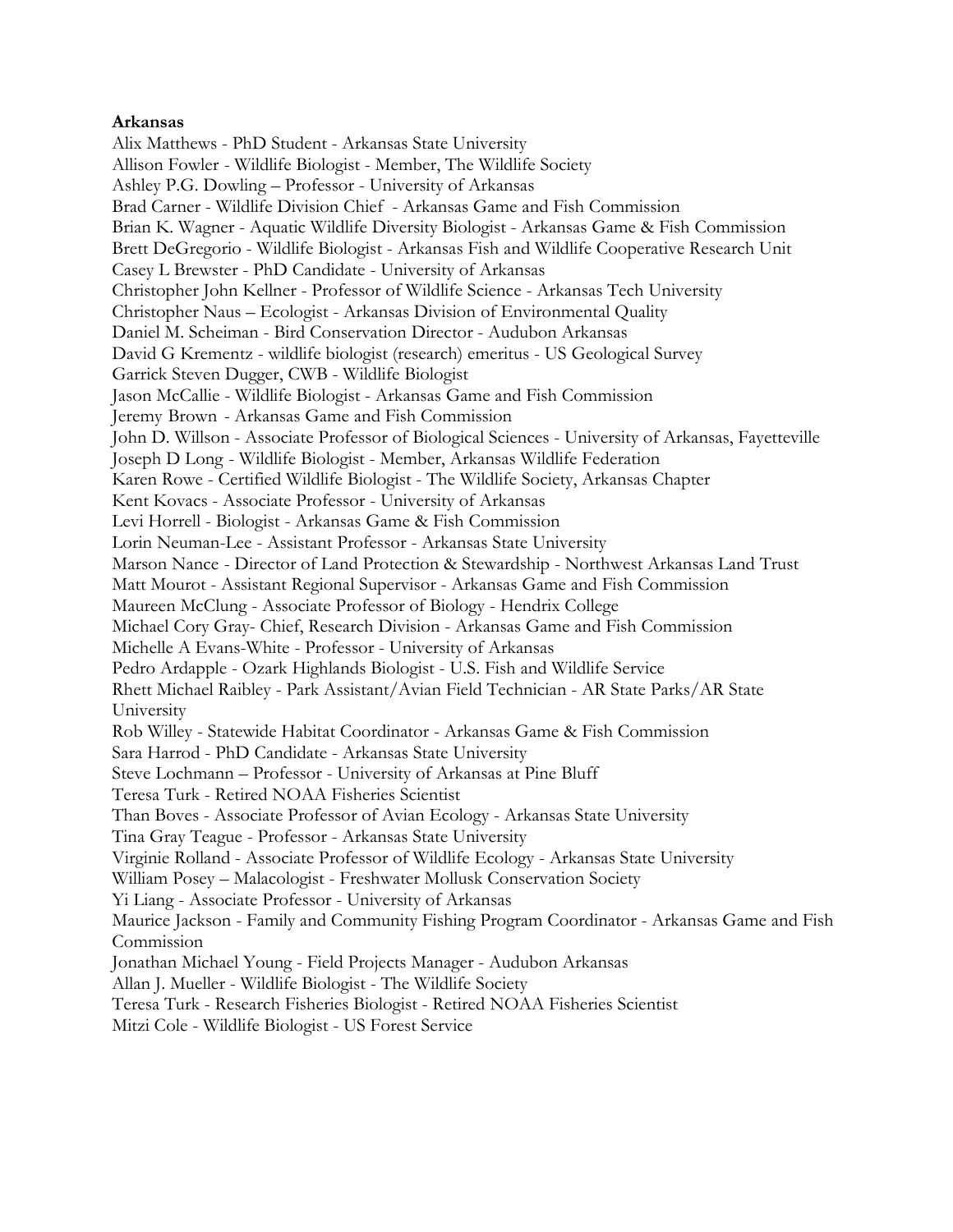## **California**

Alan Roseto - Associate Environmental Planner - California Department of Transportation Andrew Cawley - Mitigation Banker - Environmental Professional Ange Darnell Baker - Senior Environmental Scientist - California Department of Fish and Wildlife Annika Nabors - Pollination Biologist - University of CA, Div of Agriculture and Natural Resources Ashley Estacio - Wildlife Biologist - The Wildlife Society Benjamin N Sacks – Professor - University of California, Davis Bill Standley - Natural Resource Specialist - The Wildlife Society Caroline Anne Garcia -Wildlife Biologist -Southern California Chapter of The Wildlife Society Carrie Johnson - Wildlife & Aquatic Biologist - US Forest Service Chad Wilsey - VP and Interim Chief Scientist - National Audubon Society Charles Holland - Regional Director - Westervelt Ecological Services Christina Sloop - Science Advisor and CDFW Science Institute Lead -California Department of Fish and Wildlife Cindy Dunn - Environmental Biologist III - City of San Diego Conner Philson - PhD Student -UCLA Cortney Flather - Spotted Owl Crew Lead - Institute for Bird Populations David Moldoff - Senior Environmental Scientist – Member, The Wildlife Society Debi Fanucchi - Wildlife Biologist – Member, SF Bay Area Chapter of The Wildlife Society Denise Walker-Brown - Wildlife Biologist - California Department of Transportation Dr. Annika Keeley - Environmental Scientist - Delta Stewardship Council Elizabeth Meisman - Wildlife Biologist - The Wildlife Society Emily Lund - Biologist II - Environmental Consultant Erica Meyers - Senior Environmental Scientist - Member, American Fisheries Society Ernesto Ruelas Inzunza - Professor and Research Scientist - Universidad Veracruzana Gena Lasko - Senior Environmental Scientist, Aquatic Resources Specialist - American Fisheries Society Genevieve Rozhon - Wildlife Biologist - GHD Geoffrey Geupel - Director, Strategic Partnerships - Point Blue Conservation Science Greg Hampton - Wildlife biologist - Ecorp consulting Hannah lee - Biologist assistant - Endemic Environmental Jackie Lynn Childers - Graduate Student - UC Berkeley James Gain - Supervisor of Instructional Technology - Stanislaus Audubon Society James Randolph Monroe - Science Teacher - Public Education & NASA Jan Perez - Environmental Scientist - State Government Janel L. Ortiz - Diversity Postdoctoral Fellow - University of San Diego Jeanne Wetzel Chinn - Environmental Scientist, TWS Chair, Conservation Affairs Committee - CA State Agency, The Wildlife Society Jennifer Elaine Smith - Associate Professor of Biology - Mills College Jennifer Litteral - Terrestrial Biologist - The Wildlife Society, San Francisco Bay Area Chapter Jennifer Yu DVM, MS - Smithsonian Conservation Biology Institute Jessie Roughgarden - Wildlife Biologist - Great Basin Institute Joan Dudney – Postdoc - UC Davis Joanna Wu - Project Manager and Avian Biologist - National Audubon Society John Pearse - Professor Emeritus -Department of Ecology and Evolutionary Biology, University of California, Santa Cruz, California Junko Hoshi - Senior environmental scientist - CA Department of Fish & Wildlife Kate Spear - Natural Resources Management Specialist - The Wildlife Society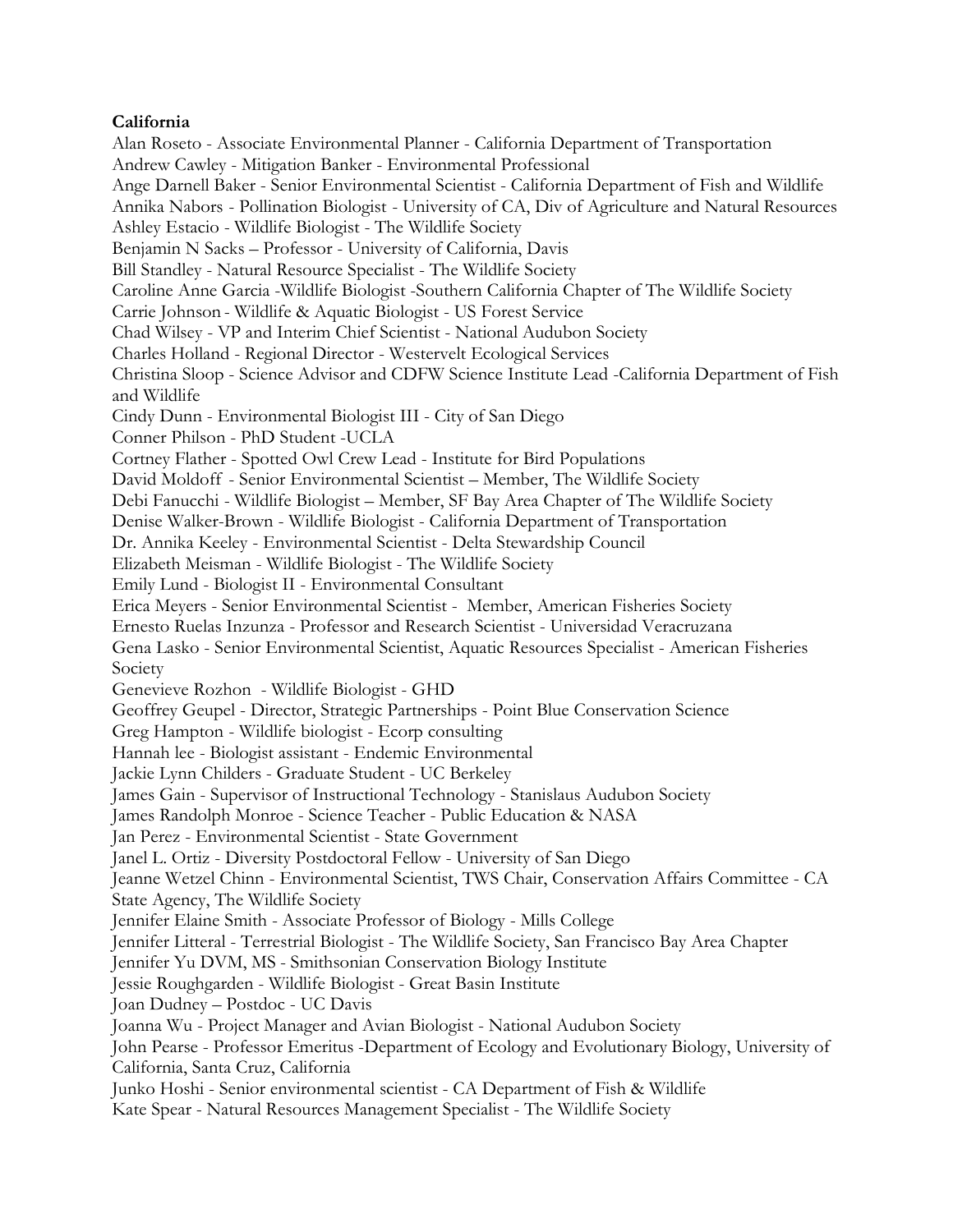Katherine Smith – PhD Post-Doctoral Researcher - UC Davis Kelley Pepper - Sr. Environmental Scientist Specialist - Dept. of Water Resources Kelly Fitzgerald-Holland - Senior Wildlife Biologist - GEI Consultants Kevin Marr - Environmental Scientist -Department of Water Resources Kevin Ohol - Wildlife Biologist - Garcia And Associates Kim Fettke - Wildlife Ecologist/Project Manager - The Wildlife Society Kimberly Holley - Senior Environmental Scientist - California Department of Fish and Wildlife Kimberly Oldehoeft – Biologist - Independent Kristen Strohm - Wildlife Biologist - Sierra Streams Institute Laura Ann Hampton - Scientific Aid - California Department of Fish and Wildlife Laura Bermudez - Environmental Scientist - DWR Leo Baligad - Living coast discovery center and san Diego humane society Lisa Fields – Ecologist - State Government Madison Halloran - Master's Student, Fisheries Biology - Humboldt State University Marina L Olson - Wildlife Biologist - TWS Sacramento-Shasta Chapter Matthew Armand Meyers - Engineering Geologist - California Department of Water Resources Matthew Bettelheim - Certified Wildlife Biologist - The Wildlife Society Michael H. Fawcett -Owner, Fawcett Environmental Consulting- TWS Western Section, ESA, AFS Michael Thomas – Head Environmental Scientist - California Department of Water Resources Natalie Reeder Biologist - SF Bay Area Chapter TWS Natasha Dvorak - Senior Biologist - The Wildlife Society Nathan W. Feldman - Ecologist & Photographer Patricia Valcarcel, CWB - Senior Wildlife Biologist – Member, The Wildlife Society Pelayo Alvarez - Adjunct Professor - American River College Peter N Dudley - Project Scientist - NOAA Fisheries Rachael Carnes - Environmental Scientist - AEP Rahel Sollmann - Assistant Professor - UC Davis Rebekah Bergkoetter – Biologist - The Wildlife Society Ricka Stoelting - Senior Biologist - Swaim Biological Inc. Scott Jennings - Avian Ecologist - Audubon Canyon Ranch Sean Avent - Senior Biologist - WRA Inc. Sean Lema - Associate Professor - California Shannon Riggs DVM - Pacific Wildlife Care Skip Moss - Conservation Scientist – Member, The Wildlife Society Sonette Lias – Student - SD Mesa College Stacey Frederick, MS - UC Berkeley Stephanie Stragier - Wildlife biology technician – Bureau of Land Management Steven Clyde Parmenter - Senior Fishery Biologist - California Department of Fish and Game Steven J. Manley – President - Wildlife Innovations Ted K. Raab - Senior Investigator - The Wildlife Society and Carnegie Inst for Science Ted Torgerson - Forest Science Technician III - Humboldt Redwood Company Thomas Gardali – Ecologist - Point Blue Conservation Science Tonya S Bills - Wildlife Biologist - US Forest Service Travis Longcore - Associate Adjunct Professor - UCLA Institute of the Environment and Sustainability Tyler Grant Urban - Citizen Wildlife Scientist Vanessa Tucker - Biologist - AECOM Vanessa ZoBell - Graduate Student – Member, the Wildlife Society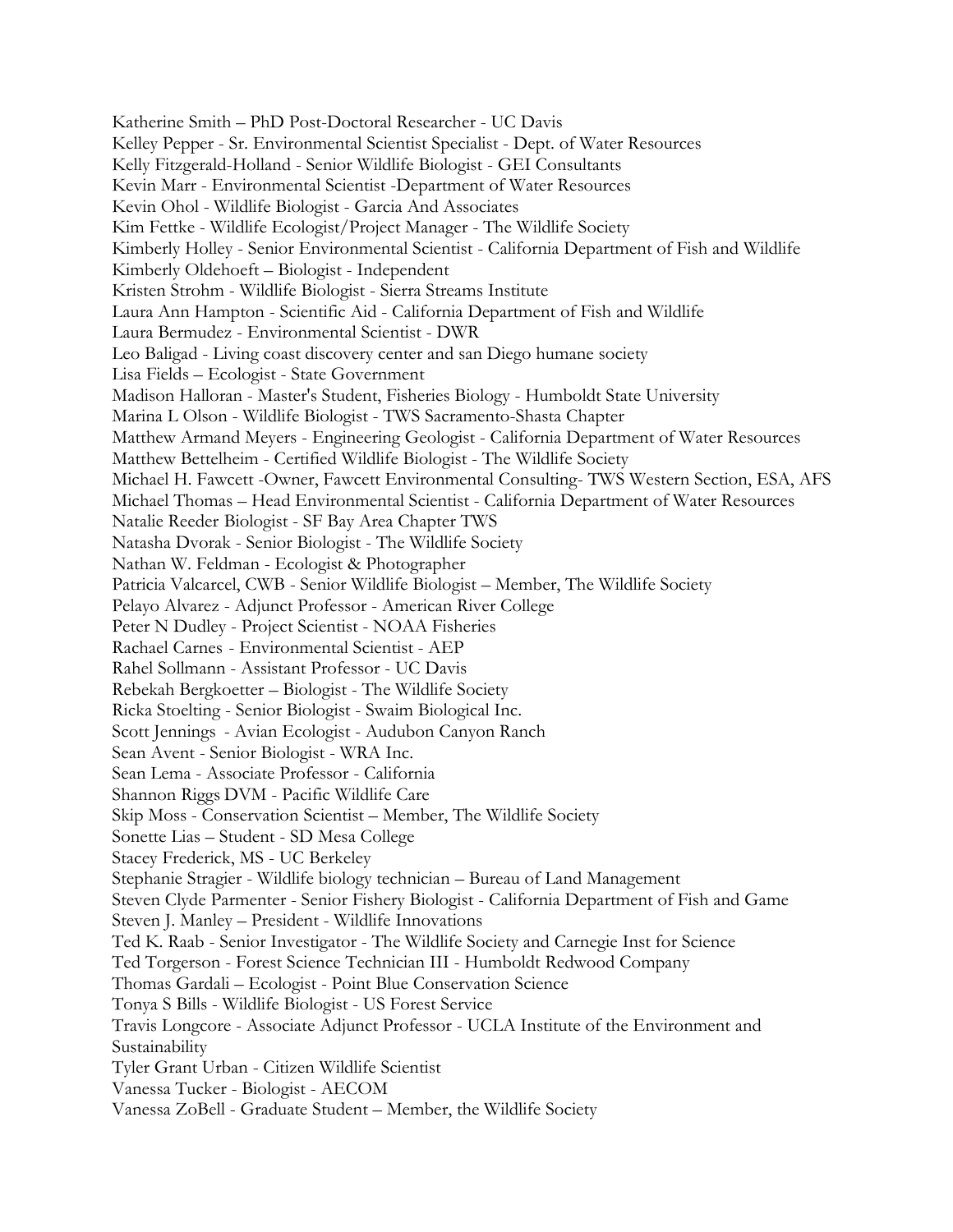Malte Willmes – Postdoc - UC Davis Kathleen Berridge - Fisheries Biologist - Private consulting Stephanie Durkacz - Supervisory Fish Biologist - U.S. Fish and Wildlife Service Allen R. Greenwood – Co-Founder – San Diego Trout Kenneth Scott Riley - Senior Fisheries Biologist - American Fisheries Society Barbara Muhling - Project Scientist - UC - Santa Cruz Kevin Vella - District Wildlife Biologist - National Wild Turkey Federation Sophia Unger - Senior Biologist - ICF Melinda Mohamed - Wildlife Biologist - The Wildlife Society and American Fisheries Society Natalie Okun - Fisheries Biologist - Pacific States Marine Fisheries Commission Myfanwy Johnston, PhD - Senior Biologist - Cramer Fish Sciences Samantha Chase - Junior Specialist - UC Davis Geary Hund - Executive Director - Mojave Desert Land Trust Andrea Schreier - Adjunct Assistant Professor - University of California Davis Vicki Buchsbaum Pearse – Researcher - Society for Integrative and Comparative Biology Rocko Brown – Scientist - Fish Sciences Laurie Earlet - Supervisory Fish Biologist - American Fisheries Society Brett Furnas, PhD - Wildlife Ecologist - California Department of Fish and Wildlife Angela Haas - Associate Biologist - The Wildlife Society Sacramento-Shasta Chapter Conservation Chair Robyn Smith – President - Sacramento-Shasta Chapter of The Wildlife Society Therese Glowacki - Natural Resource Manager - Boulder County Parks and Open Spce Vanessa Tucker - Wildlife Biologist - AECOM Erin Duprey - Wildlife Biologist - Sacramento-Shasta Chapter, TWS Ernesto Ruelas Inzunza - Professor and Research Scientist - Universidad Veracruzana Rose L. Snyder - Citizen Science Coordinator - Point Blue Conservation Science Marian Vernon - Sierra Meadow Adaptation Leader - Point Blue Conservation Science Leonardo Salas - Senior Quantitative Ecologist - Point Blue Conservation Science Kriss Neuman - Senior Ecologist - Point Blue Conservation Science Katharine Anne Howard - Partner biologist - Point blue conservation science Blake Barbaree - Avian Ecologist - Point Blue Conservation Science Wendell Gilgert - Stewardship Ecologist - Point Blue Conservation Science Mel Preston - Rangeland Field Ecologist - Point Blue Conservation Science Melinda Dorin Bradbury - Program Manager - Sacramento Shasta Chapter of The Wildlife Society Caroline Newell - Junior Specialist – American Fisheries Society Tanessa Hartwig - Conservation Biologist - The Wildlife Society Doug Johnson - Executive Director - California Invasive Plant Council Megan L Elrod - Biologist - Point Blue Conservation Science Kara Gonzales - Associate Biologist - Caltrans Cobie Cavanaugh - Federal Wildland Fire Program Manager (retired), Wildlife Biologist - Humboldt State Univ (student), The Wildlife Society(member)

# **Colorado**

Allen Vitt - Terrestrial Biologist - Colorado Parks and Wildlife Amy Seglund - Species Conservation Coordinator - Colorado Parks and Wildlife Ana Davidson - Research Scientist - Colorado State University Andrea Schuhmann – Ecologist - Colorado Natural Heritage Program Angelique Curtis - Wildlife biologist - Colorado Parks and Wildlife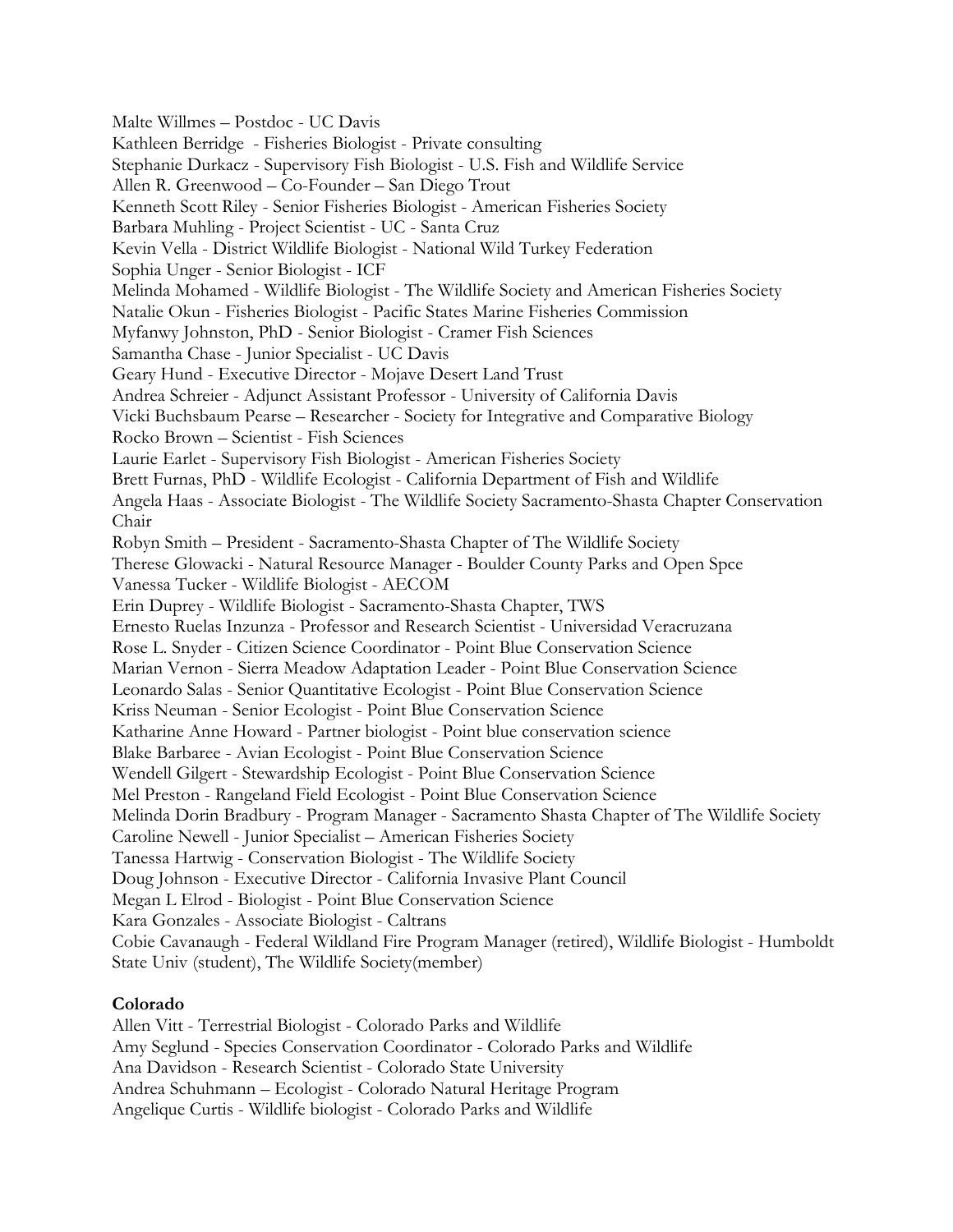Arvind Panjabi - Avian conservation scientist - American ornithological society Ashley Ficke - Fisheries Ecologist – Member, American Fisheries Society Brian Dreher - Senior Wildlife Biologist - Colorado Parks and Wildlife Casey Cisneros- Land Stewardship Manager - Local government Colin Woolley - Wildlife Biologist - Western Bird Banding Association Darrel Snyder - Research Scientist – Member, American Fisheries Society David G Anderson – Director - Colorado Natural Heritage Program, CSU Dr. Terry Z. Riley - Policy Director - North American Grouse Partnership Edward Schmal - Conservation Biologist - Colorado Parks and Wildlife Elizabeth Stevenson - Assistant Zoologist - Colorado Natural Heritage Program, CSU Elizabeth Tasker - Botanist/Ecologist - Colorado Natural Heritage Program Emily Bamford - Water Specialist - NOAA / CU Boulder Eric Odell - Species Conservation Program Manager - Colorado Parks and Wildlife Erin Tripp - Associate Professor - University of Colorado Gary C White - Professor Emeritus - Colorado State University Gary Miller - Wildlife Biologist - Retired, National Park Service and Colorado Division of Wildlife Gene Stout - Certified Wildlife Biologist – Member, The Wildlife Society Jamin Grigg - Wildlife Biologist - Colorado Parks and Wildlife Jay M. Thompson - Fisheries Biologist - American Fisheries Society Jennifer Timmer - Conservation delivery biologist - Bird Conservancy of the Rockies Jeremy SiemersZoologist - Colorado Natural Heritage Program - Colorado State University Jessica Smith – Botanist - Colorado Natural Heritage Program Jill Handwerk - Botany Team Lead - Colorado Natural Heritage Program Jim N. White - Aquatic Biologist/Sec-Treas. Colorado-Wyoming Chapter of AFS - Colorado Parks and Wildlife Joanna M Lemly - Wetland Ecologist - Colorado Natural Heritage Program John P. Hayes - Dean, Warner College of Natural Resources - Colorado State University John Sanderson – Director - Center for Collaborative Conservation at Colorado State University John Sovell - Senior Resercher - Colorado State University Jonathan H. Reitz - Wildlife Biologist - Colorado Parks and Wildlife Julia Kintsch - Principal and Senior Ecologist - ECO-resolutions Kathleen Griffin - Sage-Grouse Program Manager - Colorado Parks and Wildlife Katie Rohwer - Aquatic Technitian - American Fisheries Society Keith Babcock - Principal/Senior Wildlife Biologist - Dudek Kenneth A. Logan - Mammals Researcher - Colorado Parks and Wildlife Laurel Brigham - PhD Student - CU Boulder Lindsey Brandt - Stewardship Trust Manager - Colorado State Land Board Mark Beardsley - Ecologist - EcoMetrics Matthew Eckert - Terrestrial Programs Supervisor - Colorado Parks and Wildlife Meegan Flenniken - Land Conservation, Planning and Resource Division Manager - Larimer County Natural Resources Michael Menefee - Environmental Review Coordinator - Colorado State University Michelle Desrosiers - Wildlife Biologist - American Ornithological Society Miguel Jimenez - Outreach Biologist - National Audubon Society Mindy Gottsegen - Conservation Services Manager - Colorado State Land Board Nathan Seward - Wildlife Conservation Biologist - Colorado Parks and Wildlife Dr. Nicholas Sampalis – Member, The Wildlife Society Quresh Latif - Biometrician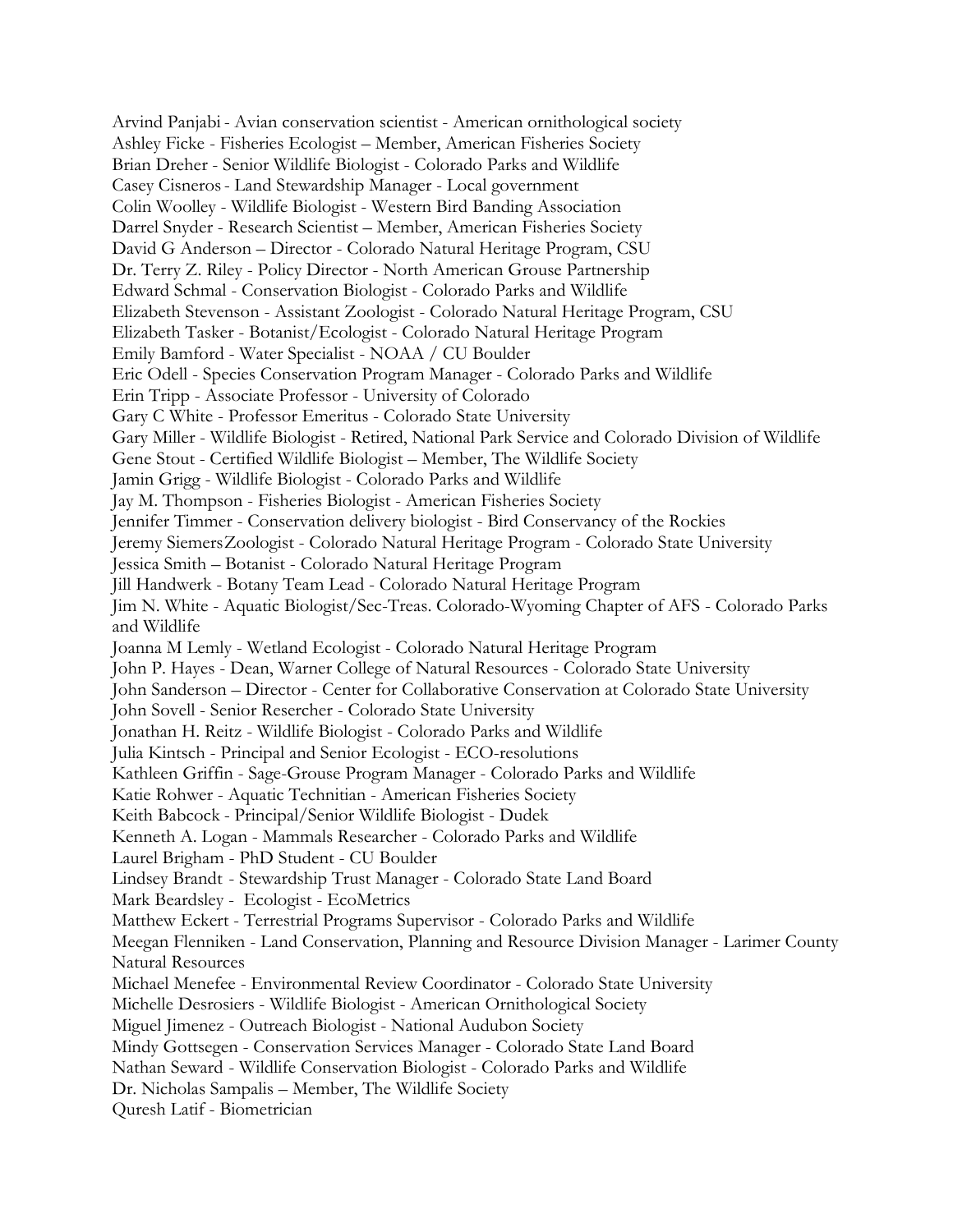Richard P. Reading - Director of Research & Conservation - Butterfly Pavilion Robert Schorr - Wildlife Researcher/Conservation Biologist - Colorado State University Robert Thomas - Geospatial Program Manager - Bordercats Working Group Sarah Doxon - Environmental Educator - NAAEE Savanna Smith - Plant Technician - Colorado Parks & Wildlife Seth Gallagher - Program Manager Rocky Mountain Region - Non-profit Stefan Tangen - Tribal Resilience Liaison - Great Plains Tribal Water Alliance/North Central Climate Adaptation Science Center Susan Panjabi – Botanist - Colorado Natural Heritage Program, Colorado State University T. Luke George - Research Associate - Colorado State University Terry Z Riley - Policy Director - North American Grouse Partnership Therese Thompson MS, MPA - Western Native Trout Initiative Tim Hogan – Curator - University of Colorado Museum of Natural History Cody Tyler - Fish Culturist – American Fisheries Society Kevin R Bestgen - Research Scientist - Colorado State University Patricia Dawn Dorsey - Director of Conservation Operations - National Wild Turkey Federation Valerie Thompson - Fisheries Biologist – American Fisheries Society Jacob S. Ivan - Wildlife Research Scientist - Colorado Parks and Wildlife Denise R. Culver - Senior Ecologist - Colorado Natural Heritage Program-Colorado State University David Klute - Species Conservation Unit Supervisor - Colorado Parks and Wildlife Raquel Wertsbaugh - Colorado Natural Areas Program Coordinator - Colorado Parks and Wildlife Jeff Thompson - Resource Stewardship Program Coordinator - Colorado Parks and Wildlife Richard W Hoffman - Retired Wildlife Researcher - CO Division of Wildlife Bradley Dawson - Fisheries Technician - Colorado Parks and Wildlife Elissa Slezak - Land Use Specialist - Colorado Parks and Wildlife Janet M Rutigliano - Technical Writer - BCNA Patricia Billig - Environmental Toxicologist - Government Dr. Gretchen F. Ridgeway - Master Naturalist - City of Boulder Carron Meaney - Senior Ecologist - Meaney Consulting, LLC Betty Naughton - Interpretive Naturalist - Open Spaces Interpreter for a city of about 100,000 Sue Ellen Hirschfeld - Ph.D Professor Emerita Geological Sciences - Western Interior Paleontology Society Katharine Brigham - Retired Non Profit Administrator Peter Ruprecht - Assoc Director Research Computing (ret.) - University of Colorado Boulder Lawrence Crowley - teacher (retired) - NEA Frncesca Giongo – Naturalist - Butterfly Pavilion, Westminster CO John Vickery - Conservation Ecology (MS) Claire Gentry - Recent Graduate of Ecology and Evolutionary Biology - University of Colorado Boulder Matt Schulz - Forest Management Coordinator - Colorado Parks and Wildlife Jamie Nogle - District Biologist - National Wild Turkey Federation Eric R Fetherman - Aquatic Research Scientist - Colorado-Wyoming Chapter of AFS Lynne Sullivan - Interpetive Naturalist - National Association of Interpreters Patrick A. Magee - Assistant Professor of Wildlife and Conservation Biology - Western Colorado University David Winters – Regional Aquatic Program Manager - USDA Forest Service John A. Covert – Retired - Trout Unlimited Erin Blair - Wildlife and Ecology Undergraduate Student - Western Colorado University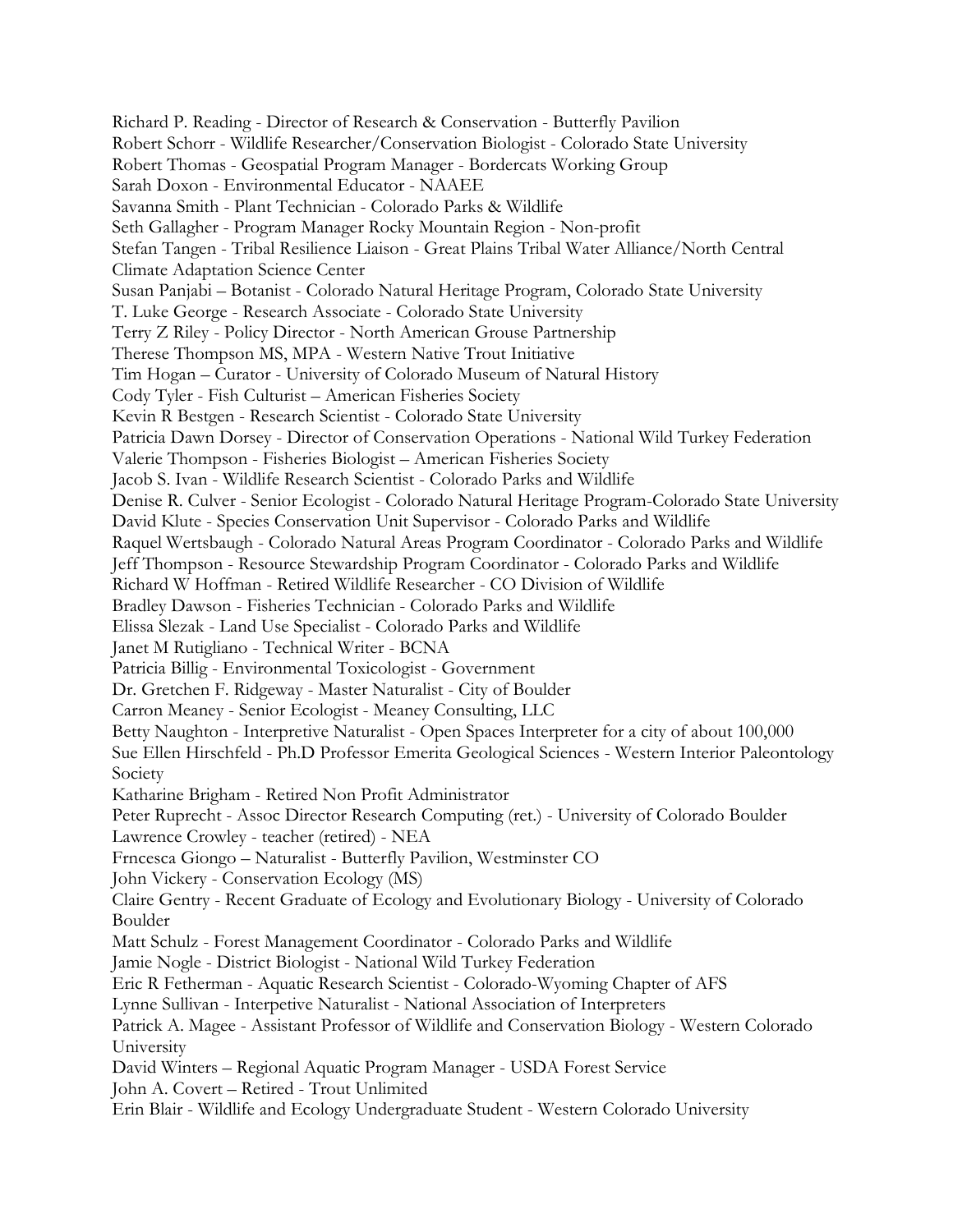Carron Meaney PhD - Senior Ecologist - Meaney Consulting LLC Brent Frankland - Terrestrial Biologist - Colorado Parks and Wildlife Joanna E. Lambert – Professor - University of Colorado Boulder Wendy Lanier - Mexican Spotted Owl Project Leader - The Wildlife Society Adele Reinking - Wildlife Research Biologist - Colorado State University Richard Bruce Gill - Wildlife Research Leader (Retired) - Colorado Chapter of The Wildlife Society Julianne Taylor - Chair-Elect - The Wildlife Society, Student Development Working Group Chelsea Beebe - Wildlife Ecologist - Jefferson County Open Space Joseph Ehrenberger - Wildlife Ecologist, Owner - Adaptation Environmental Services, Southwest Partner in Amphibian and Reptile Conservation Kelly Triece – Biologist - Adaptation Environmental Services Len H Carpenter – PhD - Retired William Keeley - Wildlife Ecologist - City of Boulder Open Space and Mtn Parks Jacob Kernc – Student - Colorado Mesa University Pat Basting - Sr. Biologist - Jacobs Elizabeth K. Peterson - Postdoctoral Researcher - Colorado State University-Pueblo Gene G Stout - Certified Wildlife Biologist - The Wildlife Society Bradley Weinmeister - Wildlife Biologist – State Agency Bryon Shipley - Wildlife Conservationist - Adaptation Environmental Services Brett Walker - Wildlife Researcher - Colorado Parks and Wildlife Jonathan Lowsky - Wildlife Biologist - The Wildlife Society Dan Neubaum - Wildlife Biologist - Colorado Parks and Wildlife Steve Boyle - Wildlife Conservation Scientist - Western Resources, LLC April Estep - Wildlife Biologist - Colorado Parks and Wildlife Matthew Clifton Rustand - Wildlife Biologist - The Wildlife Society Amanda J Bevan - PhD Student - University of Northern Colorado Micah Yarbrough - Wildlife Ecology Technician - City of Boulder Open Space and Mountain Parks Bruce Charles Hastings - Wildlife Refuge Manager, Retired - Member of The Wildlife Society Kirk Navo - Wildlife Biologist - Colorado Chapter of The Wildlife Society Annatea Saylor - Biology Student - Western University of Colorado Valerie A. Small, PhD - National Director- US Tribal Program Trees, Water & People Michelle Verant - Wildlife health professional Hannah Ertl – Biologist - Ute Mountain Ute Tribe Samantha Duven – Student - Colorado Mesa University

# **Connecticut**

Jason Vokoun - Professor and Department Head - University of Connecticut Dr. Laura Cisneros - Assistant Extension Professor - University of Connecticut Tanner Steeves - Wildlife Biologist - State Government Agency Tracy Rittenhouse - Associate Professor - University of Connecticut Dale May - Retired Director, Wildlife Division, Connecticut DEEP - Certified Wildlife Biologist, The Wildlife Society Julie Victoria - Wildlife Biologist - Retired Connecticut Depaertment of Energy and Environmental Protection Peter T Grundy - Masters Student - American Fisheries Society Karen Stackpole - Sr. Natural Resources Manager - The Wildlife Society Morgan Tingley - Assistant Professor - University of Connecticut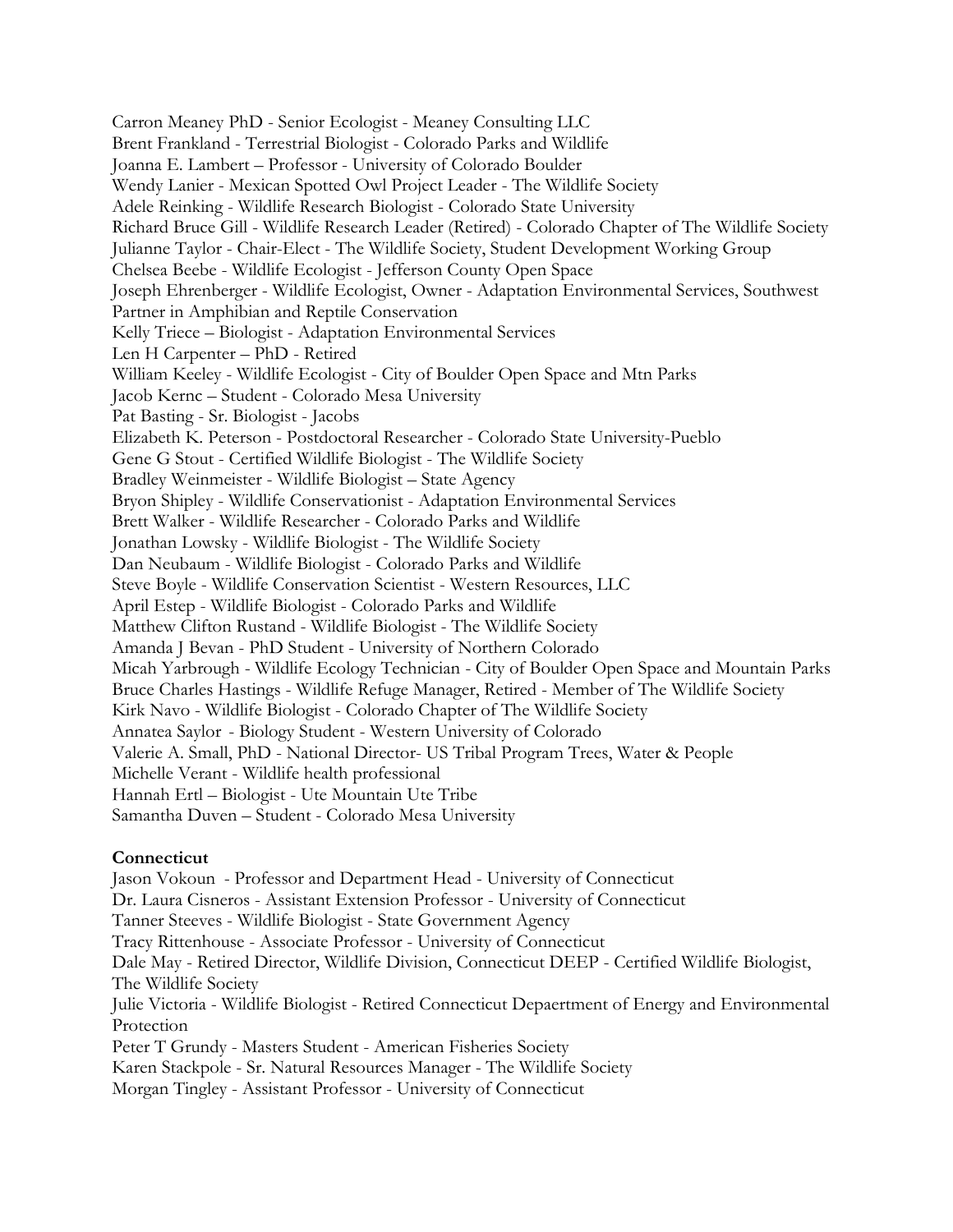## **Delaware**

Jeffrey Buler, Ph.D. - Associate Professor of Wildlife Ecology - University of Delaware Desmond M. Kahn, Ph.D. – President, Fishery Investigations - American Fishery Society Charles E. Mason - Professor of Entomology and Wildlife Ecology - University of Delaware Christopher K. Williams - Professor of Wildlife Ecology - University of Delaware

## **District of Columbia**

Bruce A. Stein, Ph.D. - Chief Scientist and Associate Vice President - National Wildlife Federation Christopher Round - Senior Scientist - Booz Allen Hamilton and George Mason University Jonathan Mawdsley - Science Advisor - Association of Fish and Wildlife Agencies Joseph A. Burns - Certified Wildlife Biologist - Federal agency Katherine Edwards - Certified Wildlife Biologist – Member, The Wildlife Society Seth Mott - Wildlife Biologist - Retired, US Fish and Wildlife Service

## **Florida**

Ad Platt - Vice President for Operations - The Longleaf Alliance Alison Pager – Student - UF Chapter of The Wildlife Society Betsie Rothermel - Associate Research Biologist - Archbold Biological Station Chad Allison - Avon Park Air Force Range Sentinel Landscape Partnership Coordinator - Central Florida Regional Planning Council Chad Hanson - Policy Analyst - Non-governmental Organization Christine Angelini - Assistant Professor - University of Florida Fabio Prior Caltabellotta - Postdoctoral Associate - University of Florida Fernando Mondaca Fernàndez - PhD - Universidad Autónoma de Chihuahua I Jack Stout - Professor Emeritus of Biology - The Wildlife Society, Ecological Society of America Jennifer Rehage - associate professor - Florida International University Katherine Lawlor - Biological Scientist Madison Hall – Dr - University of Central Florida Maria Auxiliadora Sabando – Teacher - Florida International University Mary Christman - Owner/Manager - MCC Statistical Consulting Michelle Smurl – Director - Zoo Natalie Montero – Biologist - University Nathan Johnson – Biologist - University of Florida Robert J Sousa - BSA National Fishing Committee, Emeritus Vice Chair- BSA and USFWS Retired Timothy Breault - Certified Wildlife Biologist - US Fish and Wildlife Service and Florida Fish and Wildlife Conservation Commission, retired Tonya Wiley – President - Havenworth Coastal Conservation Whalen Dillon - Postdoctoral Researcher - University of Florida Jon C. Staiger, PhD - Senior Scientist/Retired - Ecological Society of America & American Fisheries Society Craig Tinus - Assistant Professor of Environ Science - Bethune-Cookman University David Nicholson - District Biologist - National Wild Turkey Federation John W. Jolley - Senior Marine Research Scientist (retired) - Florida Fish and Wildlife Commission Stephen J. Jordan - Retired Environmental Scientist - American Fisheries Society Chad Hanson - Science and Policy Analyst - NGO Gabrielle Love - Graduate Student - University of Florida Denise Petty – Veterinarian -American Fisheries Society, American Association of Fish Veterinarians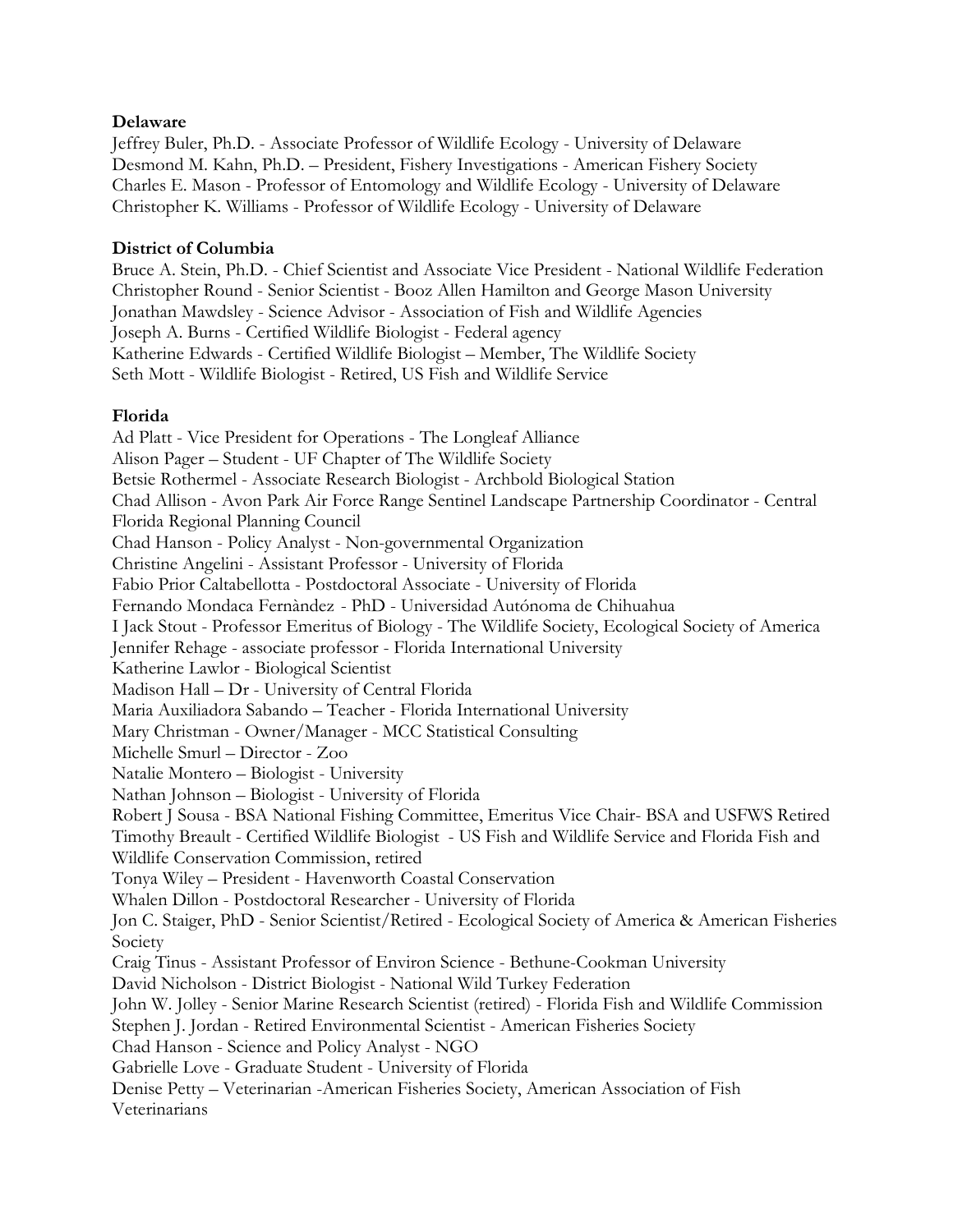Scott Williams - Wildlife Biologist - National Wild Turkey Federation Mark G. McRae - Associate Professor of Biology - The University of Tampa Heather Stewart - Marine and Fisheries Biologist - McGill University Ericka Vanessa Correa Roldan - Biologist (Master of Science) - UCF and MUSM Brian M Zielinski - National Director of Conservation - National Wild Turkey Federation

# **Georgia**

Dawn A. Sherry - Professor of Biology, Chair Dept Natural Sciences - Middle Georgia State University Dr. Michel T Kohl - Assistant Professor of Wildlife Management - University of Georgia Elizabeth Pusch - Microbiologist Gail Morris - Research Associate - Jones Center at Ichauway Jace Nelson - Research Professional II - University of Georgia Jennifer Jelincic - Wildlife Biologist – Member, The Wildlife Society Joseph Colbert - Wildlife Biologist - State Government Justin Stilwell - Veterinary Pathologist - University of Georgia Paige Howell - Postdoctoral Research Associate - University of Georgia Randy Ficarrotta – Biologist - Consultant Rebecca Anne Brown - Retired Environmental Educator – Member, American Fisheries Society Robert Bringolf - Associate Dean - University of Georgia Gregory Jacobs - Graduate Student - University of Georgia Brendan Dula - Graduate Research Assistant - University of Georgia Melissa Keneely - Environmental Scientist - Private Consultant Ned E Fogle - Fisheries Scientist - Retired from Michigan DNR

# **Hawaii**

Afsheen Siddiqi - Wildlife Biologist - The Wildlife Society Chad Wilhite - Graduate Assistant - University of Hawai'i at Mānoa Devin Fraleigh - Field Technician - University of Hawaii Melissa Chimera – Coordinator – Pacific Fire Exchange Jon Brodziak, Ph.D. - Mathematical Statistician - NOAA Fisheries, Pacific Islands Fisheries Science **Center** William Walsh Ph.D. - Walsh Analytical Service, Kailua HI - member AFA, AIFRB, ASIH

# **Idaho**

Chrysann Jaeger - Recreation Program Assistant - The Wildlife Society member Eric Stark - Fisheries Biologist - Idaho Fish and Game Erica Hansen - Land Steward and Staff Biologist - The Wildlife Society Gretchen Fitzgerald-Teel - Natural Resource Specialist - Bureau of Reclamation Jonathan D. Ebel, Ph.D. - Research Biologist - Shoshone-Bannock Tribes' Fish and Wildlife Dept. Julie Heath - Professor of Biological Sciences - Boise State University Keats Conley, Ph.D. - Research Biologist - Shoshone-Bannock Tribes Fish and Wildlife Department Lisette Waits - Distinguished Professor, President Elect National Association of University Fish and Wildlife Programs Robert Unnasch - Chief Scientist - Sound Science LLC Shawn Young - Fish Biologist - Kootenai Tribe of Idaho Stacey Nerkowski - PhD Candidate - University of Idaho Tim Reynolds - Senior Research Ecologist - PaTT Enterprises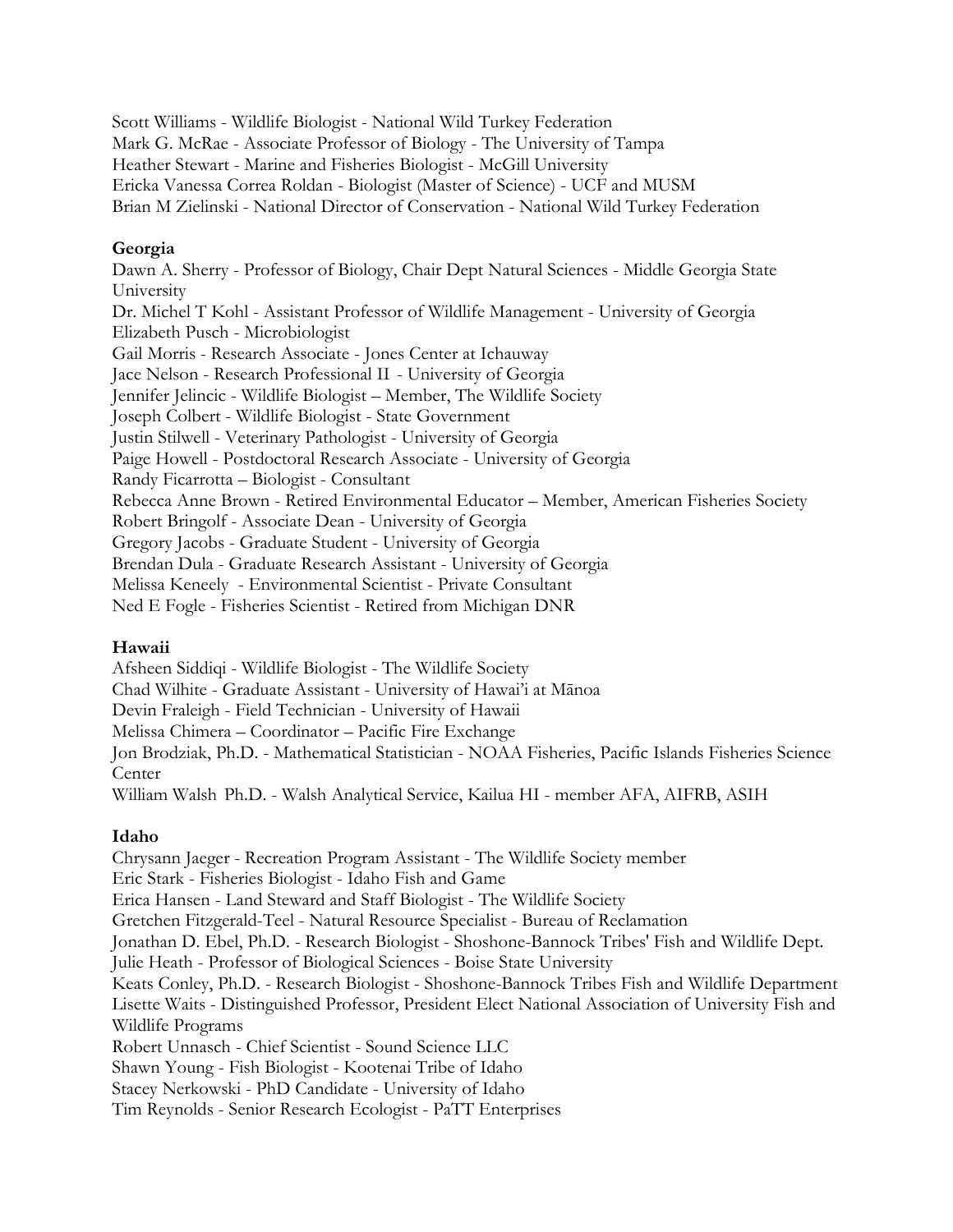Tracey N Johnson - Assistant Professor of Habitat Ecology - University of Idaho Craig D Rabe - Project Leader - Nez Perce Tribe Dr. David C. Burns - Fisheries Scientist Emeritus - Retired Shawn Young - Fish Restoration Supervisor - Kootenai Tribe of Idaho Chris Lima - Fisheries Biologist – American Fisheries Society Kayden Estep - Fisheries Biologist - American Fisheries Society Terry Maret - Fisheries Scientist Emeritus - Retired USGS Biologist Eric Stark - Fisheries Biologist – American Fisheries Society Robert Magill - Certified Wildlife Biologist - The Wildlife Society

## **Illinois**

Allison Frederick - Public Affairs Manager - Lake County Forest Preserve District Anastasia Rahlin - Assistant Scientist - University of Illinois at Urbana-Champaign Auriel M.V. Fournier - Director, Forbes Biological Station, Wetland Bird Ecologist - Illinois Natural History Survey Chris Phillips - Principal Research Scientist - Illinois Natural History Survey, University of Illinois Daniel Robert Ludwig - Animal Ecologist - Illinois Department of Natural Resouces, retired David Philipp - Fisheries Biologist - Fisheries Conservation Foundation Gary Glowacki - Wildlife Ecologist II - Lake County Forest Preserve District Greg Whitledge – Professor - Southern Illinois University Jason DeBoer - Large River Fisheries Ecologist - Illinois Natural History Survey Joanne Crawford - Wildlife Biologist - The Wildlife Society John Crawford - Wildlife Ecologist - National Great Rivers Research & Education Center Julie E. Claussen - Fisheries Biologist - Fisheries Conservation Foundation Kimberly Klazura -Dr. - Veterinary Marc A. Sala - Assistant Professor of Medicine - Northwestern University Mark A. Davis - Conservation Biologist - Illinois Natural History Survey Michael Ward – Professor - University of Illinois, Urbana-Champaign Ralph Edward DeWalt - Aquatic Entomologist - University of Illinois, Illinois Natural History Survey Randy Smith - Wetland Wildlife Program Manager - Illinois Department of Natural Resources Randy W Sauer - Regional Fisheries Administrator - IL Dept of Natural Resources Richard King - Distinguished Research Professor - Northern Illinois University Roger Klocek - Aquatic Biologist - Roger Klocek LLC Yong Cao - Research Scientist/Stream Ecologist - University of Illinois Kevin S. Cummings - Senior Research Scientist and Curator of Mollusks - Illinois Natural History Survey Elizabeth C. Davis-Berg - Professor of Biology - Columbia College Chicago Jeffrey Levengood - Wildlife Research Scientist - Illinois Natural History Survey Mary Severinghaus - Retired College Biology Instructor Mike Mounce - Natural Resource Advanced Specialist - Illinois Department of Natural Resources Madison Philipp - MSc student - Memorial University of Newfoundland Joshua Sherwood - Associate Ichthyologist - Illinois Natural History Survey Jessica DeMartini - Research Center Coordinator - Forest Preserve District DuPage County Trent Thomas - Streams Biologist - Illinois Department of Natural Resources, Division of Fisheries Tara Hohoff - Associate Scientist - Illinois Natural History Survey Stacy Lindemann - Forester - National Wild Turkey Federation Jared Duquette - Wildlife Ecologist - Illinois Department of Natural Resources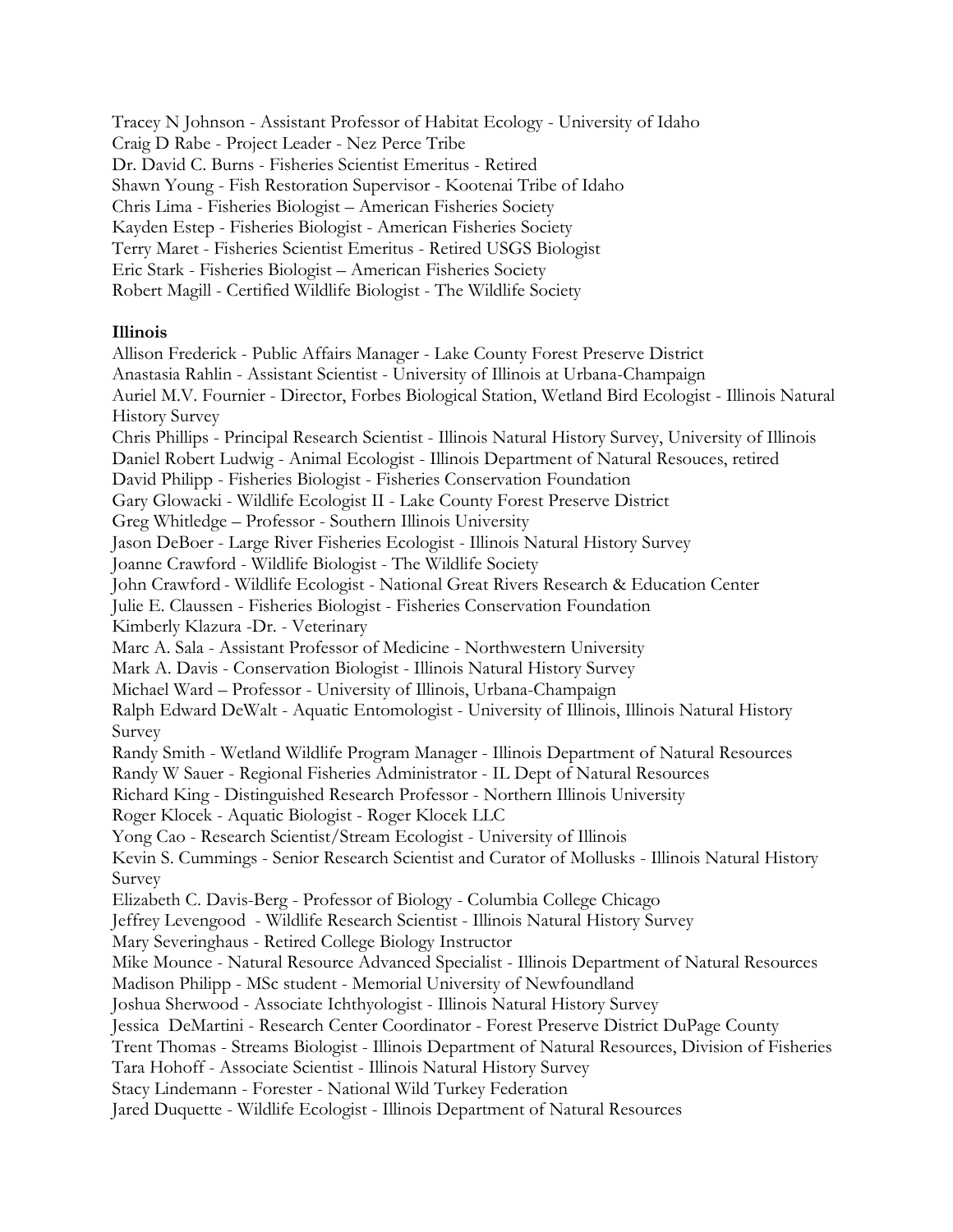## **Indiana**

Abby-Gayle Prieur - Graduate Research Assistant - Purdue University Ashley Higdon - Associate Wildlife Biologist - Indiana State Parks Brianna Ciara - Special Projects Coordinator and Aquatic Biologist - Indiana Chapter of the American Fisheries Society Cathy Weakland - Associate Professor of Biology - Bethel University Clarissa Starbuck - Postdoctoral research associate - Indiana State University John S Castrale - Nongame Bird Biologist - The Wildlife Society, Ind. Div. Fish/Wildlife Joseph Drake - Ph.D. Candidate - UMass - Amherst; TWS Lauren Ann Blair - Veterinarian Mark Pyron – Professor - Ball State University Morgan Sussman - Outreach Specialist - Indiana Department of Natural Resources Paul Venturelli - Assistant Professor - Ball State University Mariah Scott - Evolutionary Biology Graduate Student - University of Chicago Jessica L Weir - Ball State University Gwen M White - Adjunct Professor - Ivy Tech Community College Corey DeBoom - Fisheries Biologist - American Fisheries Society Dr. Timothy Carter - Professor of Biology - Ball State University William H Buskirk - Professor of Biology, Emeritus - American Ornithologists' Union Grace Walker - Student - Purdue University Amy Spalding – Forester - National Wild Turkey Federation Bruce A Kingsbury - Director - Environmental Resources Center Mark Jordan - Associate Professor of Biology - Purdue University Fort Wayne Kassia Groszewski - Senior Environmental Manager - Indiana Department of Environmental Management Bradford Westrich - Mammalogist - American Society of Mammalogists

# **Iowa**

Daniel Adams - Graduate Research Assistant - Iowa State University Gary S. Casper, Ph.D. – Director - Great Lakes Ecological Services Jeffery Kopaska – President - North Central Division of the American Fisheries Society Jordan Giese - Ph.D. Student - Iowa State University Brett Kelly - Graduate Student - Iowa State University Darcy Cashatt - Fisheries Technician II - Iowa DNR Robert Summerfelt - Professor Emeritus - American Fisheries Society

# **Kansas**

Benjamin C Neely - Fisheries Biologist 2 - American Fisheries Society Bradley Rueschhoff - Private Lands Biologist - State Government Carol Baldwin - Extension Associate - Kansas State University Chris Steffen – Biologist - Kansas Department of Wildlife, Parks and Tourism Chris Steffen – Biologist - Kansas Department of Wildlife, Parks and Tourism David Edds - Professor Emeritus, Biological Sciences - Emporia State University Jordan Hofmeier - Aquatic Ecologist – Member, Kansas Chapter of the American Fisheries Society Kaera Utsumi - Ecology and Evolutionary Biology Master's Student - University of Kansas Lucas Kowalewski - Fisheries Biologist – Member, American Fisheries Society Mark A. Shaw - District Fisheries Biologist – Member, KS AFS Marilyn Smith - Research Professor, Senior Scientist (retired) - American Society for Microbiology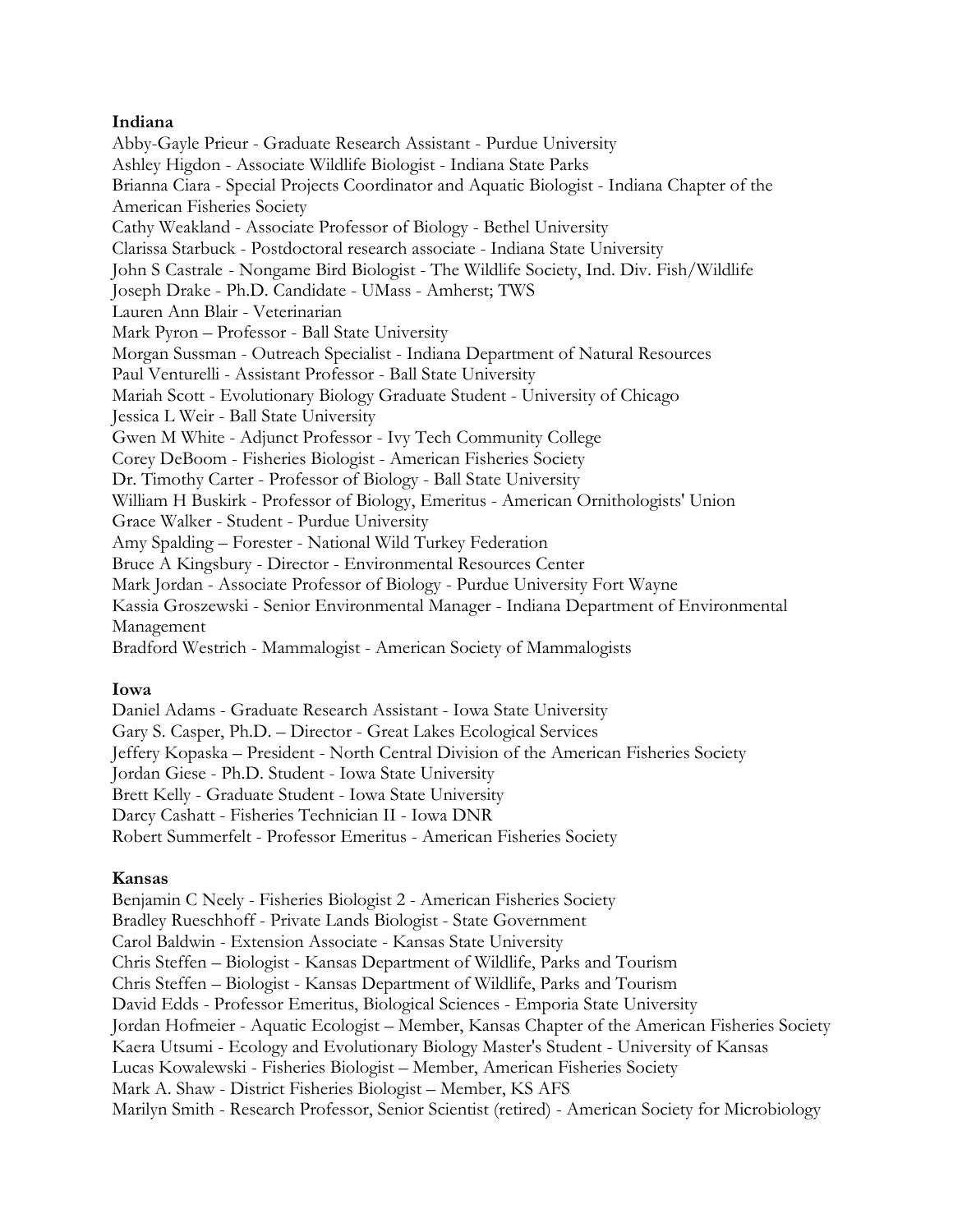Casey Pennock - Graduate Research Assistant (PhD Candidate) - Kansas State University Jared McJunkin - Director of Conservation Operations – Member, The Wildlife Society Adam Ahlers - Certified Wildlife Biologist - The Wildlife Society James C. Pitman - District Biologist - National Wild Turkey Federation

# **Kentucky**

Dan Figert - Assistant Director - Kentucky Department of Fish and Wildlife Austin Tank - Environmental Educator – Member, The Wildlife Society Brian N Clark - Chief of Staff - Kentucky Department of Fish & Wildlife Resources Charles W Logsdon - Wildlife biologist – Member, The Wildlife Society Andrew J Stump - Fisheries Biologist - Invasive Species Management James Bryan Cobban - Wildlife Biologist - Kentucky Department of Fish and Wildlife Hunter Loyall - Fish and Wildlife Technician 2 - Office of Kentucky Nature Preserves Brendan Calhoun – Student - Murray State University Joshua C Lillpop - Natural Areas and Recovery Branch Manager - Office of Kentucky Nature Preserves Kate Slankard - Wildlife Biologist - Kentucky Wildlife Society John Morgan - Small Game Coordinator - KY Fish and Wildlife Nathan Gregory - Regional Coordinator/Wildlife Biologist - Kentucky Department of Fish and Wildlife Resources Keely Kohen - Interim Technician - Kentucky Department of Fish & Wildlife Resources John Roy MacGregor - State Herpetologist, Kentucky Wildlife Diversity Program - Kentucky Department of Fish and Wildlife Resources Jason Martin - Conservation Educator – Member, The Wildlife Society Megan E. Martin - Graduate Research Assistant - Mississippi State University Chris Leftwich - Biologist/Cheif Operations Officer - Copperhead Environmental Consulting, Inc. Courtney Renee Hayes - Graduate Student - Eastern Kentucky University Jennifer Koslow - Associate Professor - Eastern Kentucky University Courtney Hayes - Graduate Student - Biological Organization of Graduate Students at Eastern Kentucky University Theodore Brancheau - MS Biology Student and Graduate Assistant - Eastern Kentucky University Ashleigh Cable - PhD Candidate - University of Tennessee Knoxville Nathan D. Hooven - Graduate Assistant - Department of Forestry and Natural Resources, University of Kentucky Michaela Rogers - Graduate Student - Eastern Kentucky University Chris Knabel - Environment Technician - Stantec Terri Brunjes - wildlife biologist - KY Department of Fish and Wildlife Resources Cody M. Rhoden - Small Game Biologist - Kentucky Department of Fish and Wildlife Resources Zack Meuth - Environmental Scientist – Member, The Wildlife Society Sarah Ann Tomke - Ph.D. Candidate - University of Kentucky Loren Taylor - Avian Biologist - Kentucky Chapter of The Wildlife Society Kyle Sams - Wildlife Biologist - Kentucky Department of Fish & Wildlife Resources Isabel Pacios Palma PhD - Doñana Biological Station Elizabeth Lindemann - Laboratory Team Lead – Member, The Wildlife Society Katherine Terry – Biologist - KY Chapter of The Wildlife Society Steve Bloemer - Certified Wildlife Biologist – Member, The Wildlife Society Andrea Darracq - Assistant Professor - Murray State University Jacob R. Pease - Graduate Assistant - Murray State University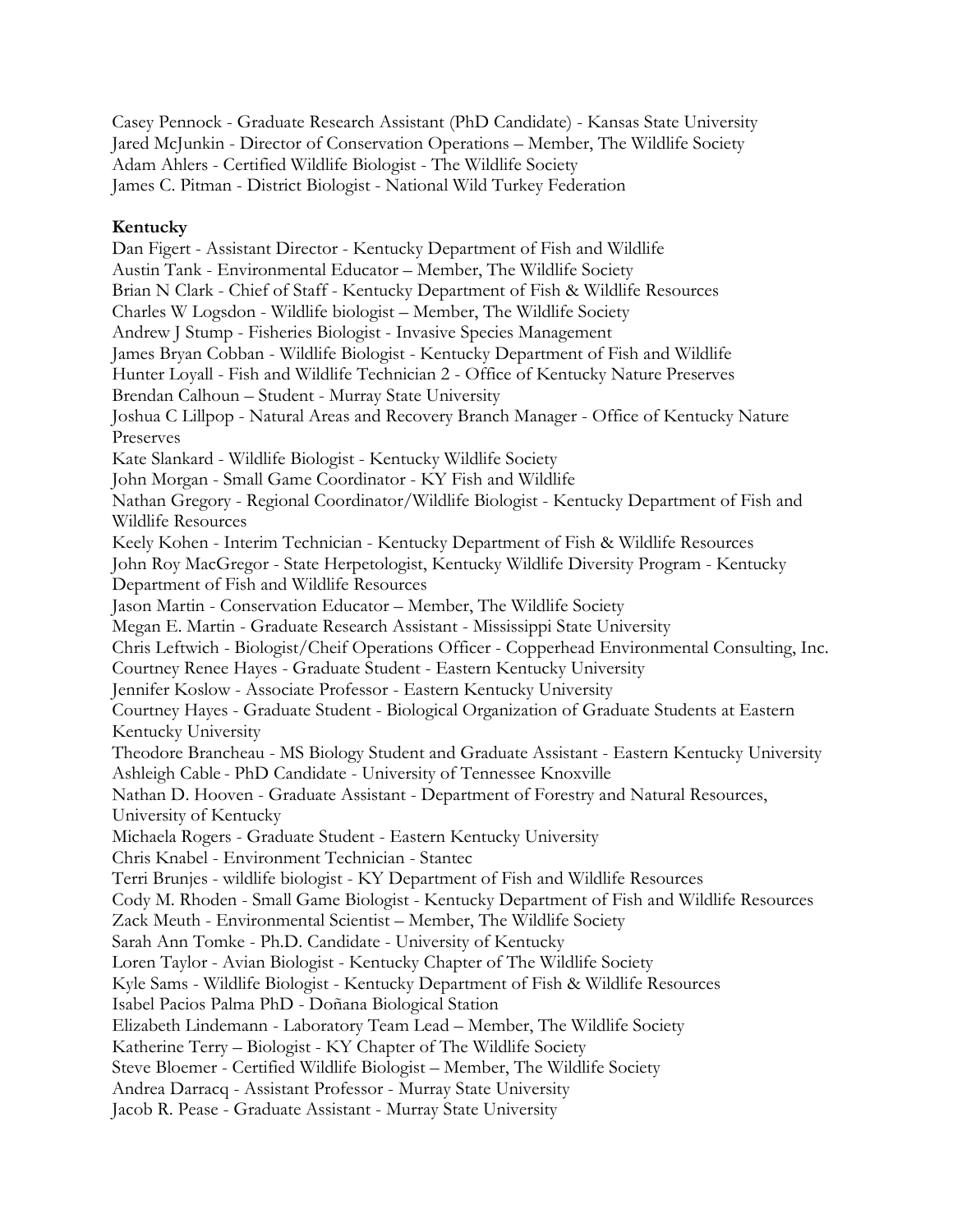Morgan Anderson – Student - The Wildlife Society at Murray State University Gage Barnes - Undergraduate Student – Member, The Wildlife Society Eric Darracq - Certified Wildlife Biologist – Member, The Wildlife Society L. Scott Harp - Wildlife Biologist, Regional Coordinator - KY Department of Fish and Wildlife Resources Micah Perkins - Professor of Biology - KY Chapter of the Wildlife Society Eric Williams - Public Lands Wildlife Biologist - KY Department of Fish and Wildlife Resources Robert Michael Morton - Wildlife Biologist - Retired Bradley Aaron Hartman - Fisheries Biologist - Kentucky Department of Fish and Wildlife Resources Scott A Slankard - Project Ecologist - Eco-Tech Consultants, Inc.

## **Louisiana**

D. Allen Rutherford - Director and Professor - Louisiana State University William H Herke, PhD - Fishery Scientist - American Fisheries Society Robert Maxwell - Inland Fisheries Senior Technical Advisor - State employee, LA Chapter of American Fisheries Society Gregory S Laiche - Biologist Supervisor - Louisiana Dept of Wildlife & Fisheries Isis Longo - Fisheries Biologist - Louisiana Chapter of the American Fisheries Society Gary W Peterson - Research Associate (retired) - LSU College of the Coast and Environment Josef Schuster - Undergraduate Student - American Fisheries Society Amanda Anderson – Ecologist – US Geological Survey

# **Maine**

Allen R. Starr - Assistant Regional Wildlife Biologist - ME Dept. of Inland Fisheries and Wildlife Amy Meehan - Wildlife Biologist - ME Dept. of Inland Fisheries and Wildlife Benjamin Simpson - Wildlife Biologist - Penobscot Indian Nation DNR Brad Zitske - Wildlife Biologist - ME Dept. of Inland Fisheries and Wildlife Bryn E.H. Evans – MSc - University of Maine Carla M Skinder - President of Friends of Maine Coastal Islands National Wildlife Refuge Charles S. Todd - Endangered Species Coordinator - ME Dept. of Inland Fisheries and Wildlife Danielle E. D'Auria - Wildlife Biologist - ME Dept. of Inland Fisheries and Wildlife David Howatt - Resource Supervisor - ME Dept. of Inland Fisheries and Wildlife Francis Brautigam - Director, Fisheries & Hatcheries - State Gabriel Pelletier - Associate Wildlife Biologist - Stantec inc. Henry Jones - Wildlife Biologist – ME Dept. of Inland Fisheries and Wildlife James Nelson - Professor Wildlife Emeritus – Member, The Wildlife Society Jennifer Vashon - Senior Wildlife Biologist - Maine Department of Inland Fisheries and Wildlife Joseph Roy - Environmental Scientist - Private Consultant Joshua Matijas - Assistant Regional Wildlife Biologist - ME Dept. of Inland Fisheries and Wildlife Kevin Gallant - IFW Resource Biologist - Maine Dept. of Inland Fisheries and Wildlife Laura Minich Zitske - Wildlife Ecologist - Maine Audubon Lee Edward Kantar - State Moose Biologist - Maine Department of Inland Fisheries and Wildlife Leigh Eric Hoar III - Lands Management Biologist - Maine Dept. of Inland Fisheries and Wildlife Mark A. Caron - Wildlife Biologist - Maine Dept. Inland Fisheries & Wildlife Matthew Lubejko - Fisheries Planner and Research Coordinator - ME Dept. of Inland Fisheries and Wildlife Nick Kalejs - Fisheries Biologist - Maine Department of Inland Fisheries and Wildlife Phillip DeMaynadier - Supervisory Wildlife Biologist - ME Dept. of Inland Fisheries & Wildlife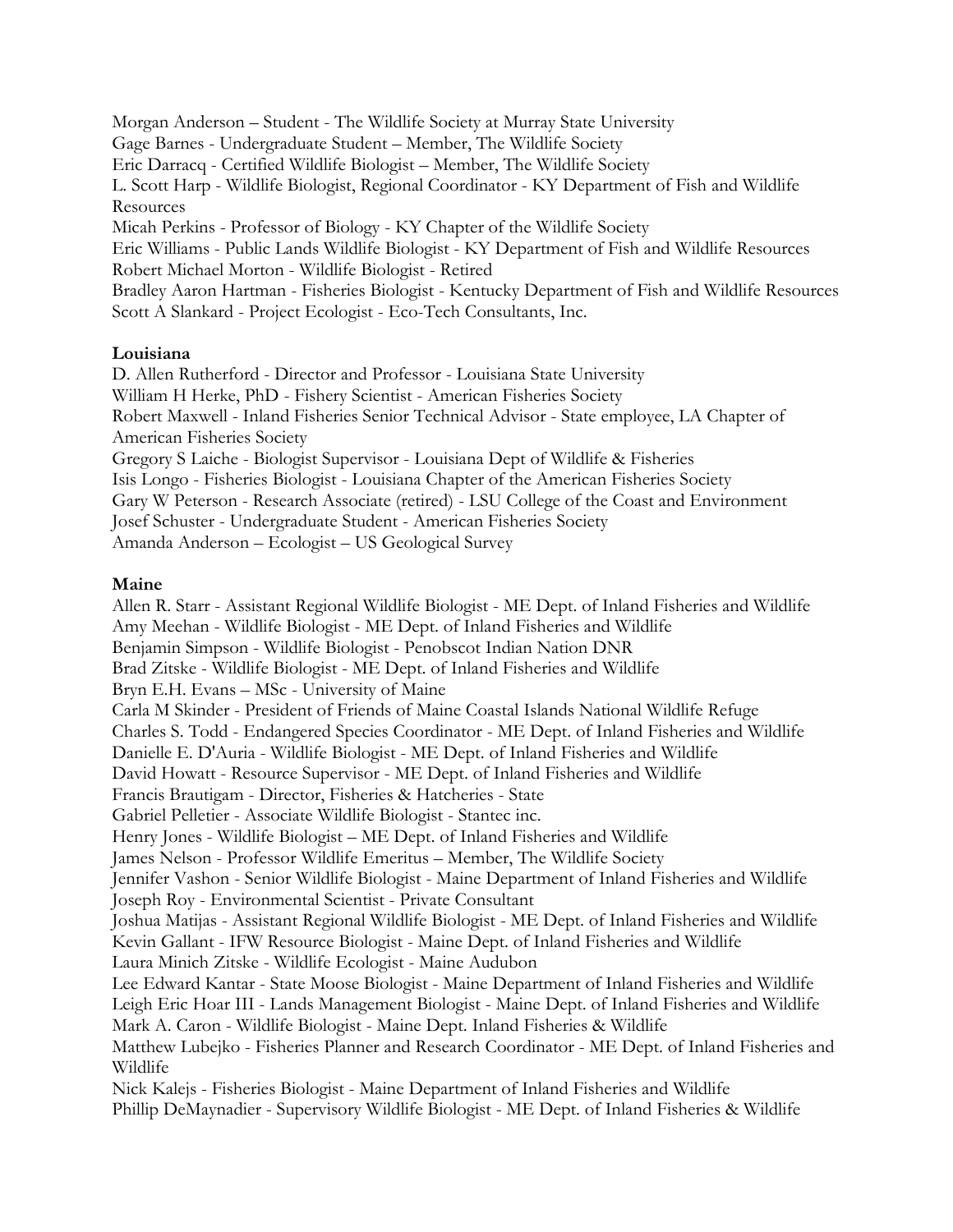Ray B. Owen, Jr. - Professor of Wildlife Ecology Emeritus - University of Maine Ray Owen - Emeritus Professor of Wildlife Ecology - University of Maine Rebecca Settele - Wildlife Biologist - Maine Department of Inland Fish and Wildlife Sally Stockwell - Director of Conservation - Maine Audubon Sarah Boyden - Regional Wildlife Biologist - Maine Department of Inland Fisheries and Wildlife Sarah Haggerty - Conservation Biologist - Maine Audubon Shevenell Webb - Small Mammal Biologist - Maine Department of Inland Fisheries and Wildlife Stephen Dunham - Regional Wildlife Biologist - Maine Department of Inland Fisheries and Wildlife Susan Colvin - Assistant Professor - Academia Tammy Cloutier - Environmental Studies PhD Candidate - Antioch University New England Walter Jakubas, Ph.D. - Mammal Group Leader - ME Department of Inland Fisheries and Wildlife Joseph Overlock - Fisheries Section Supervisor - Maine Department of Inland Fisheries and Wildlife Jacob Scoville - Fisheries Resource Technician - Maine Department of Inland Fisheries and Wildlife Norman R Dube - Fisheries Scientist (Retired) – Maine Department of Marine Resources Susan Colvin - Assistant Professor - American Fisheries Society Derek T Yorks - Wildlife Biologist - Maine Department of Inland Fisheries and Wildlife Connor White - Wildlife Biologist - Maine Department of Inland Fisheries and Wildlife Adrienne Leppold - Wildlife Biologist - Maine Department of Inland Fisheries and Wildlife Ray Owen - Professor Emeritus of Wildlife Ecology - Maine Chapter of the Wildlife Society Lauren McPherson - Outreach Coordinator - Maine Department of Inland Fisheries & Wildlife and Wildlife Management Institute

# **Maryland**

Brenda M. Soler-Figueroa - Marine Ecologist – Universidad de Puerto Rico Emily Cohen - Assistant Professor – University of Maryland Center for Environmental Science Hannah Clipp - Associate Wildlife Biologist - West Virginia University Jason Blackburn - Biologist - Retired Pete Marra – Director, Georgetown Environment Initiative - Georgetown University Steve Sheffield Dr. - Bowie State University Thomas M. Franklin - Retired wildlife professional - Past President, The Wildlife Society William K. Hamilton - Manager, Natural Resources Stewardship Programs - Maryland-National Capital Park and Planning Commission Noelle Olsen - Research Associate – Member, AFS Katherine Phillips - Environmental Scientist - Maryland Coastal Bays Program Jennifer Wall - PhD student Anastasia E M Chirnside - Assistant Professor - University of Delaware

#### **Massachusetts**

Caleb Slater - Anadromous Fish Project Leader - Massachusetts Division of Fisheries and Wildlife Chalis Bird - Wildlife Biologist - Massachusetts Division of Fisheries and Wildlife Hal Weeks Ph.D. - retired Joanna Grand - Senior Spatial Ecologist - National Audubon Society Kevin Clyne - Remote Sensing Research Assistant - University of New Brunswick Leslie David Smith – Professor - Smith College Riley Secor - Candidate for BA in marine science/biology - Boston University Ruth Haas-Castro – National Oceanic and Atmospheric Administration Steven Mattocks - Fisheries Biologist - Massachusetts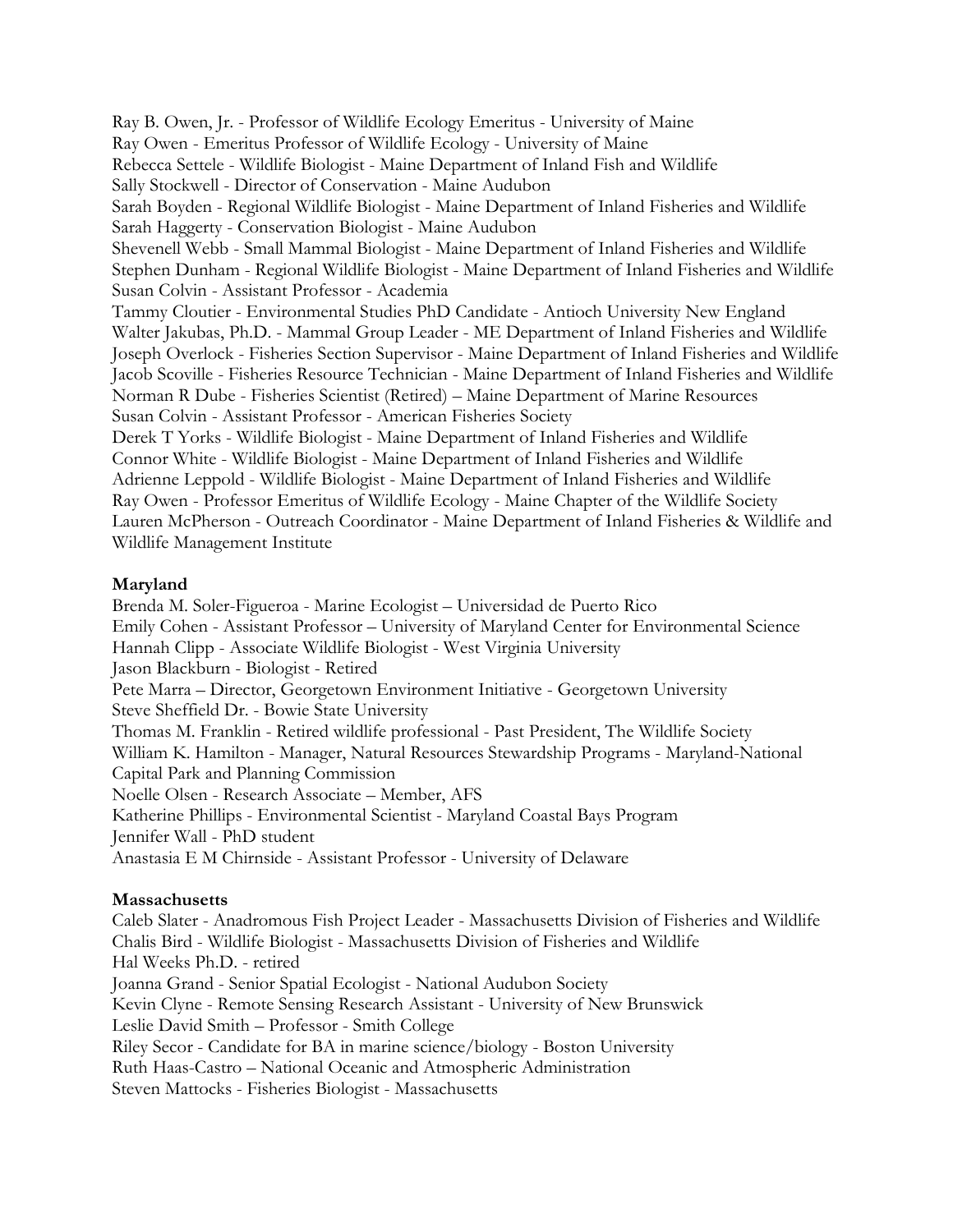John McDonald - Associate Professor, Fellow and Past-President - The Wildlife Society, Westfield State University Todd M. Olanyk - Central District Manager - MA Division of Fisheries and Wildlife Hal Weeks - Retired Fish Biologist - American Fisheries Society Eleanor C. Horwitz - Chief, Information and Education (retired) - Massachusetts Division of Fisheries & Wildlife Geoffrey Day - Executive Director - Sea Run Brook Trout Coalition Linda Deegan - Senior Scientist - Woods Hole Research Center Ken MacKenzie - Director of Natural Resources - The Wildlife Society Kenneth Elowe - Retired Assistant Regional Director, Science Applications - US Fish & Wildlife Service, Retired Elsa Goerig PhD - Harvard University Jason Zimmer - Southeast Wildlife District Supervisor - Massachusetts Division of Fisheries & Wildlife Deborah A. Rutecki - Senior Scientist - New England Estuarine Research Society Steve Tkachuk - Conservationist James E. Cardoza - Wildlife Biologist - Retired, MassWildlife Brian Hawthorne - Habitat Planning Coordinator - Member NETWS and Forest Guild David Cowell, PWS, CWB, CERP - Senior Ecologist - Hancock Associates Alison Bowden - Director, Rivers Coasts & Oceans - The Nature Conservancy Emma Research - Analyst Matthew DiBona - District Biologist - National Wild Turkey Federation **Michigan** Aaron Switzer - Natural Resource Manager - State Government Al Stewart - Wildlife Biologist and Upland Game Bird Program Leader - Michigan DNR Alexandra Locher - Associate Professor - Grand Valley State University Amanda Chambers - Aquatic Biologist - Michigan Department of Environment, Great Lakes, and Energy Amy L. Russell - Associate Professor - Grand Valley State University Andrew Scott Briggs - Fisheries Research Biologist - Michigan Department of Natural Resources Ashley Lynn Archer - Graduate Research Assistant and Scientist - The Wildlife Society Native Peoples Wildlife Management Working Group Chair Barbara Avers - Waterfowl and Wetland Specialist - Michigan Department of Natural Resources Bartolomeo Gorgoglione - Assistant Professor - Michigan state university

Brad Jensen - Executive Director - Huron Pines

Brent A. Rudolph, Ph.D. - Chief Conservation and Legislative Officer - Ruffed Grouse Society and American Woodcock Society

Cameron James Dole - Departmental Technician - Michigan DNR

Chad Stewart - Deer Management Specialist - Michigan Department of Natural Resources Charlie Booher - Researcher - Michigan State University

Christopher Hoving - Adaptation Specialist – Michigan Department of Natural Resources

Clay Buchanan - Wildlife Biologist - Michigan Department of Natural Resources

Cleyo Harris - Fisheries Biologist - Michigan Department of Natural Resources

Cody Norton - Large Carnivore Specialist - Michigan Department of Natural Resources

Cody Salzmann - Fisheries Technician - Michigan DNR

Cory Kovacs - Fisheries Biologist - Michigan DNR-Fisheries Division

Daelyn Woolnough - Research Assistant Professor - Central Michigan University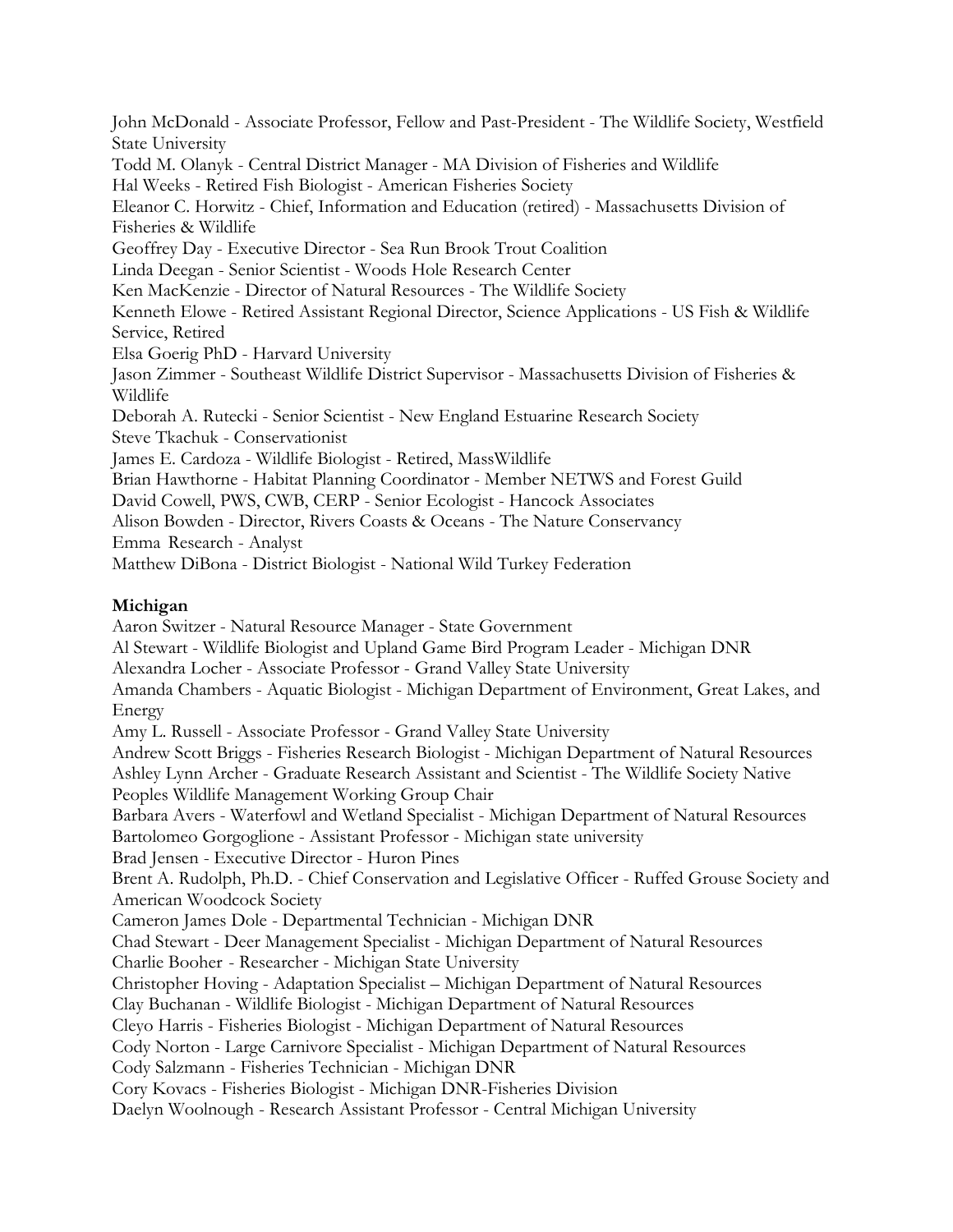Dana Infante - Associate Professor - Michigan State University Daniel Hayes – Professor - Department of Fisheries and Wildlife, Michigan State University David R. Dortman – Biologist - Dortman Environmental LLC Dr. Jan-Michael Hessenauer - Fisheries Research Biologist - Michigan DNR Dwayne Robert Etter - Wildlife Research Specialist - Michigan Dept Nat Resources Eric McCluskey - Postdoctoral Researcher - Grand Valley State University Erik Enbody - Postdoctoral Researcher - Uppsala University Erin Tracy - M.S. - Michigan State University Franklin Zomer - Inland Fisheries Biologist - Bay Mills Indian Community Gary J. Roloff – Professor - Michigan State University Grace L Parikh - Research scientist - Michigan Technological University Jake T. Kvistad - Ph.D. Student - Central Michigan University James Dexter - Fisheries Chief - Michigan Department of Natural Resources Jennifer A. Moore - Associate Professor - Grand Valley State University Jennifer A. Moore – Professor - Grand Valley State University Jennifer Johnson - Fisheries Biologist - Michigan DNR Jessica Mistak - Habitat Management Unit Supervisor - Michigan DNR Joe Rathbun - Aquatic ecologist (retired) - Michigan Dept. of Environmental Quality John A. Niewoonder - Field Operations Manager - Michigan DNR, Wildlife Division Julie A. Craves - Visiting Research Scientist - University of Michigan Julie Shafto - Creel Biologist – Michigan DNR Kendra Cheruvelil – Professor - Michigan State University Kerry J. Fitzpatrick, PhD - Wildlife Habitat Specialist - Michigan Department of Natural Resources Kesiree Thiamkeelakul - Resource Analyst - Michigan Department of Natural Resources Kristin M. Wildman - Wildlife Biologist - Michigan Department of Natural Resources Kristopher R Snyder - Fisheries Research Technician - Michigan Department of Natural Resources Kyle Marc Point - Waterfowl Banding Technician - Minnesota Department of Natural Resources Matthew P Ihnken - Fish and Wildlife Biologist - The Wildlife Society Michael J. Monfils - Science Coordinator - University scientist, Member of The Wildlife Society Michael Parker - Wildlife Biologist - Michigan Department of Natural Resources Monique Ferris - Wildlife Biologist - State government Nathaniel Marshall – PhD - University of Michigan Nicole M. Watson - Graduate Teaching Assistant, PhD Candidate - Michigan State University Noelle Thompson - Graduate Student - The Wildlife Society Patrick Hanchin - Natural Resource Manager - Michigan Department of Natural Resources Patrick Lederle PhD - Wildlife Biologist - Michigan State University Paul Phillip Stowe - Natural Resources Manager 12/Fish Hatchery Biologist - Michigan DNR Peter Albers PhD - Retired USGS Research Scientist Rachel Leightner - Wildlife Outreach Coordinator - Michigan Department of Natural Resources Randall M. Claramunt - Lake Huron Basin Coordinator - Michigan DNR Randall Thomas Knapik - Ph.D. - Michigan State University Robert Jason DeVries – Professor - Grand Valley State University Russ Mason – Michigan DNR Executive in Residence and Adjunct Professor - Michigan DNR Ryan Boyer - District Biologist (Michigan and Indiana) - The National Wild Turkey Federation Samantha Betances - MS student - Michigan State University Sara Harrington – Foster Wildlife Laboratory Assistant - Michigan DNR Sara Thomas - Fisheries Manager - Michigan DNR Sarah Saunders - Quantitative Ecologist - National Audubon Society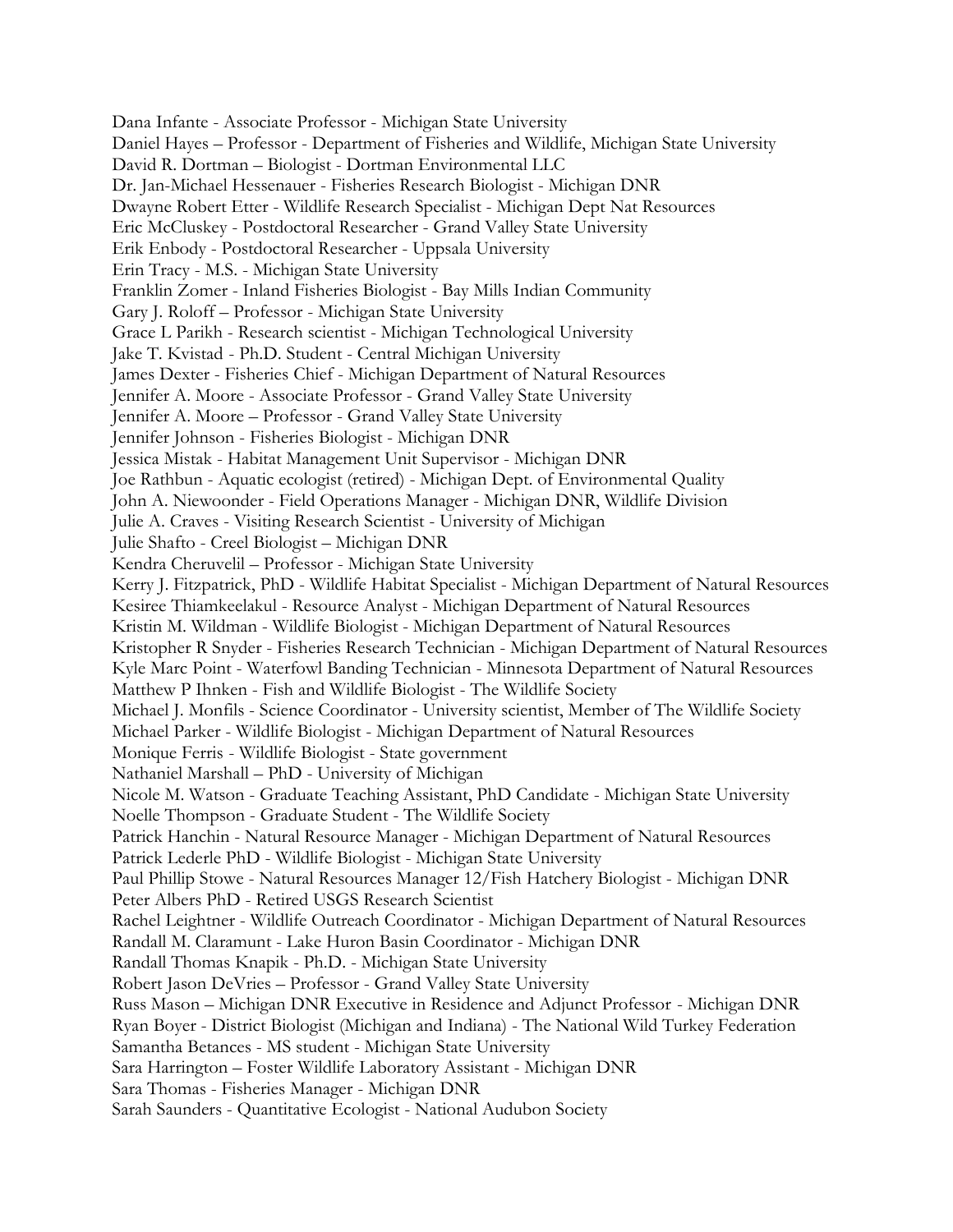Scott Hanshue - Senior Fisheries Management Biologist - Michigan DNR Fisheries Division Serena Lake - Great Lakes Fisheries Research Technician - American Fisheries Society Seth Herbst - Natural Resource Manager - Michigan Department of Natural Resources Shannon Carvey - MSc Student - University of New Brunswick, Saint John Shelby Hiestand - Wildlife Biologist - Michigan Department of Natural Resources Steve Carson – Biologist - Michigan DNR Thomas M. Cooley - Wildlife Biologist Specialist/Pathologist - Michigan DNR, Wildlife Disease Lab Vicki L Sawicki - Program Coordinator - North Country Cooperative Invasive Species Management Area William Keiper - Aquatic Biologist - Michigan Department of Environment, Great Lakes, and Energy William Wellenkamp - Fisheries Research Boat Captain - Michigan DNR Neal R. Foster - Visiting Scholar, Ecology and Evolutionary Biology - University of Michigan Nate Winkler – Biologist - Conservation Resource Alliance Aaron Shultz - Climate Change Fisheries Biologist - Michigan State University Holly Jennings - Fisheries Biologist - USDA Forest Service Emily Marie Dean - Graduate Research Assistant - American Fisheries Society James William Bedford - Retired Environmental Toxicologist - State of Michigan Samuel Guffey - Scientist - American Fisheries Society Philip W Huber - Wildlife Biologist - The Wildlife Society Ryan Boyer - District Biologist - National Wild Turkey Federation Patrick E. Lederle, PhD - North Central Section Council Representative - The Wildlife Society Eric Clark - Lead Wildlife Biologist - Sault Ste.Marie Tribe of Chippewa Indiand Tracy Melvin - PhD Candidate - Michigan State University Rachel McDonald - Tribal Forester - Keweenaw Bay Indian Community

# **Minnesota**

Aidan Goblirsch - University of Mary Camilla Correll- Water Resources Engineer - Environmental Consultant Christopher E. Smith - Wildlife Ecologist - Wildlife Research & Consulting Services, LLC Daniel Larkin - Assistant Professor - University of Minnesota David Xonner – Dept of Natural Resources Administrative Officer - Red Lake Band of Chippewa Indians

David E Price - Wildlife Biologist - Red Lake Band of Chippewa Indians Edgar Rudberg, Ph.D. – CEO - CD3, General Benefit Corporation Edie Evarts – President - Minnesota Chapter of American Fisheries Society Elena West - Postdoctoral Researcher - University of Minnesota Eric S. Michel - Ungulate Research Scientist - Minnesota DNR, Div of Fish and Wildlife Francesca Cuthbert – Professor - University of Minnesota Jodie Provost - Certified Wildlife Biologist – North Central Section of The Wildlife Society John Fieberg - Associate Professor - University of Minnesota Kristin Hall - Conservation Focus Area Coordinator - The Wildlife Society and Society for Conservation Biology Laura Lukens - National Monitoring Coordinator - Monarch Joint Venture Mark Hove - Research Associate - University of Minnesota Moses Ong - Assistant Hatchery Supervisor – Member, American Fisheries Society Ryan Christopher Grow - Fisheries specialist - Minnesota Department of Natural Resources William Severud - Postdoctoral Associate - University of Minnesota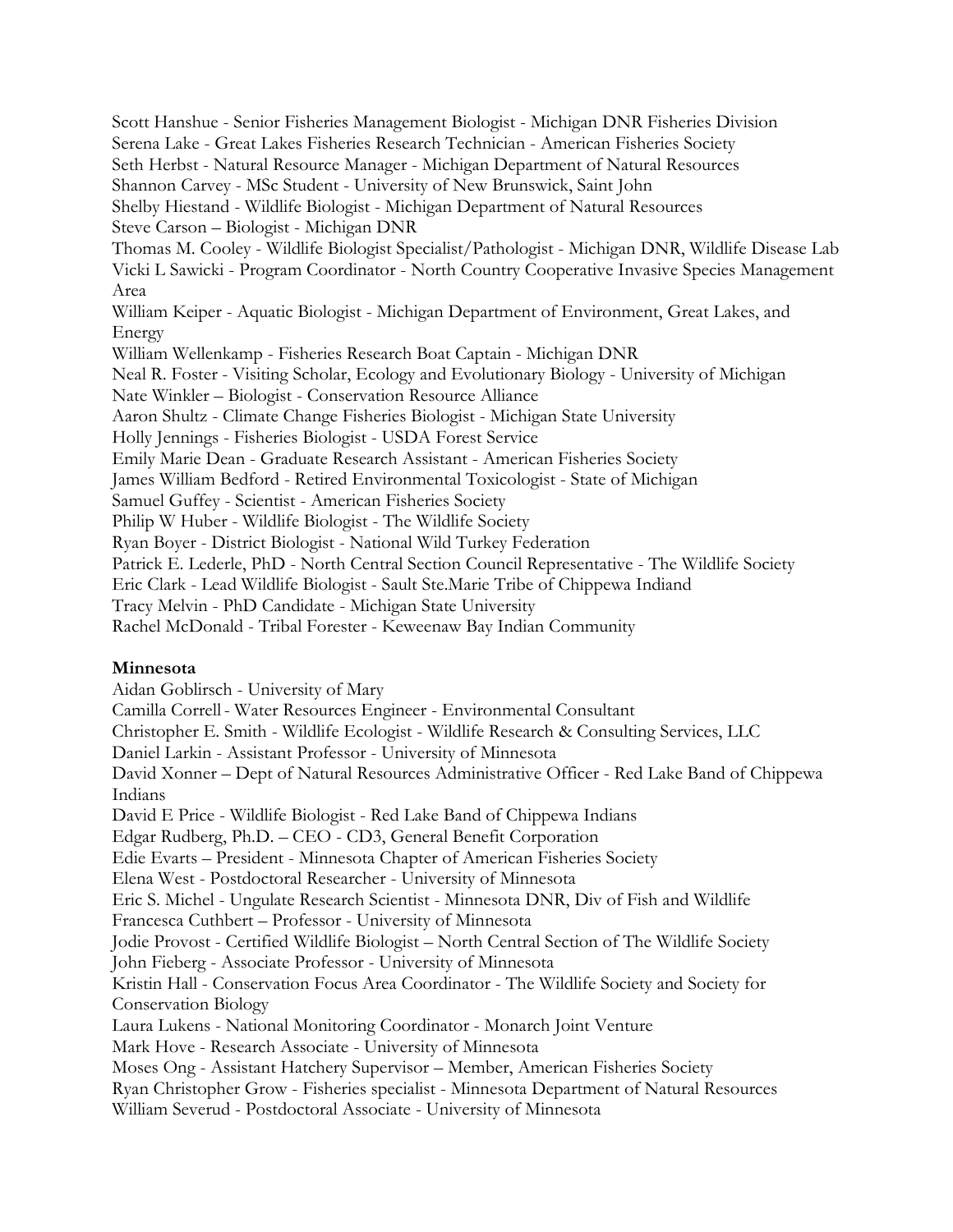Virginia M. Snarski - Fisheries Research Biologist - US EPA, Retired Alison Banks Cariveau - Science Coordinator - Monarch Joint Venture Stephen P. Quinn - Field Editor - Self-Employed Mark S. Pearson - Aquatic Biologist - USEPA Katelin Goebel - Graduate Research Assistant - University of Minnesota John Moriarty - Senior Manager of Wildlife - Three Rivers Park District

## **Mississippi**

Andrea L. Cooper - Communications Biologist - Ducks Unlimited Andy Kouba – Professor - Mississippi State University Beth Baker - Assistant Extension Professor - Mississippi State University Bradley Richardson - Ph.D. Candidate - Mississippi State University Carolina Baruzzi – MSc -Mississippi State University Christopher Ryan Ayers – Instructor - Mississippi State University Eric Dibble - Professor Emeritus - Mississippi State University Howard Randall Robinette - Professor Emeritus - Mississippi State University J. Dale James - Director Conservation Science & Planning - Ducks Unlimited, Inc. James E. Miller - Professor Emeritus - Mississippi State University Jessica Lewis - Environmental Scientist - Mississippi Band of Choctaw Indians Kasea L Price - Laboratory Technician II - Gulf Coast Research Laboratory Lucas Pensinger - Graduate Research Assistant – Louisiana State University Makayla Brister - Graduate Research Assistant Miranda Huang - Graduate Assistant - Mississippi State University Nicky Faucheux - Ph. D. Student - Mississippi State University Dr. Paul C Burr - Mississippi State University Phillip Daniel Jones - Research Associate - Mississippi State University Raymond Iglay - Assistant Research Professor- Mississippi State University Ron J Johnson - Professor Emeritus - Clemson University Shannon Westlake - Graduate Research Assistant - Mississippi State University Stacy L Hines (Adams)- Instructor - Mississippi State University Thomas Moorman - Chief Scientist - Ducks Unlimited, Inc. Dyan Gibson - Fisheries Biologist - USM Amanda Jefferson - Extension Associate - Mississippi State University

#### **Missouri**

Brandon Brooke - Fisheries Research Technician - University of Missouri Dr. Robin Verble - Associate Professor of Biological Sciences - Missouri University of Science and Technology Jacob Schwoerer - Laboratory Analyst- Water Environment Federation Jacob Westhoff - Adjunct Assistant Professor - University of Missouri Jen Backer - Associate Instructor - Maryville University Joanna Whittier - Assistant Research Professor - University of Missouri Ralph W. Tingley - Research Associate - Missouri Cooperative Fish and Wildlife Research Unit Reina Tyl - Resource Scientist - The Wildlife Society Stephen Eder - Fisheries Division Chief, Retired - Missouri Department of Conservation Thomas Joseph Chilton - Environmental Specialist - Missouri Department of Natural Resources Whitney Anthonysamy - Assistant Professor of Biology - Association for Ichthyologists and Herpetologists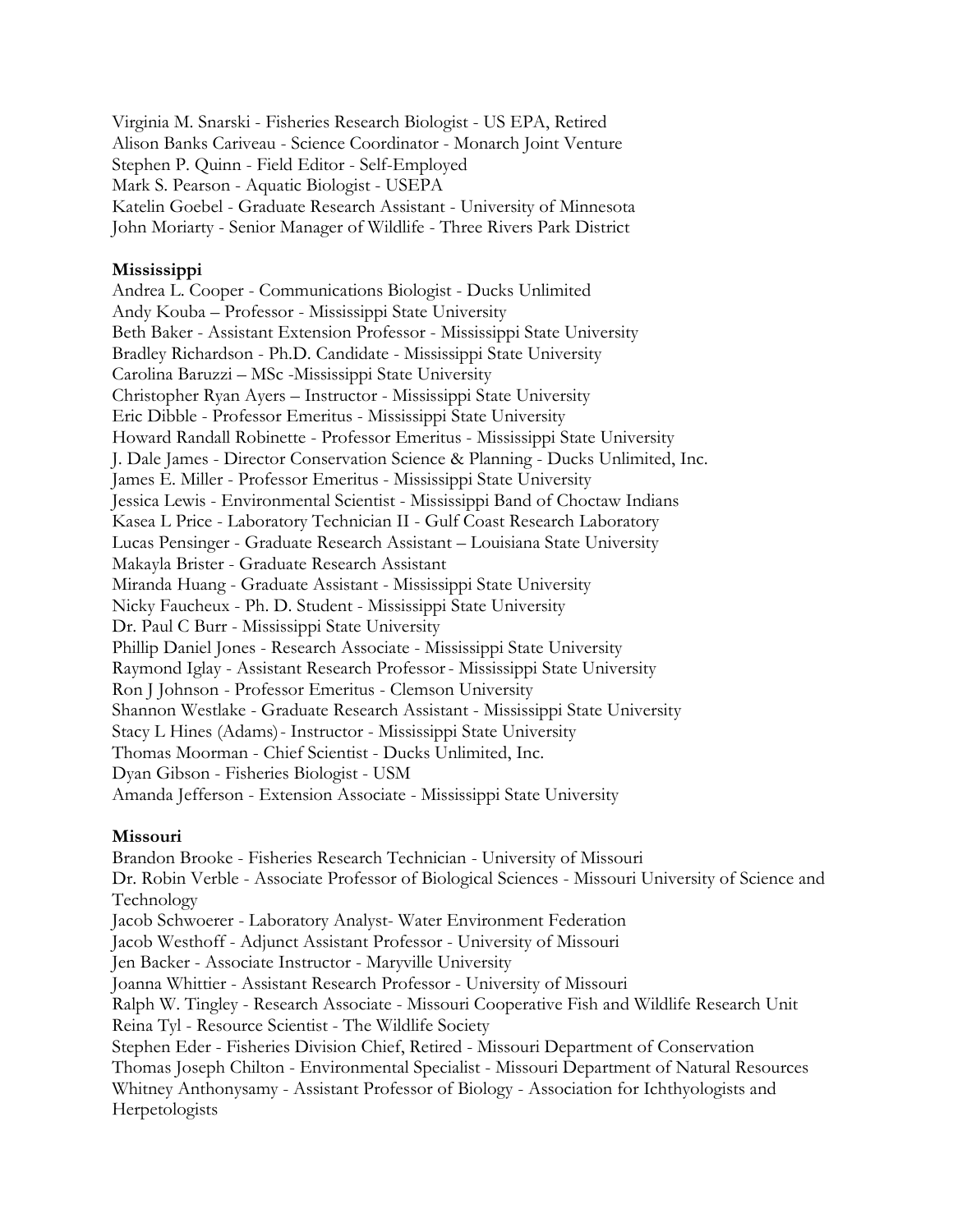Tyler Cooper – Forester – National Wild Turkey Federation John D. Burk - District Wildlife Biologist - National Wild Turkey Federation Trisha Crabill - Fish and Wildlife Biologist - U.S. Fish and Wildlife Service Steeve J. Olson - Biological Science Technician – US Geological Survey Retired Kathryn Lackman - Streams Biologist – American Fisheries Society Dr. Ela Carpenter – Researcher - University of Missouri

#### **Montana**

Andrea Litt - Associate Professor - Montana State University Andrew Whiteley - Associate Professor - University of Montana Anna Moeller - Research Assistant - University of Montana Brian Tornabene - PhD student in Wildlife Biology - University of Montana Carl J Yeoman - Associate Professor - Montana State University Chad Bishop - Director of Wildlife Biology - University of Montana Charlotte R. Milling, PhD - Postdoctoral Researcher - The Ohio State University Christopher Rotar - Graduate Research Assistant – Member, American Fisheries Society Corey Baker – Ecologist - Consultant Dennis Longknife Jr - Climate Change Coordinator - Tribe-Fort Belknap Indian Community Diane M. Brooks - Research Scientist - University of Montana Elizabeth Ehlers - PhD Student/Ecologist - University of Montana Elizabeth Jean Painter - PhD student - University of Montana Ellen Pero - PhD Research Assistant, Boone & Crockett Fellow - University of Montana Ellen Pero - PhD Research Assistant - University of Montana Emily Kopania - Graduate Student - Academic research Emily Munday - Veterinary student Erick Greene - Professor - University of Montana Gael Bissell – President - Flathead Audubon Society Hayley Glassic - Graduate Research Assistant – Member, American fisheries Society James Vaughan Branch - Master's Student, Boone & Crockett Fellow - University of Montana Jane Park Roybal - Conservation Biologist - MT/WY Tribal Fish & Wildlife Commission Janene Lichtenberg - Chair/Faculty - Salish Kootenai College Jeffrey Good - Associate Professor - University of Montana Jesse DeVoe - Research Associate - Montana State University Jessica Alexander - Wildlife biologist - Little Dog Wildlife John Beaver – Ecologist - WESTECH Environmental Kaitlyn M Reintsma - PhD Student - University of Montana Kaitlyn Reintsma - Ms. - University of Montana Kathryn E Khumalo, PhD - Senior Program Officer - World Wildlife Fund Kenneth Loonam - Research Assistant - University of Montana Lance B. McNew - Associate Professor - The Wildlife Society & Society for Range Management Marc Terrazas - Fisheries Scientist - Montana Fish, Wildlife & Parks Maria Kupper - University of Montana Matthew Comer - Wildlife Biologist - The Wildlife Society Matthew Jones - Postdoctoral Researcher - Arizona State University Michael Colter Chitwood - Research Scientist - University of Montana Nicholas Ehlers - Science teacher - Montana conservation corps Nikea Ulrich - PhD Student - University of Montana Ronald W. Pierce - Fisheries biologist - Retired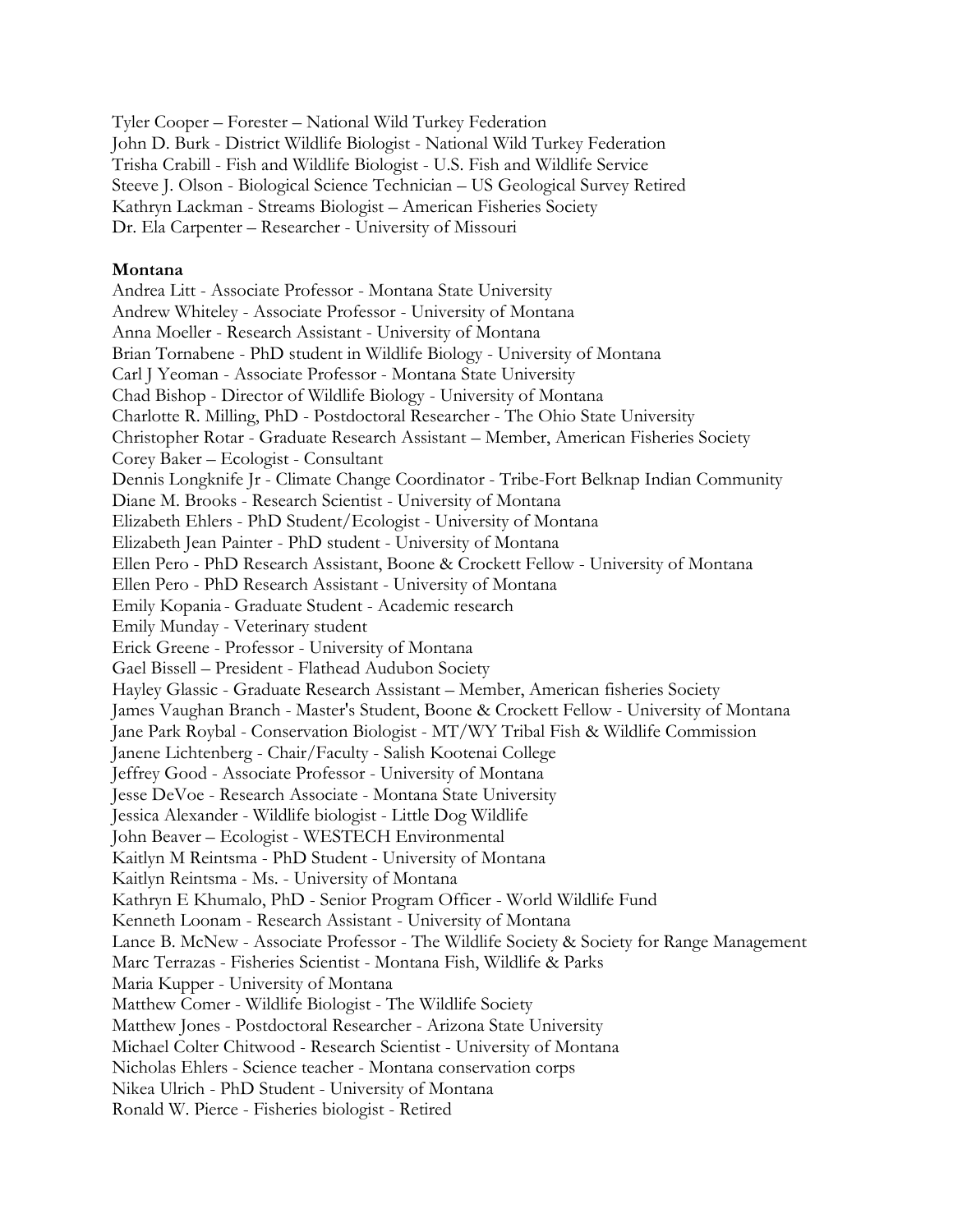Shannon Hilty - Wildlife Biologist - Montana State University Shea Coons - Master's student - University of Montana Sophie Osborn - Wildlife Biologist & Science Writer Tanner Humphries - M.S. Student - University of Montana Tom McDonald - Fish & Wildlife Biologist - Confederated Salish & Kootenai Tribes Tyler James Clark - Ph.D. Candidate - University of Montana Victoria Dreitz - Faculty - University of Montana Wilson Wright - Ecological statistician - Montana State University David Nikonow - Wildlife Biologist – National Wild Turkey Federation Elizabeth Gardner - Fisheries Biologist - USDA Forest Service James E Blackburn - Fishery Biologist retired - American Fisheries Society member Collin W. Smith - District Biologist - National Wild Turkey Federation Donovan Bell - PhD Candidate - University of Montana Libby Ehlers – Biologist - University of Montana Hans Martin - PhD Candidate - University of Montana Elise Zarri - PhD student - University of Montana Brandon Kittson - Wildlife Biology Student - University of Montana Anna Moeller - Ph.D. Student and research assistant - University of Montana Sam Pannoni - NSF Graduate Research Fellow - University of Montana Eric Palm - Wildlife Biologist - University of Montana Teagan Hayes - Graduate Student - University of Montana Serra Jeanette Hoagland - Liaison Officer - The Wildlife Society's Native Peoples Wildlife Management Working Group Chair Shea Coons – Student - University of Montana Dennis Longknife - Climate Change Coordinator - Fort Belknap Indian Community

# **Nebraska**

Alie Mayes - Biologist Carl Wolfe – Certified Wildlife Biologist - The Wildlife Society Emily Hutchinson - Ms. - UNL Wildlife Club member Eric Zach - Agricultural Program Manager – Member, Nebraska Chapter of The Wildlife Society Jennifer Fruend - Assistant Professor of Biology - Concordia University Nebraska Jennifer Grauer - Wildlife Biologist - Nebraska Game & Parks Commission Julie Fowler - Graduate Student - University of Nebraska Kelly Corman - Wildlife Biologist - The Wildlife Society Kyle Schumacher - Coordinating Wildlife Biologist - Northern Prairies Land Trust Larkin Andrew Powell - Professor of Conservation Biology - University of Nebraska-Lincoln Mark T Porath - Aquatic Habitat Program Manager - Nebraska William L. Vodehnal - Certified Wildlife Biologist - Nebraska Game and Parks Commission Thad Huenemann - Rivers and Streams Program Manager - Nebraska Game and Parks Commission Tony Barada - Fisheries Biologist - North Central Division of AFS Melissa Panella - Wildlife Biologist/Program Manager - The Wildlife Society - Nebraska Chapter Bryce J. Gerlach - Forester – National Wild Turkey Federation Joshua F Kocik - Fisheries Biologist I – American Fisheries Society

#### **Nevada**

Allison Chaney - Biologist - Nevada Division of Natural Heritage Elin Pierce, PhD – Wildlife Biologist – Bureau of Land Management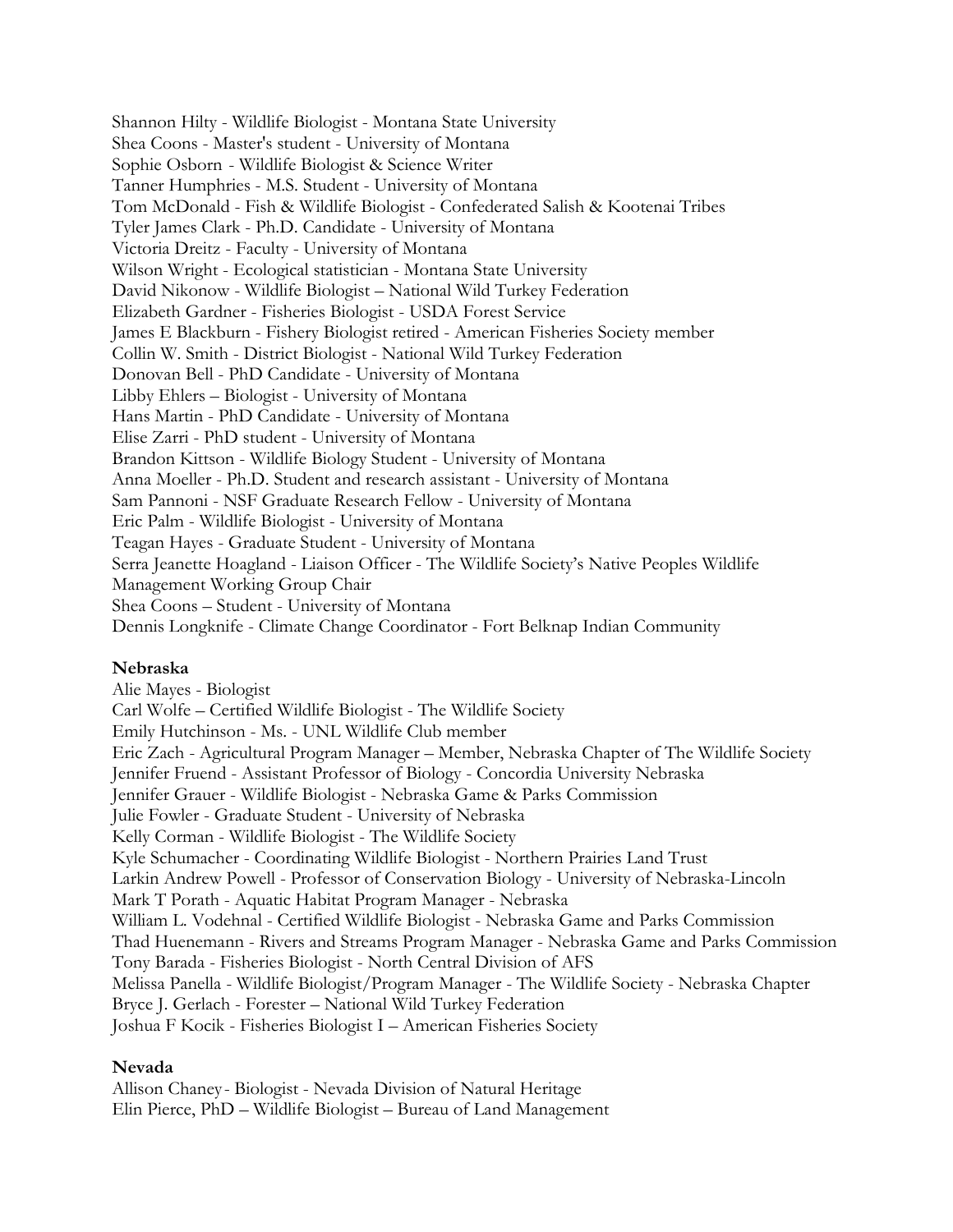Jennifer Newmark - Wildlife Biologist – Member, The Wildlife Society John Mulhouse - Program Manager - The Great Basin Institute Kristin Szabo – Administrator - Nevada Division of Natural Heritage Melinda Stevens - Wildlife Biologist - The Wildlife Society Tessa Behnke - PhD Student - University of Nevada, Reno Trinity N. Smith - Associate Wildlife Biologist - Humboldt State University Sarah Hale – Biologist - Nevada Department of Wildlife Brian Wakeling – Administrator - Nevada Chapter of The Wildlife Society, Technical Committee member of The National Wild Turkey Federation Michael Lee Davis - Wildlife Staff Specialist - Nevada Department of Wildlife Katelyn Andrle - Wildlife Staff Specialist - Nevada Department of Wildlife Timothy Matthew Herrick - Biologist 3 - Nevada Department of Wildlife Kim Tisdale - Fisheries Biologist Supervisor - Nevada Department of Wildlife Matt Maples - Wildlife Staff Specialist - Nevada Department of Wildlife Joseph Graham Barnes - Wildlife Staff Specialist - Nevada Department of Wildlife Daniel Thomas Huser - Forestry/Wildfire Representative of Nevada Sagebrush Ecosystem Technical Team - Nevada Division of Forestry Carl Lackey - Game biologist - Nevada Dept of Wildlife Wayne Bull - Wildlife Area Technician 3 - Nevada Department of Wildlife Jessica Heitt - Wildlife Educator - Nevada Department of Wildlife

## **New Hampshire**

Amy Villamagna - Associate Professor - Plymouth State University Brett Amy Thelen - Science Director - Harris Center for Conservation Education Carol R Foss - Senior Advisor for Science and Policy - New Hampshire Audubon Catherine Callahan - GIS Coordinator - TWS Member Christian J. Martin - Senior Conservation Biologist - New Hampshire Audubon Jaclyn Comeau - Wildlife Scientist II - Vermont Fish and Wildlife Department Jared Lamy - Graduate Student - Plymouth State University John A. Litvaitis - Emeritus Professor of Wildlife Ecology - University of New Hampshire John Kanter - Senior Wildlife Biologist - National Wildlife Federation Rebecca Suomala – Biologist – New Hampshire Audubon Scott R Decker - Inland Fisheries Program Supervisor - American Fisheries Society Rick Van de Poll - Principal, Ecosystem Management Consultants - NH Wildlife Coalition Weldon Bosworth Ph.D. - NH Wildlife Coalition Christine Schadler - Co-Founder - New Hampshire Wildlife Coalition

#### **New Jersey**

Allison Shaw - GIS and Data Manager Jena Moon - Zone Biologist – US Fish and Wildlife Service Juan Guerra - Senior Horticulturist - Municipalty Kathleen Clark - Supervising Biologist - NJ Dept of Environmental Protection Kennet Able - Distinguished Professor Emeritus - Rutgers University Kurt Sigler – Student - The Wildlife Society Zoe Lieb – MSc - University of Kent Bonnie J. McCay - Distinguished Professor Emerita - Rutgers University John Cecil - Vice President for Stewardship - New Jersey Audubon John Szczepanski, PhD - Senior Aquatic Ecologist - Princeton Hydro, LLC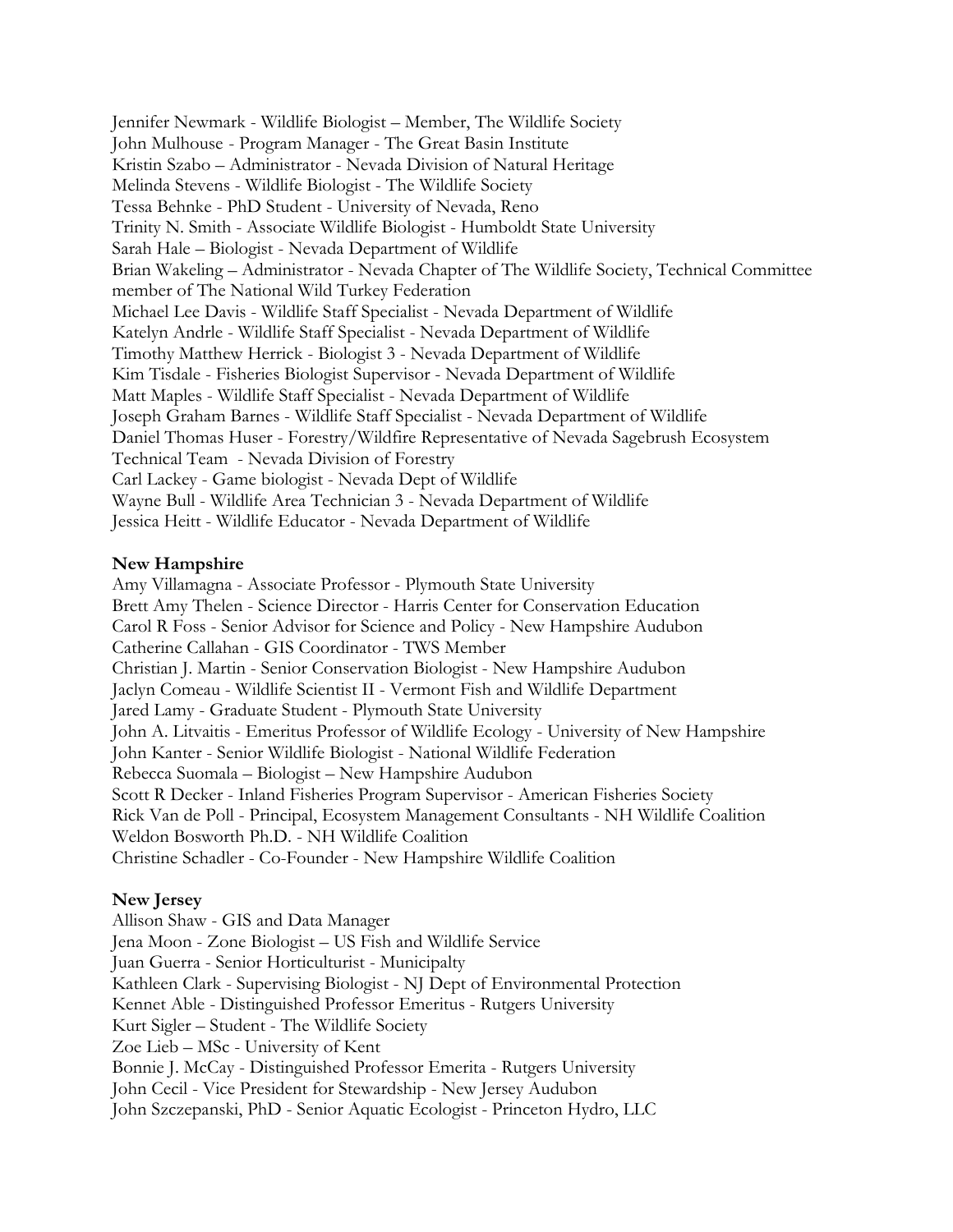Garrett D Temples - Undergraduate Student - American Fisheries Society James Kurtenbach - Aquatic Biologist Retired - USEPA

## **New Mexico**

Brent E. Thompson - Wildlife Biologist – Member, The Wildlife Society Casey Cardinal - Wildlife Biologist - TWS Southwest Section James M. Ramakka - Certified Wildlife Biologist - Retired-Bureau Land Management Jenna Stanek – Ecologist - Los Alamos National Laboratory Jessica Fort - Wildlife Biologist - Navajo Nation Dept of Fish and Wildlife Kristine Johnson - Research Associate Professor - University of New Mexico Nelson Luna - Director/Biologist, Pueblo of Zuni Fish and Wildlife Department - Native American Fish & Wildlife Society Stephen Andersen - Biological technician - Bureau of Land Management Virginia Seamster - Zoologist/Wildlife Biologist – Member, The Wildlife Society Walter Haussamen - Retired Wildlife Biologist - Retired New Mexico Dept. of Game and Fish Kathy Lang – Curator - American Fisheries Society Elise Goldsteon - Assistant Chief, Wildlife - New Mexico Department of Game and Fish Lawrence Clyde Abeita - Wildlife Biologist - Native American Fish & Wildlife Society Charles Hayes - Adjunct Assistant Professor - University of New Mexico

## **New York**

Alex Wolf - Conservation Scientist - Conservation non-profit Asante Crews – Student - Brown University Brady L Simmons - Urban ecologist - NYC Dept of Parks and Recreation Brooke Bateman - Senior Scientist, Climate - National Audubon Society Cole Scrivner - Ecologist/Wildlife Biologist - The Wildlife Society David Strayer - Distinguished Senior Scientist Emeritus - Cary Institute of Ecosystem Studies Georgina Cullman – Ecologist - NYC Parks Gerald P Rasmussen - Supervisor of Natural Resources (retired) – Member, The Wildlife Society Isabel Hannes - Research Scientist - University at Buffalo Jacques Rinchard - Associate Professor - The College at Brockport Kenneth V Rosenberg - Senior Research Associate - Cornell University Lab of Ornithology Meriel Brooks, Ph.D. - Program Director, MS Environmental Studies - Prescott College Michelle L Stantial - Ph.D. Candidate - SUNY-ESF Nicole Madden - Fish and Wildlife Tech 1 - NYS DEC Norman Budd Veverka - Director of Land Management - Mianus River Gorge, Inc./TWS Timothy Demers - Wildlife Technician - NYS Dept. of Environmental Conservation Timothy Watson - Wildlife Biologist - New York State Department of Environmental Conservation Viviana Ruiz-Gutierrez - Research Associate - Cornell Lab of Ornithology Catherine Gumtow - Laboratory Technician -SUNY ESF Alumni, fisheries professional John E. Cooper -PhD – American Fisheries Society Joseph Gorsuch - Sr. Environmental Toxicologist & Consultant - Retired James Haynes - Professor of Environmental Science & Ecology - The College at Brockport, State University of New York Doug Little - Director of Conservation Operations (Northeast) - National Wild Turkey Federation Norma A Polizzi - Environmental Attorney and Professor - SUNY College at Brockport Melvin Samson - M.Sc. - SUNY-ESF Thad Yorks – Professor - Cazenovia College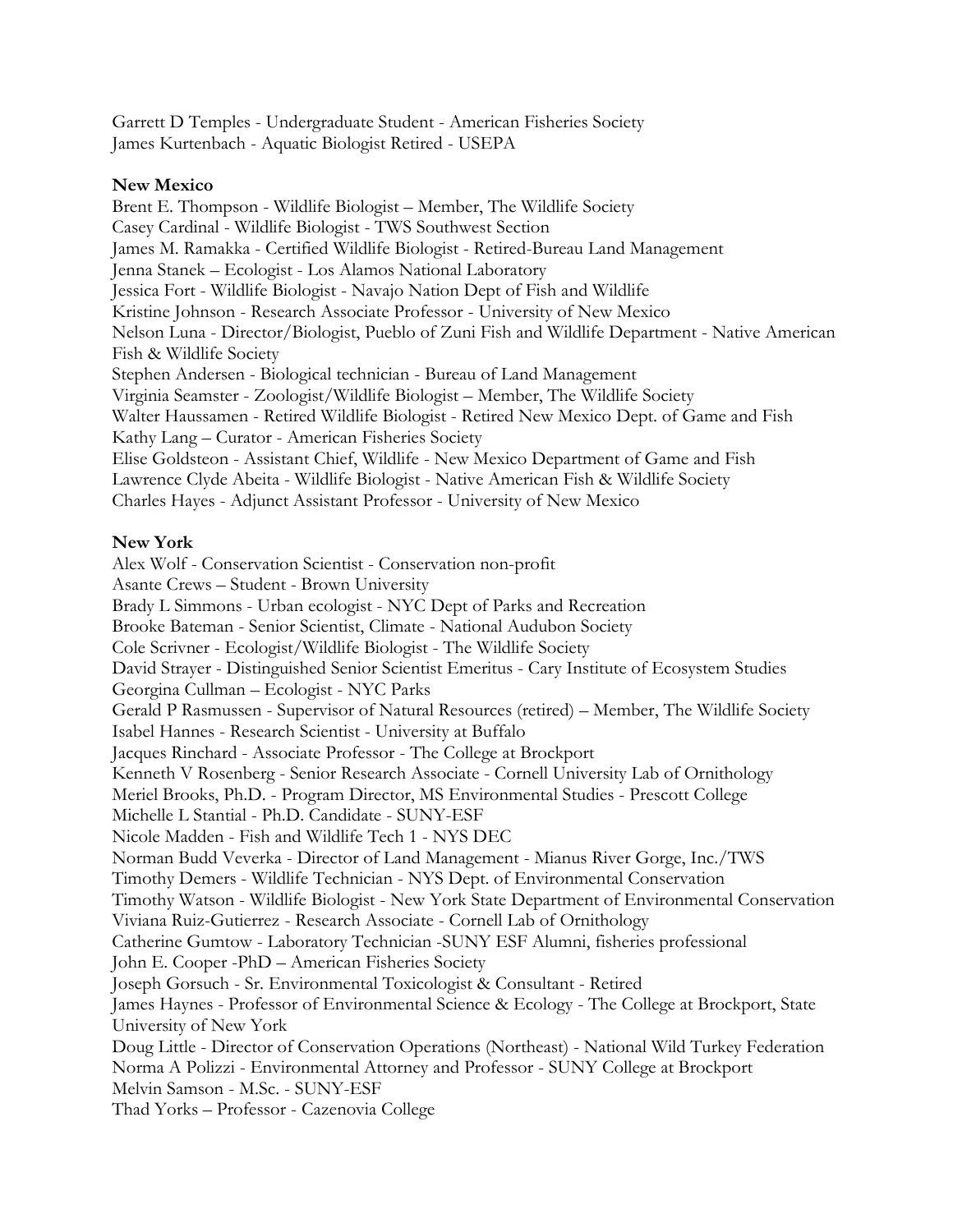Kathryn Amatangelo - Associate Professor - The College at Brockport, SUNY Yelena Jaquith - Undergraduate Student - Paul Smith's College

# **North Carolina**

Aimee Tomcho - Conservation Biologist - National Audubon Society Andy Wood - Conservation Ecologist - Coastal Plain Conservation Group Ann Berry Somers - Senior Lecturer in Biology - University of North Carolina at Greensboro Anna Prinz - Wildlife Biologist - The Wildlife Society Bryn H. Tracy - Retired Fishery Biologist - North Carolina Chapter of AFS Carson Wood - Natural Resource Manager - Non-profit Christopher Moorman – Professor - North Carolina State University Colleen Olfenbuttel - Black Bear and Furbearer Biologist - The Wildlife Society Dan Hannon - Wildlife Data Manager - North Carolina Natural Heritage Program David Dudek - Certified Wildlife Biologist, Retired College Instructor -Haywood Community College Falyn LeAnn Owens - Extension Wildlife Biologist - North Carolina Wildlife Resources Commission Frederick S. Scharf - Professor - UNCW Gerald Pottern - senior biologist - Mogensen Mitigation Inc, environmental consulting Heather Maguire - Environmental Educator - Cradle of Forestry Henry Veggian - Assistant Professor of Teaching - University of North Carolina Chapel Hill Ileana E. Clavijo - Associate Professor of Biology, Retired - Retired from Univ. NC Wilmington Jamie Harrelson - Private Lands Technician - Audubon Jeff Hall - Wildlife Biologist - NC Wildlife Resources Commission Jeffrey Marcus - NC Longleaf Applied Scientist - The Nature Conservancy John Caveny - Natural Resource Management Specialist - Grandfather Mountain Stewardship Foundation Joseph Folta - PhD Candidate - SUNY College of Environmental Science & Forestry Keith Ashley - Fisheries Scientist - Retired NC Wildlife Resources Commission Kerrick W Robinson - Social Scientist - North Carolina Wildlife Resources Commission/AFS Member Lauren Danielle Pharr -Ms. – Member, The Wildlife Society Lincoln Larson - Assistant Professor - North Carolina State University Matthew Florez - Associate Wildlife Biologists - The Wildlife Society Michael J Baranski - Emeritus Professor of Biology - Catawba College Michael LaVoie - Natural Resources Manager - Eastern Band Cherokee Indians Michael M Gangloff - Associate Professor - Appalachian State University Nicholas Andrew Shaver - Conservation Technician Supervisor - NC Wildlife Resources Commission Nils Peterson – Professor - NC State University Noelle Rizzardi - Natural Resources Assistant – Member, The Wildlife Society Rainee Tetreault - Lead Environmental Lab Tech - Eastern Band of Cherokee Indians Russell M. Oates - Chief, Division of Migratory Bird Management - US Fish and Wildlife Service, Alaska Region (retired) USFWS (retired) Ryan Bollinger - Longleaf Implementation Team Consul - The Longleaf Alliance Sean Bloom - Biologist and GIS Director - Catawba Lands Conservancy Trevor Gage Walker - Wildlife Resources Technician - NC Wildlife Resources Commission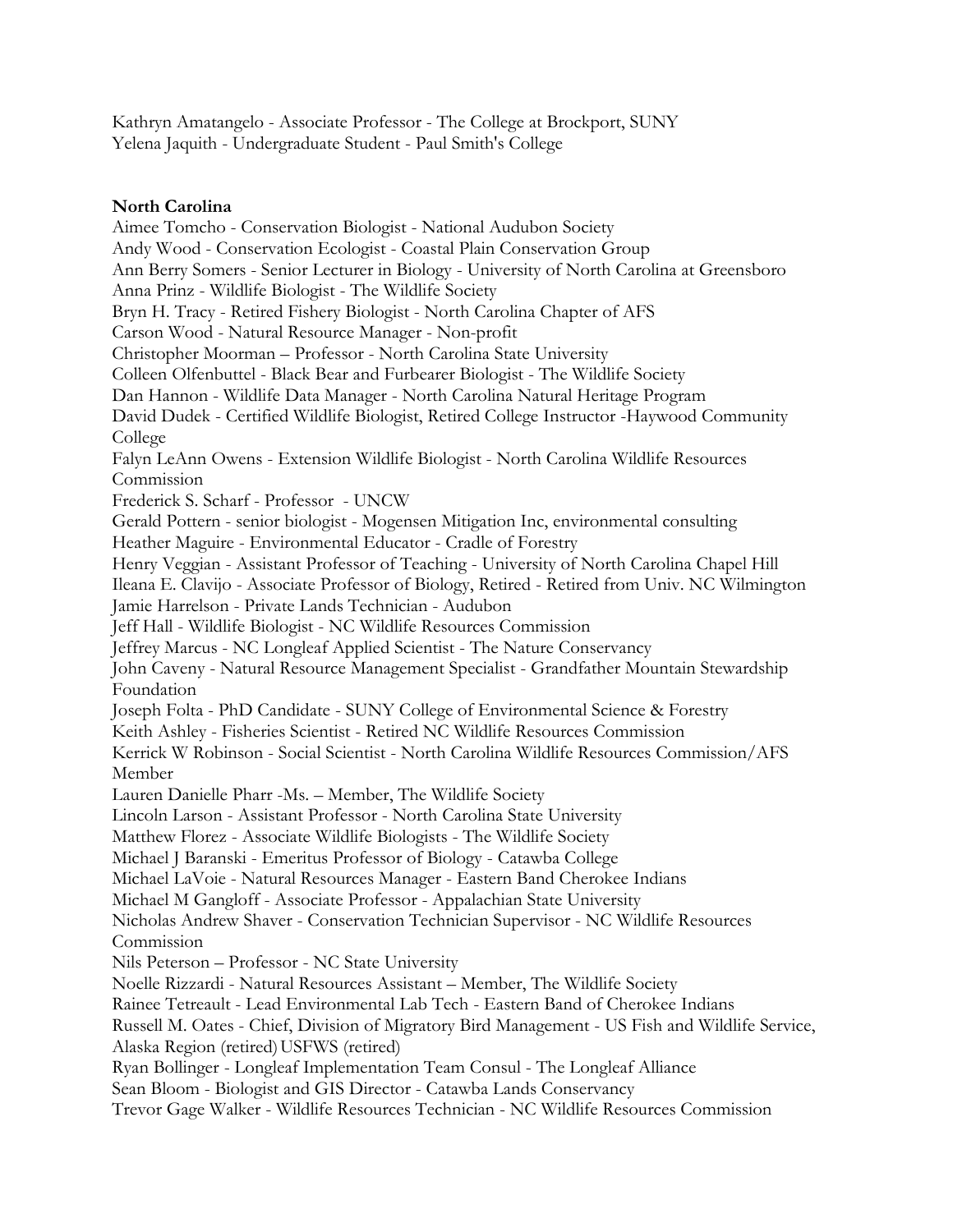Peter H. Fricke – PhD - American Fisheries Society Peter Wesley Perschbacher - Retired Associate Professor - Retired from university of Arkansas Micky Clemmons - Senior Environmental Scientist - American Fisheries Society Nicholas Andrew Shaver - Angler R3 Specialist - NC Wildlife Resources Commission Marla Chambers - Fish and Wildlife Biologist – NC Wildlife Resources Commission Anne-Marie Knoebel - Wildlife and Fisheries Management - Post-Baccalaureate Student Joseph E. Folta - Certified Wildlife Biologist, PhD Candidate - The Wildlife Society Kelly Douglass Member - N.C. Chapter of The Wildlife Society Jeff Hall - Wildlife Biologist II - NC Wildlife Resources Commission Roland Kays – Biologist – NC State University Kevin Parker - Mountain Wildlife Diversity Technician - North Carolina Wildlife Resources Commission Lori A. Williams - Conservation Biologist II - NC Wildlife Resources Commission Matthew Florez - Associate Wildlife Biologist - The Wildlife Society Michael Martin - Wildlife Diversity Technician - NC Wildlife Resources Commission Christopher Coxen - District Biologist, North Carolina - National Wild Turkey Federation Krishna Pacifici - Assistant Professor - North Carolina State University David M. Dudek - Certified Wildlife Biologist, TWS - N.C. Chapter of The Wildlife Society Dr. W. Gregory Cope - William Neal Reynolds Distinguished Professor of Applied Ecology - North Carolina State University Kenneth Bradsher Knight - Supervising Wildlife Biologist - State Agency Anne Burroughs - Environmental Scientist – NC Dept of Transportation/Dewberry Enginners Inc Albert Clifford Henry JR - Retired East Region USDA/NRCS Regional Wildlife Biologist - The Wildlife Society Allison Medford - Wildlife Diversity Biologist - The Wildlife Society, NC Chapter Ann Berry Somers - Associate Director of Environment and Sustainability Program - University of North Carolina at Greensboro Jeffrey Marcus - NC Longleaf Applied Scientist - NC State Chapter of The Wildlife Society Robert Cherry - Wildlife Biologist – NC Chapter of The Wildlife Society Ileana E Clavijo - Associate Professor, Retired - University of North Carolina Wilmington Cathryn Greenberg - Ecologist - North Carolina chapter of The Wildlife Society Stanley Crownover - Soil Scientist - Soil Science Society of America Michael J Baranski - Emeritus Professor of Biology - Catawba College Judith Ratcliffe - Zoologist/Aquatic Ecologist - NC Natural Heritage Program Elizabeth Hillard - Wildlife Scientist - Wildlands Network Lindsay Addison - Coastal Biologist - Audubon North Carolina Sarah Finn - Wildlife Diversity Biologist – NC Wildlife Resources Commission John R Spruill Director - Spruill Farm Conservation Project Michael Douglas Martin - Wildlife Diversity Technician, Herpetologist - North Carolina Wildlife Resources Commission David J. Moscicki - Graduate Research Associate - North Carolina State University Andy Van Lanen – Biologist - Sandhills Ecological Institute Jennifer Archambault - Research Associate - North Carolina State University Kendrick Weeks - Wildlife Biologist Supervisor - The Wildlife Society Aranzazu Lascurain - Assistant University Director - NC State University Jesse Edward Corey III - Inventory Biologist - NC Division of Parks and Recreation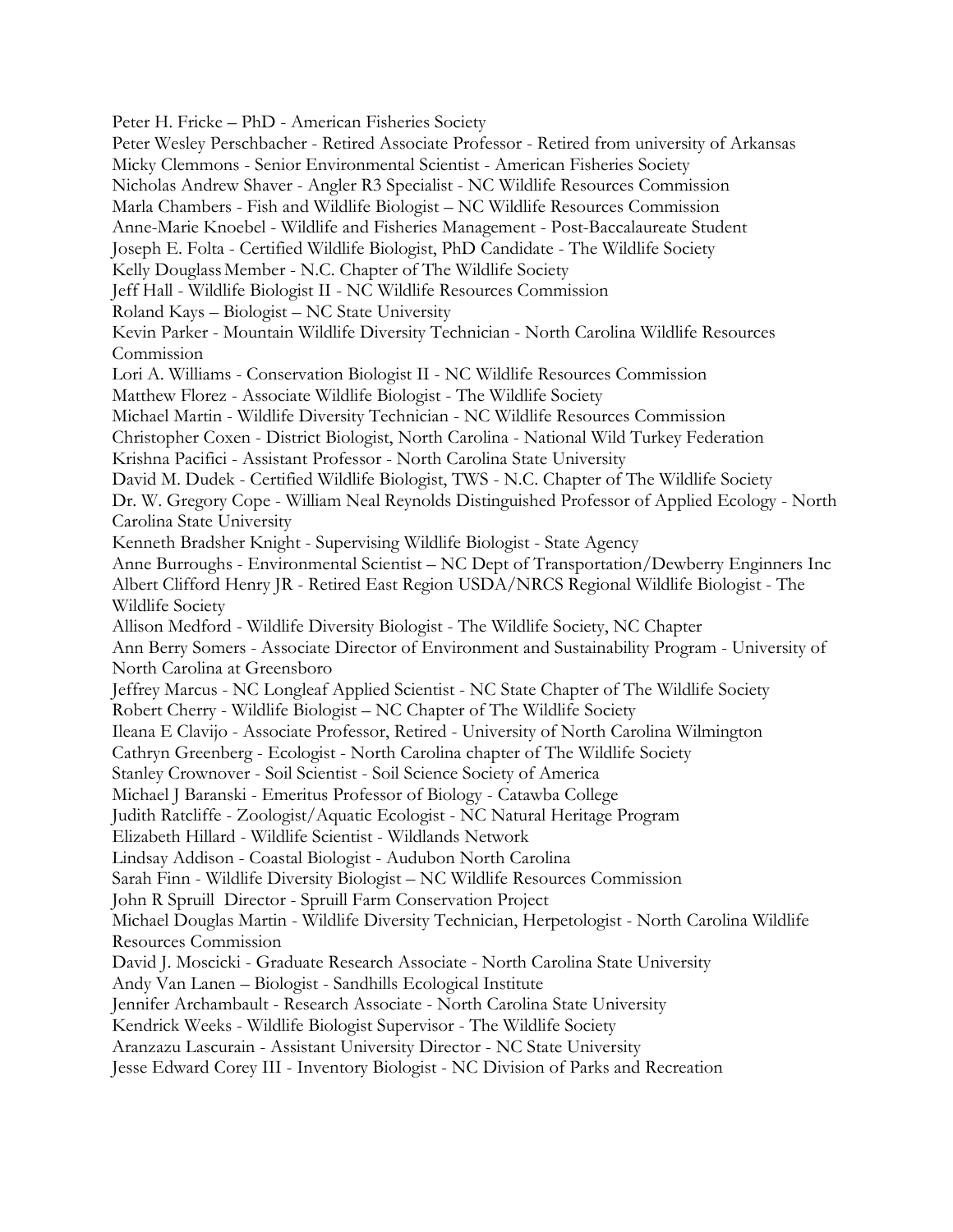## **North Dakota**

Kaylan Kemink - Manager of Conservation Planning - Ducks Unlimited Inc. Jesse Kolar - Upland Game Management Supervisor - North Dakota Game and Fish Department Bailey Gillis - Student - North Dakota State University Mason Sieges - Research Scientist - Ducks Unlimited Gary E. Erickson - National Wildlife Refuge Manager (retired) - North Dakota Chapter of The Wildlife Society Robert Ford - Biologist - North Dakota Chapter of the Wildlife Society Fintan L. Dooley - Natural Resource Attorney - ND Bar Association Robert Newman - Professor - University of North Dakota Elisha Mueller - Conservation Biologist - North Dakota Game and Fish Department Alex Dohman – Biologist - North Dakota Chapter of Wildlife Society

## **Northern Mariana Islands**

Dr. Rebecca Hamner - Conservation Genetics Program Manager - CNMI Division of Fish and Wildlife

# **Ohio**

Ashley Hansen - Environmental Resident - The Dawes Arboretum Curtis Wagner - Fisheries Management Supervisor - American Fisheries Society, Ohio David J Berg - Professor of Biology - Miami University Dr Ashley Walters - Research Geneticist - Government Gabriel Ryan Karns - Visiting Assistant Professor - The Ohio State University Gregory Lipps - Amphibian & Reptile Conservation Coordinator - Ohio State University Harold Lisle Gibbs - Professor of Evolution, Ecology and Organismal Biology - Ohio State University Ieva Roznere - Research associate - The Ohio State University Lara Mengak - Research Associate - The Ohio State University Macey Rowan – Student – Member, American Fisheries Society Paul J. Pira – Biologist - Geauga Park District Richard Phillips - Associate Professor of Biology - Wittenberg University Taisa Dzindo - AmeriCorps member - Rural Action Tyler Plum - Research Assistant - Nova Southeastern University William Peterman - Assistant Professor - The Ohio State University Jordan Thompson - Forester - Stakeholder Brian J. MacGowan - Wildlife Extension Specialist - Wildlife Society Member Erin B. Cashion - Curator of Natural History - Ohio History Connection Sarah Carter - Graduate Research Assistant - University of Toledo

# **Oklahoma**

Alin Gonzalez - Senior Research Specialist – Oklahoma State University Ashley Knoch - PhD Candidate, ABD - Oklahoma State University Dan Shoup - Associate Professor of Fisheries Ecology - Oklahoma State University Landon Neumann - Graduate Student - Oklahoma State Matt Fullerton - Wildlife Biologist - Oklahoma Department of Wildlife Conservation Michael D. Porter - Senior Wildlife & Fisheries Consultant – Member, Wildlife Society Scott R. Loss - Associate Professor - Oklahoma State University Timothy J. O'Connell - Associate Professor - Oklahoma State University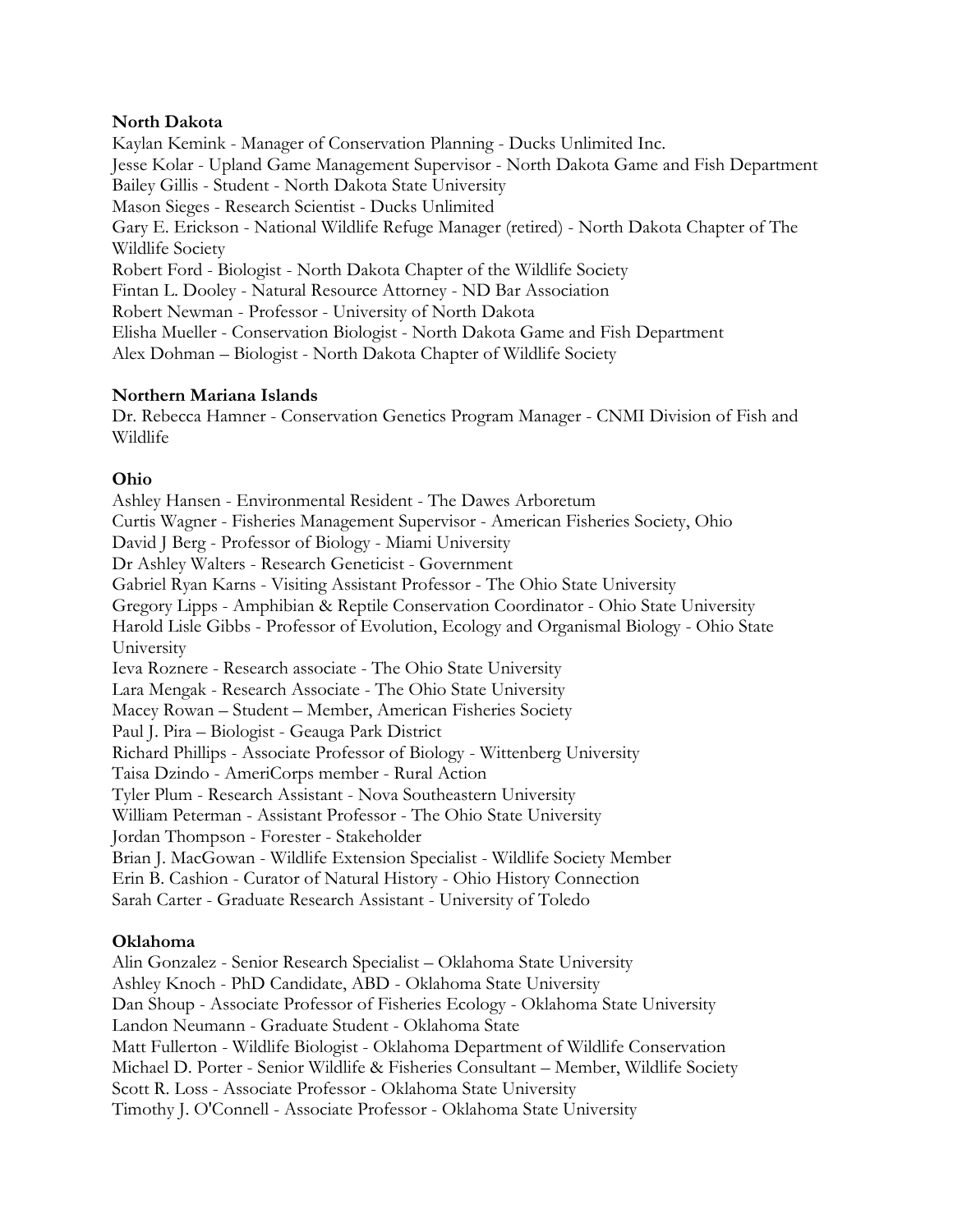Dusty Swedberg - Master's Student - American Fisheries Society

## **Oregon**

Brent Barry - Wildlife Biologist - Confederated Tribes of Grand Ronde Brian C Jonasson - Fisheries Biologist - American Fisheries Society Carmen Leguizamon - Fisheries Habitat Biologist - Confederated Tribes of Warm Springs David J Shepherdson - Dep. Conservation Manager – Member, The Wildlife Society David Ward - Senior Fisheries Biologist – Member, American Fisheries Society Derek Broman - Wildlife Biologist - Oregon Dr. Judith Li - Associate Professor, Retired - Oregon State University Elizabeth Gilliam - Senior Geomorphologist - Non-profit Gary Ivey - Research Associate - International Crane Foundation Henry G. Lazauski - Asst. Chief Marine Biologist, Retired - AFS, Retired member Hugh Black Jr - Director of Fish and Wildlife – Retired US Forest Service Justin Brice - GIS Analyst - Conservation Biology Institute Kathryn Boula - Terrestrial Ecologist/Archaeologist - Private Contractor Kay Brown – Retired – Member, American Fisheries Society Keith Norris - Director of Wildlife Policy & Communications - The Wildlife Society Kenneth J. Reinecke - Ph.D., Certified Wildlife Biologist - Retired (U.S. Geological Survey) Leah Hough - Wildlife Biologist - Oregon Chapter of the Wildlife Society Mark Henjum - Certified Wildlife Biolgist - Oregon Dept Fish&Wildlife/USFS (retired) Meghan Sue Martin - Postdoctoral Researcher - PDXWildlife Nancy Renison - Retired Biologist – Arizona Game and Fish Department Nicole Michel - Senior Quantitative Ecologist - National Audubon Society Patricia L. Kennedy - Professor Emeritus - Oregon State University Robert M. Hughes – Regional Aquatic Ecologist –Member, American Fisheries Society Sarina Jepsen - Director of Endangered Species - The Xerces Society for Invertebrate Conservation Tavis Forrester - Wildlife Research Biologist - Oregon Dept. of Fish and Wildlife Kirk T. Beiningen – Retired - American Fisheries Society David Hohler - Fisheries Biologist - American Fisheries Society Douglas C. Larson Jr. - District Fish Biologist - US Forest Service Troy Brandt - Principal Biologist - River Design Group, Inc. Emily Dziedzic - Master's Student - Oregon State University Melissa Brown - Environmental Specialist - Oregon Chapter AFS Stacy Strickland - Fish Health Specialist - American Fisheries Society member David T Banks - District Fish Biologist - Oregon Department of Fish and Wildlife James Ruzycki - Fisheries Program Director - American Fisheries Society Ronald Joseph Constable - NRS-2 Assistant Project Leader - Oregon Department of Fish and Wildlife Jordan Gold - Owner, Founder - Mari-Gold Environmental Consulting, Inc. Thomas C Wainwright – PhD - Self-employed Julie Hulbert - Executive Administrator - The Freshwater Trust Howard Schaller - Retired Fisheries Biologist - Sandy River Watershed Council Steven Novotny - Principal Scientist - American Fisheries Society Jeremy C. Jennings - Research Assistant - Oregon State University Mac Barr - Fish Biologist – Oregon Department of Fish and Wildlife Robert M. Hughes Regional Aquatic Ecologist - Amnis Opes Institute Natalie Scheibel - Fish Biologist - American Fisheries Society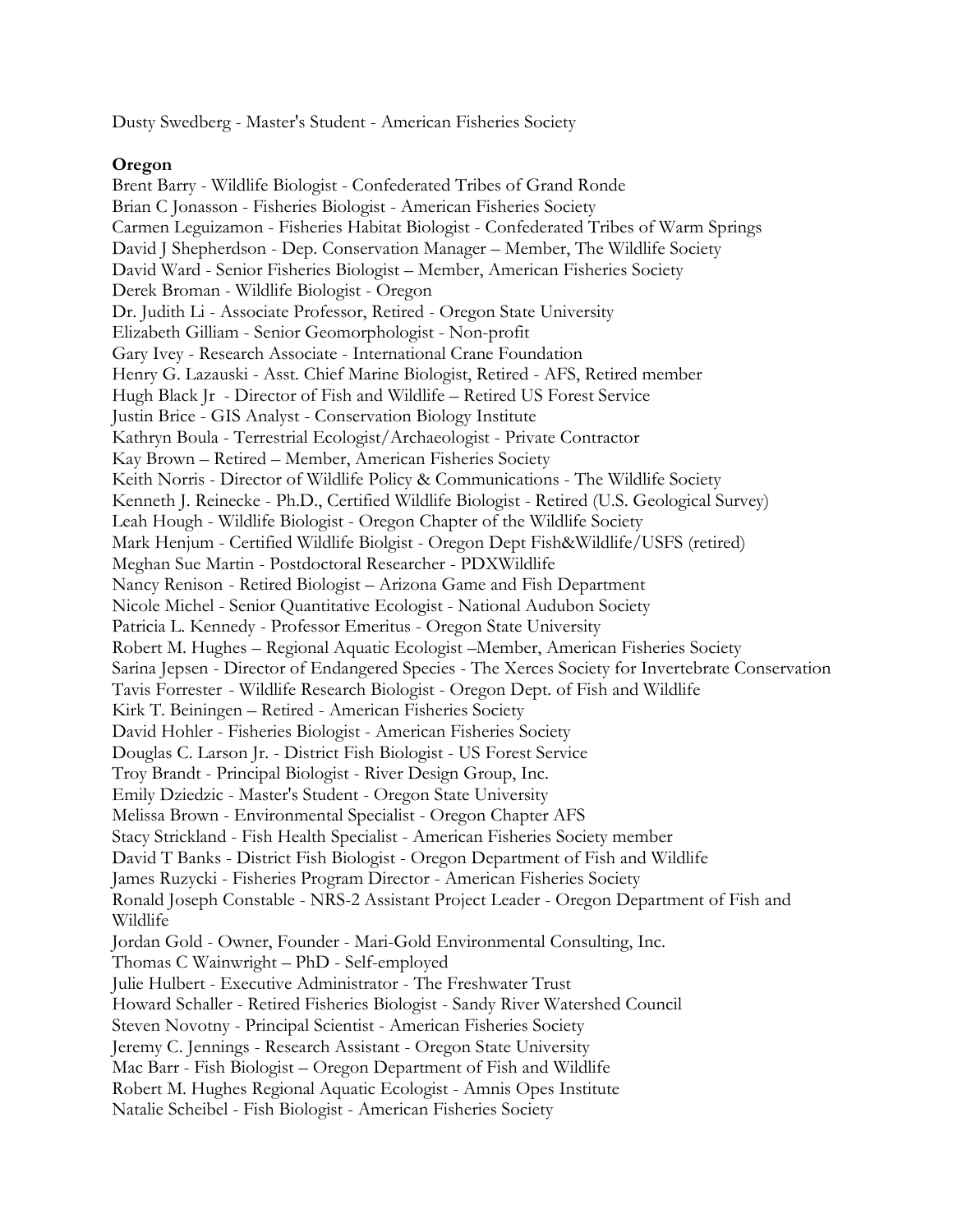## **Pennsylvania**

Aaron Haines - Associate Professor of Biology - Millersville University Andrew Wilson - Associate Professor - Gettysburg College Byron Buckley - Wildlife Biologist Calvin W. DuBrock - Professor (retired) - Pennsylvania State University Diana M. Day – Biologist - American Fisheries Society Dr. Menka Bihari – PhD - Sierra Club Elizabeth Crisfield – Biogeographer - Strategic Stewardship Initiative George T. Merovich, Jr. - Associate Professor - Juniata College Grant E. Haines - PhD candidate - McGill University James A. Hart – Mammalogist - Wildlife Specialists Jerry Hassinger - Wildlife Biologist - PA Biological Survey Jerry Hassinger - Wildlife Biologist - PA Biological Survey Laurie Jean Goodrich - Director of Conservation Science - Hawk Mountain Sanctuary Association Melissa Althouse - Wildlife Biologist – Federal Government Reginald Hoyt - Associate Professor/Co-Chair - Delaware Valley University Richard Jacob - PA Mycological and Protists Technical Committee Shawn Crouse - Principal Fisheries Biologist – Member, American Fisheries Society Susan Underkoffler – Professor - University of Florida Tammy Colt - Wildlife Biologist – Member, The Wildlife Society Robert F Carline - Fisheries Biologist - U.S.Geological Survey - retired Leslie G Leckvarcik - Director of Science Outreach - American Fisheries Society member David José Nachón García - PhD in Biology - Universidade de Santiago de Compostela (USC) Sean Murphy - Ornithologist - Waterbird Society Catherine D. Haffner - Wildlife Biologist - The Wildlife Society Justin Kent Vreeland - Regional Wildlife Management Supervisor - Pennsylvania Game Commission Kyle McCarthy - Associate Professor of Wildlife Ecology - University Faculty Matt Marshall - Adjunct Assistant Professor - Penn State University Kevin Wenner – Wildlife Biologist – The Wildlife Society Richard Fritsky - Wildlife Diversity Biologist - PA Game Commission Dr. Douglas Tallamy – Professor - University of Delaware Jeffrey A. Stratford - Associate Professor of Biology - Wilkes University Laken Samantha Ganoe - Wildlife Biologist - The Pennsylvania State University David Munoz - Research Fellow - Penn State University Patrick Oelschlager - Conservation Stewardship Assistant - Wissahickon Valley Watershed Association

# **Puerto Rico**

Sheila Ward – Ecologist - Affiliated Researcher, Dept. Environmental Sciences, University of Puerto Rico-Rio Piedrasa

# **Rhode Island**

Brett Still, PhD – Faculty - Natural Resources Science Dept. URI Christian H Floyd - Teaching Professor - University of Rhode Island Nancy E. Karraker - Associate Professor - University of Rhode Island Peter Paton – Professor - Dept. of Natural Resources Science, Univ of Rhode Island Scott McWilliams – Professor - University of Rhode Island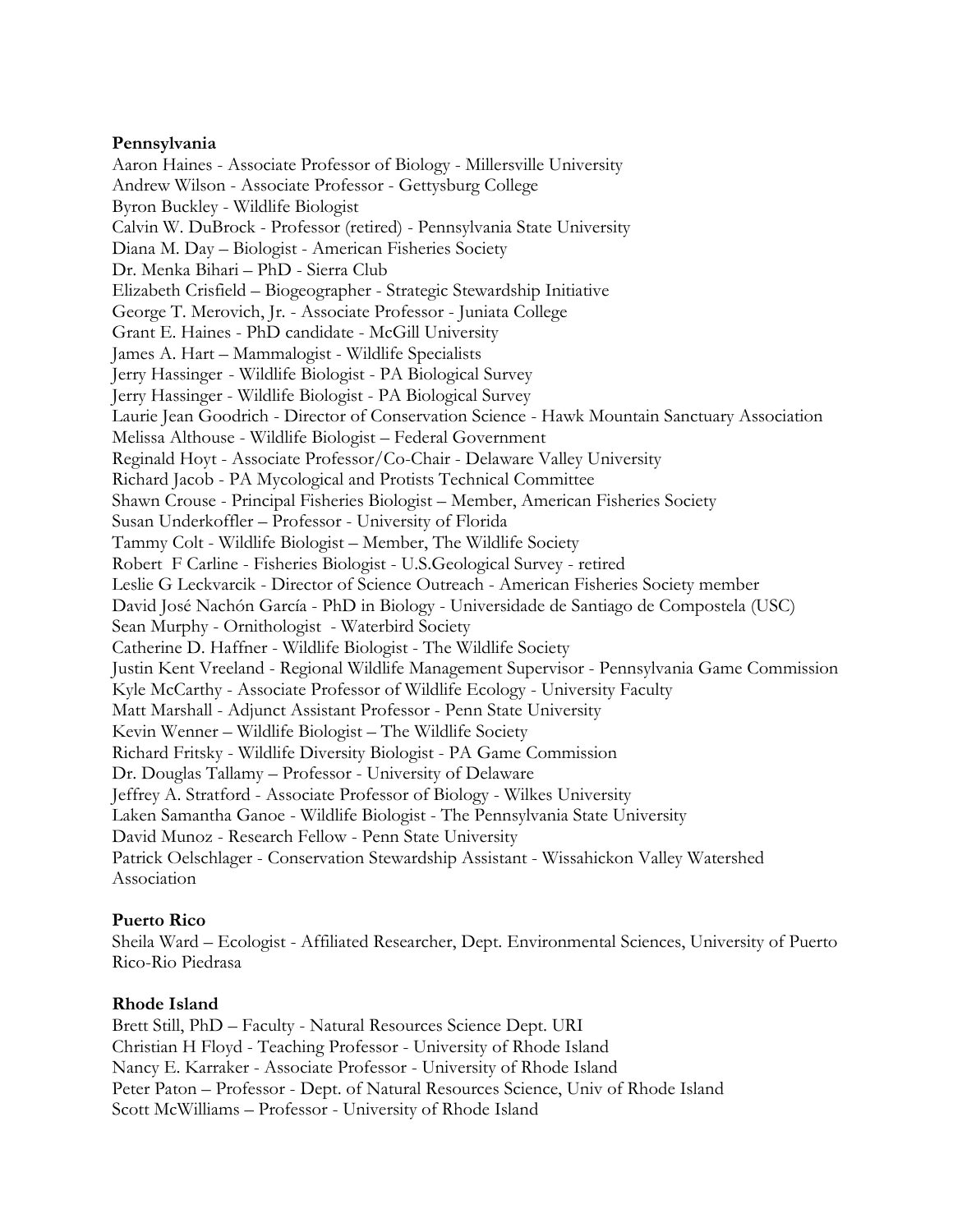Tracy A Silvia - Sr. Environmental Scientist - TWS Member New England/Northeast Robert Wildermuth - Graduate Student, PhD Candidate - University of Massachusetts Dartmouth Kathleen Donnellan - Fisheries Observer - AIS Scott W. Buchanan – Herpetologist – Rhode Island Department of Environmental Management Shilo Felton - Wildlife Biologist - American Oystercatcher Working Group Clara Zeder - Fisheries Biologist – National Marine Fisheries Service Jennifer Dee White - Dr. - American Ornithological Society Nancy E. Karraker - Associate Professor - University of Rhode Island

## **South Carolina**

Amanda Avildsen - Fisheries Technician – Member, SC AFS Anna H. Smith - Certified Wildlife Biologist - The Wildlife Society Arnold G. Eversole - Professor emeritu - Clemson University Beau Bauer - Wildlife Biologist - Nemours Wildlife Foundation Catherine Bodinof Jachowski - Assistant Professor - Clemson University Charlie Davis - Forest Ecologist - USDA -Forest Service David Hood - Fresh Water Biologist - South Carolina Department of Natural Resources Dr. David Jachowski - Assistant Professor of Wildlife Ecology - Clemson University Elizabeth Courtenay Miller - Wildlife Biologist III – Member, AFS Jason C Doll - Assistant Professor of Fisheries - Francis Marion University Jennifer Kindel - Wildlife Biologist – Member, The Wildlife Society John Quinn - Associate Professor of Biology - Furman University José Luis Rangel Salazar, PhD - The College of the Southern Frontier, Chiapas, Mexico Joseph Charles Ballenger - Assistant Marine Scientist – Member, American Fisheries Society Joseph Evans - Wildlife Biologist 2 – Member, South Carolina AFS Kyle Barrett - Associate Professor of Wetland Ecology - Clemson University Kyle Brumm - Graduate Student - Clemson University Lisa Lord - SC Field Project Coordinator - The Longleaf Alliance Maggie Smith - physician assistant - Prisma health Mark C. Scott, Ph.D. - Wildlife Biologist - South Carolina Department of Natural Resources and Clemson University Matt Perkinson - Wildlife Biologist - Florida Atlantic Coast Telemetry Network Patrick Cloninger - Wildlife Biologist - South Carolina Department of Natural Resources Raymund Geroso - Wildlife Biologist - U.S. Forest Service Richard Kaminski, Ph.D. – Director - J.C. Kennedy Waterfowl & Wetlands Conservation Center Clemson University Tanya Darden, Ph.D - Senior Marine Scientist - American Fisheries Society Troy Farmer - Assistant Professor - Clemson University Matthew Larsen - Adjunct Professor - Coastal Carolina University Joel Pedersen - Director of Government Affairs, Certified Wildlife Biologist - National Wild Turkey Federation William Anderson - Dr. - Grice Marine Biological Laboratory Morgan Kern - Wildlife Biologist III – SC Department of Natural Resources Ross Melinchuk - Chief Conservation Officer - National Wild Turkey Federation Wallace E Jenkins - Assistant Director Marine Fisheries Management - American Fisheries Society Daniel Farrae - Wildlife Biologist - American Fisheries Society Michelle Pate - Wildlife Biologist - Natural Resources Sector Andrew Tweel - Marine Scientist - Coastal and Estuarine Research Federation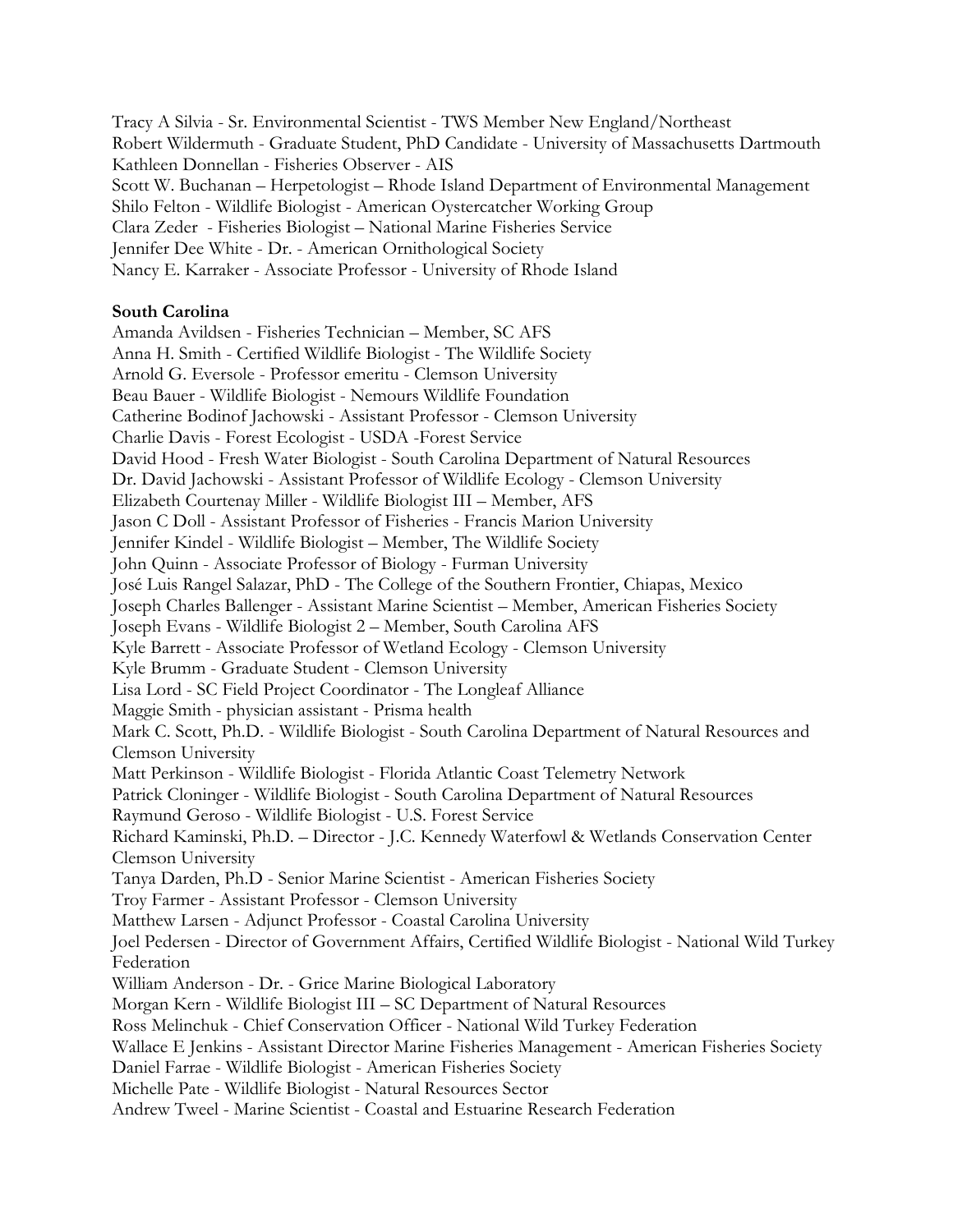Eric M Hiltz - Wildlife Biologist - American Fisheries Society Katie Anweiler - Wildlife Biologist - South Carolina chapter of the American Fisheries Society Kayla Rudnay - Wildlife Biologist - American Fisheries Society Charlotte Pope Hope - Wildlife Biologist - Coastal Conservation League David M. Wyanski - Fisheries Biologist - American Fisheries Society Danielle Carty - Wildlife Biologist - American Fisheries Society Catharine Parker - Wildlife Biologist II - The Wildlife Society Christopher McDonough - Fisheries Biologist - American Fisheries Society Trent Austin - Wildlife Biologist - The Wildlife Society Tara Moon - Grant & Finance Manager - National Wild Turkey Federation Elizabeth Vinyard - Wildlife Biologist - American Fisheries Society Aaron Bunch - Lab Specialist - American Fisheries Society Jamie Dozier - Certified Wildlife Biologist - SC Department of Natural Resources Homer Thomas Hiers - Wildlife Biologist - South Carolina Department of Natural Resources Maggie Jamison - Wildlife Biologist - South Carolina American Fisheries Society Mark A McAlister - Wildlife Biologist - South Carolina Department of Natural Resources Joseph Lemeris Jr. - Data Manager/GIS Analyst - South Carolina Department of Natural Resources/Natural Heritage Program Richard Marvin Kaminski - Director - Kennedy Center, Clemson University Christine Hand - Wildlife Biologist Robert W. Gooding - Certified Wildlife Biologist – SC Department of Natural Resources - Retired Stacy Scherman - Resource Management Biologist - The Wildlife Society Karen Beatty - Natural Resource Consultant - The Wildlife Society member Sammy W. Stokes Jr. - Wildlife Coordinator - South Carolina Department of Natural Resources Stacey Lance - Associate Research Scientist - University of Georgia Savannah River Ecology Laboratory Holly Catherine Sommers - Natural Resource Tech. II – SC Department of Natural Resources Caroline Causey - Wildlife Biologist - TWS member

# **South Dakota**

Alessandra Higa – Instructor - Oglala Lakota College Amanda Hegg – Biologist - American Ornithological Society Cassandra Heimerl - Wildlife Biologist - South Dakota Department of Game, Fish and Parks David Swanson - Professor and Director, Missouri River Institute - University of South Dakota Donovan J Grass Rope - Conservation Officer - Lower Brule Sioux Tribe/Lower Brule Wildlife, Fish & Rec Eileen Dowd Stukel - Senior Wildlife Biologist - Certified Wildlife Biologist, The Wildlife Society Gary C Brundige - Natural Resources Program Manager - The Wildlife Society Hugh Britten - Professor of Biology - U of South Dakota James B. Stengle - Wildlife Biologist (CWB®) – Member, American Fisheries Society Joanna Studt - Biological Consultant - Great Plains Wildlife Consulting Joel Tigner - Biological Consultant - South Dakota Bat Working Group Paul Coughlin - Wildlife Program Administrator - South Dakota Game, Fish & Parks Randy Johnson - Wildlife Resource Biologist - South Dakota Department of Game Fish and Parks Shaun M. Grassel, PhD - Wildlife Biologist - Lower Brule Sioux Tribe Julie Thorstenson, PhD - Executive Director - Native American Fish and Wildlife Society Mark Norton - Wildlife Biologist - South Dakota Chapter of the Wildlife Society Kristel Bakker - Professor of Biology - Dakota State University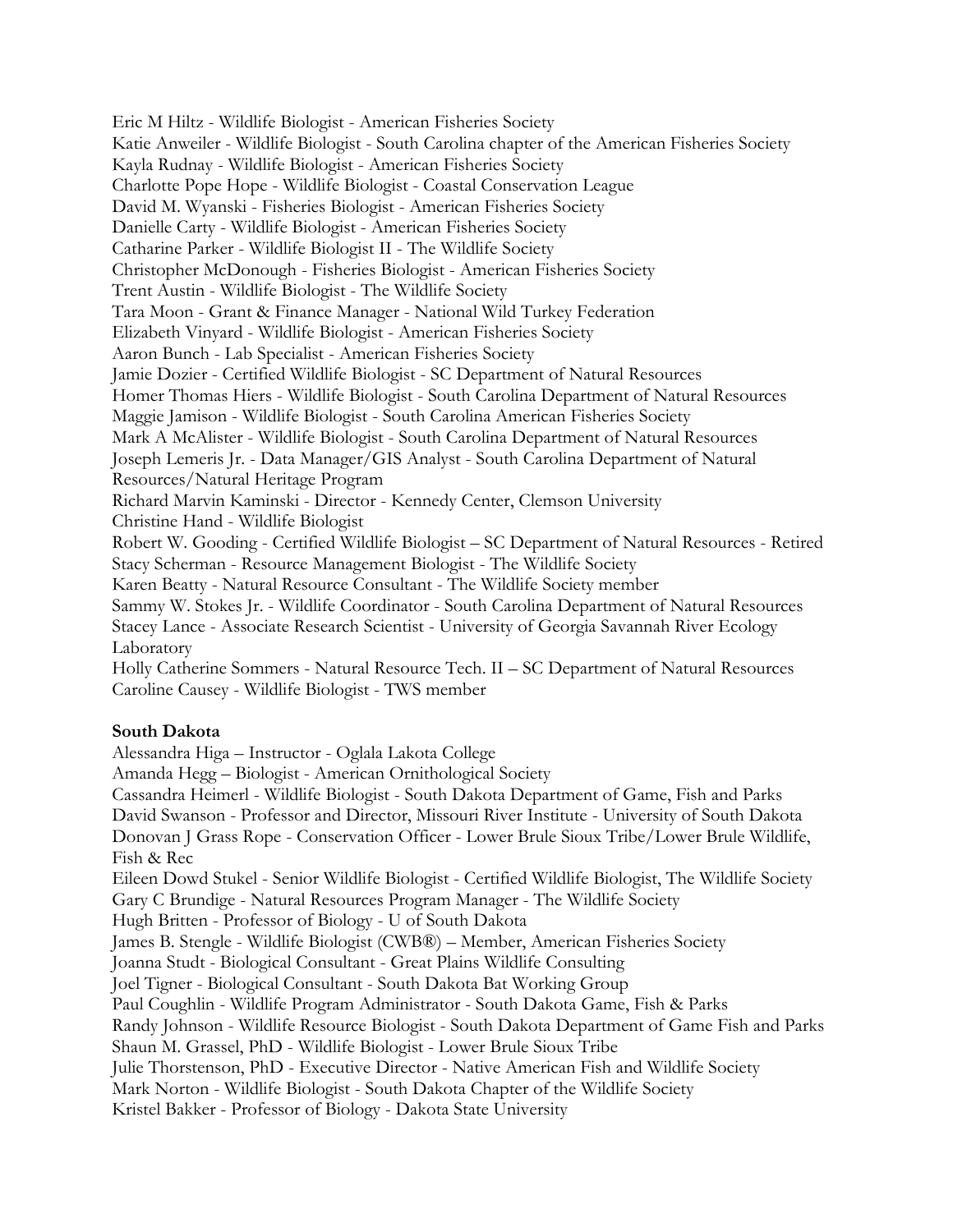#### **Tennessee**

Carla R. Hurt - Associate Professor - Tennessee Tech University Chris Brown - Associate Professor and Chairperson - Dept. of Biology, Tennessee Tech University David Aborn - Associate Professor - University of Tennessee at Chattanooga Ellen R. Herbert - Ecosystem Scientist - Ducks Unlimited Greg Wathen - Special Assistant to the Director - Tennessee Wildlife Resources Agency Henriette Jager - Joint Faculty Associate - University of Tennessee, Knoxville Herbert Joseph Roberts - Vice President Pacific Bird Conservation - Pacific Bird Conservation Justin Murdock - Associate Professor - Tennessee Tech University Kathryn Martin - Former Malacologist and Water Quality Scientist Katrina I Twing - Assistant Professor of Biology - Tennessee Tech University Lee Neighbors - Wildlife Biologist - The Wildlife Society Michael G. Brasher - Waterfowl Scientist - Ducks Unlimited, Inc. Stefan Woltmann - Associate Professor - Austin Peay State University W. Alan Wentz - Chief Conservation Officer (retired) - Ducks Unlimited Inc

#### **Texas**

Adam Mitchell - Assistant Professor - Tarleton State University Alexander Toder - Graduate Student – Member, The Wildlife Society Amanda Jackson - President, Texas State University Chapter of The Wildlife Society Amy Kresta - Assistant Professor of Biology - The Wildlife Society Annie Farrell - Wildlife Biologist - Texas Chapter of The Wildlife Society Avery M Smith - Research Technician - Student Researcher Ayla Ryan - Graduate Research Assistant - Texas Tech University Blake Murden - COO & Director of Land Stewardship - Shield Ranch Brandon Joseph Palmer - Wildlife Conservationist Brett Johnson - Senior Environmental Coordinator – Member, The Wildlife Society Carly Rotzler - Graduate Student - UTSA Caroline Ellison - Wildlife Biologist - Texas Parks and Wildlife Department Carolyn Jane Anderson - Assistant Professor of Research - Caesar Kleberg Wildlife Research Institute, Texas A&M University - Kingsville Chris Farrell - Natural Resource Specialist - Texas Chapter of the Wildlife Society Christina Farrell - Wildlife Biologist - Michigan State Bird Observatory Christopher R. Peterson - Graduate Research Assistant - The University of Texas at Austin Cindy Jones - Graduate Student Teaching - Texas A&M- Commerce Clifton Ladd - Wildlife Biologist, CWB – Member, The Wildlife Society Clinton Faas - Natural Resource Specialist - Texas Parks and Wildlife Cord B. Eversole - Assistant Professor - Texas A&M International University Cory O'Brien - Geologist Craig Hensley - Texas Nature Trackers Biologist - Texas Parks & Wildlife Department Dale Prochaska - Wildlife Regional Director - Texas Chapter of The Wildlife Society Daniel Moulton – Retired – Member, The Wildlife Society Diana Doan-Crider - Animo Partnership in Natural Resources Diane Dancer - Commercial Credit Manager (Retired)- Green Sanctuary Supporter Don Steinbach - Executive Director - Texas Chapter of The Wildlife Society Drew R. Davis - Associate Research Scientist - University of Texas Rio Grande Valley Dustin McBride - Wildlife Biologist - Private Consulting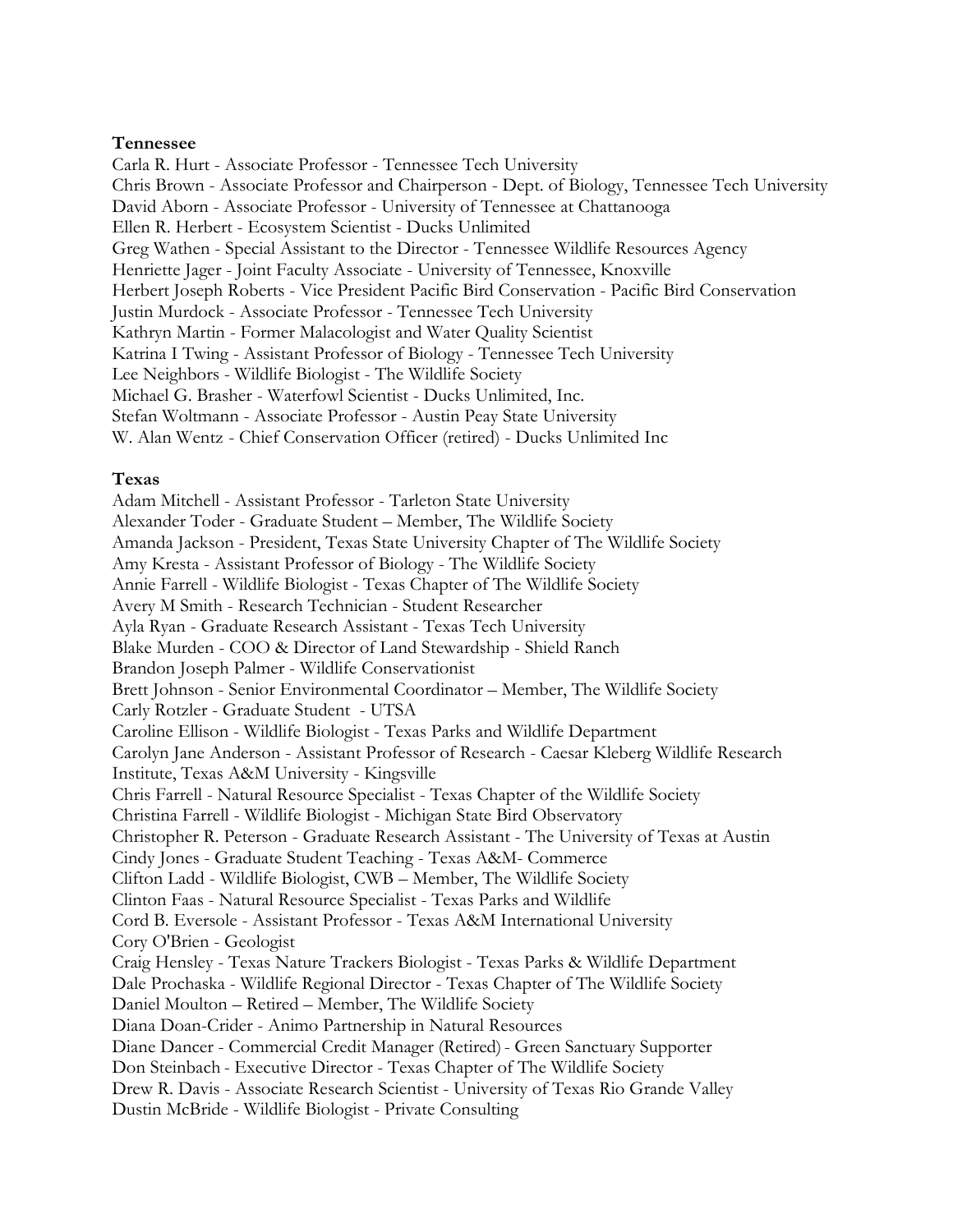Eric Daniel Grahmann - Habitat Specialist – Member, Texas Chapter of the Wildlife Society Erin McFarland - Student - Humboldt State University Fernando Gutierrez - Wildlife Tech III - Texas Chapter of the Wildlife Society Garrett Fannin - Natural Resource Technician – Member, The Wildlife Society Gene Miller - District Wildlife Biologist - National Wild Turkey Federation Geron Gowdy - Graduate Assistant - TAMUK Grant Lawrence - Private Ranch Land Steward - Texas Chapter of The Wildlife Society Greg K. Hammer - Natural Resources & Environmental Manager Heather Mathewson - Assistant Professor – Member, The Wildlife Society Howell Pugh - Assistant Graduate Researcher - The Wildlife Society Howell Pugh - Assistant Graduate Researcher - The Wildlife Society Jacob Sterling Hill - Forest-Wildlife Management Student - Vice-President of the SFASU Student Chapter of The Wildlife Society Jacob Wright - Regulatory Specialist - Texas Tech University James Hoskins - Natural Resources Specialist - Texas Parks and Wildlife Department James Strong - NRSC Lab Technician - Texas State University Jamie Killian - Wildlife Biologist - Texas Parks & Wildlife Jared Hall – Ecologist - Texas Chapter of The Wildlife Society Jean Solana - Wildlife Biologist - Texas Master Naturalist Jennifer Blair, CWB - Principal Scientist Jeremy Baumgardt - Associate Professor for Research - Caesar Kleberg Wildlife Research Institute, Texas A&M University Jesús Franco - Conservation Biologist - NGO Jim Mullen – Owner - Quailpro, LLC Johanna Delgado Acevedo - Assistant professor - Texas A&M University-Commerce John D Cornelius - Wildlife Biologist - US Department of Defense (Ret) John Kinsey - Natural Resource Specialist – Member, Texas Chapter of The Wildlife Society Jon Purvis - Research Analyst - Texas Parks and Wildlife Department Jonah Evans – Mammalogist - Texas Parks and Wildlife Jonathan Kirk Warner - Alligator Program Leader - Texas Parks and Wildlife Department Joseph Hopkins – Student - Tarleton State University Joshua Wright - College Student - Texas A&M Chapter of The Wildlife Society Judd Curtis - Associate Research Scientist - Texas A&M University Judy Brupbacher - Educator Julia York - PhD Candidate - University of Texas at Austin Kaitlin Will - Environmental Scientist – Member, The Wildlife Society Kameryn Strickland – Student - SFA student chapter of The Wildlife Society Kasey Clarke - Environmental Scientist - The Wildlife Society Member Kelcee Smith - PhD Candidate - Louisiana State University Kelly Conrad Simon - Urban Wildlife Biologist, Natural Resource Specialist - Texas Parks and Wildlife Dept. Ken Kurzawski - Fisheries Program Manager - American Fisheries Society Fisheries Administration Section Kyle Brunson - Natural Resources Specialist - Texas Parks and Wildlife Department Landon Robert Schofield - Range and Wildlife Biologist - East Foundation Lee Ann Linam - Science teacher - One Day Academy Lee Marlowe - Sustainable Landscape Ecologist - Texas Society for Ecological Restoration & Native Plant Society of Texas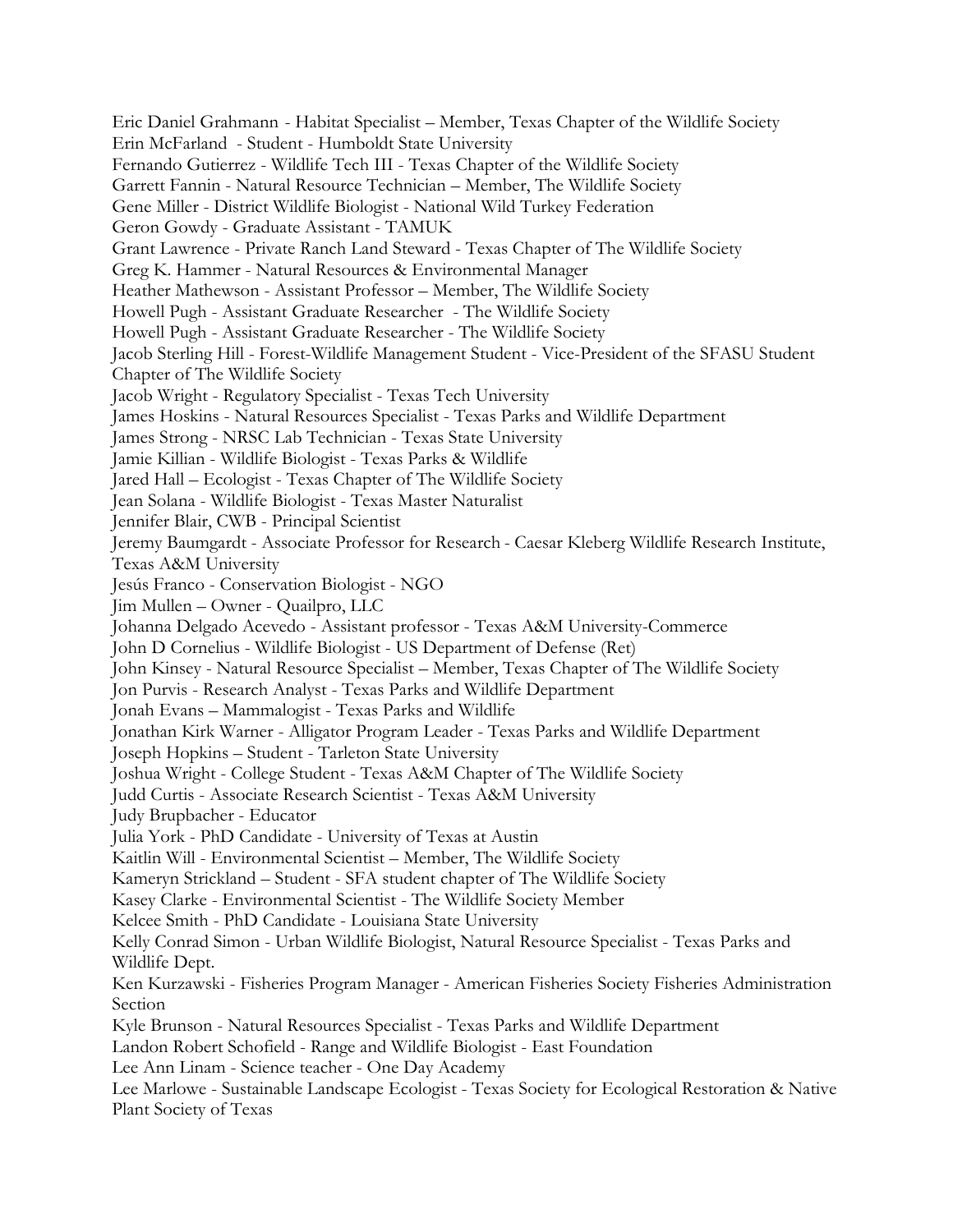Linda S Campbell - Wildlife biologist - Texas Parks and Wildlife (retired) Madilyn Jarman - Graduate Student Mallory Eastland - Research Associate - Texas Chapter of the Wildlife Society Mandy Corso Krause - Ranch Consultant - Parker Creek Ranch Marjorie Dixon - PhD Candidate - University of Texas at Austin Mark C Wallace –Professor - Texas Tech University Marsha G Williams - Research Associate III - The University of Texas at Tyler Marsha May - Adjunct Biology Professor - Temple College Mary O'Hara - Certified TX Master Naturalist- Texas Parks and Wildlife Department Matt Wagner - Land and Wildlife Consultant, Adjunct Faculty - Texas A&M, Texas State University, Texan by Nature, Weston Ranch Matthew Hewitt - Sul Ross State University Matthew Johnson - Natural Resources Team Lead - Freshwater Mollusk Conservation Society Matthew Parker - Master's Candidate - Texas State University Matthew Ward - Fishery Biologist - Lochow Ranch Pond and Lake Management Michael D Panasci - Graduate Student- Texas Tech University Michelle Haggerty - Certified Wildlife Biologist – Member, Texas Chapter of The Wildlife Society Molly Moroz - Graduate Research Assistant - University of Texas at Austin Neal Wilkins - President & CEO - East Foundation Nicholas Fisher - Wildlife Services Technician - Plateau Land and Wildlife Management Nicholas Ivers - PhD Student - University of Texas at Austin Olivia Schmidt - Outreach Specialist - Texas Parks and Wildlife Department Philip Queller - PhD Student - University of Texas at Austin Rachael L. Connally - Associate Wildlife Biologist - Texas A&M University Rachel Richter Urban - Wildlife Biologist - Texas Chapter of the Wildlife Society Ray C. Telfair II, Ph.D. - Certified Wildlife Biologist - The Wildlife Society Rebecca A. Svoboda - District Conservationist - USDA Reid Casey – undergraduate student Richard Heilbrun - Wildlife Biologist - Texas Chapter of The Wildlife Society Romey Swanson - Director of Conservation Strategies - Audubon Texas Ross Couvillon - Biology Professor - Member, Texas Chapter of the Wildlife Society Roy Leslie- Managing Partner - Leslie Ranch Russell Lewis Martin Jr - Wildlife Diversity (Nongame) Biologist/NRS IV – Texas Parks and Wildlife Department Sam Kieschnick - CitSci Association Samantha Kahl - Assistant Professor of Natural Resource Management - Texas Tech University Sara Miller - Wildife Biologist – Member, The Wildlife Society SaraBeth Boggan – Student - Tarleton State University Scott T. Walter - Senior Lecturer in Wildlife Biology - Texas State University Selma Glasscock - Assistant Director - Welder Wildlife Foundation Shane J. Kiefer - Certified Wildlife Biologist & Director of Ecological Services - Plateau Land & Wildlife Management Shelby McCay - Project Coordinator - TAMU NRI Sonia Elizabeth Duran - Wildlife Biologist- Member, The Wildlife Society Spencer R Keyser - Graduate Student - University of Texas at Austin Stennie Meadours - Retired Environmental Emergency Response Manager - Birder and environmental advocate Stephanie Parker - Graduate Research Assistant - Texas A&M University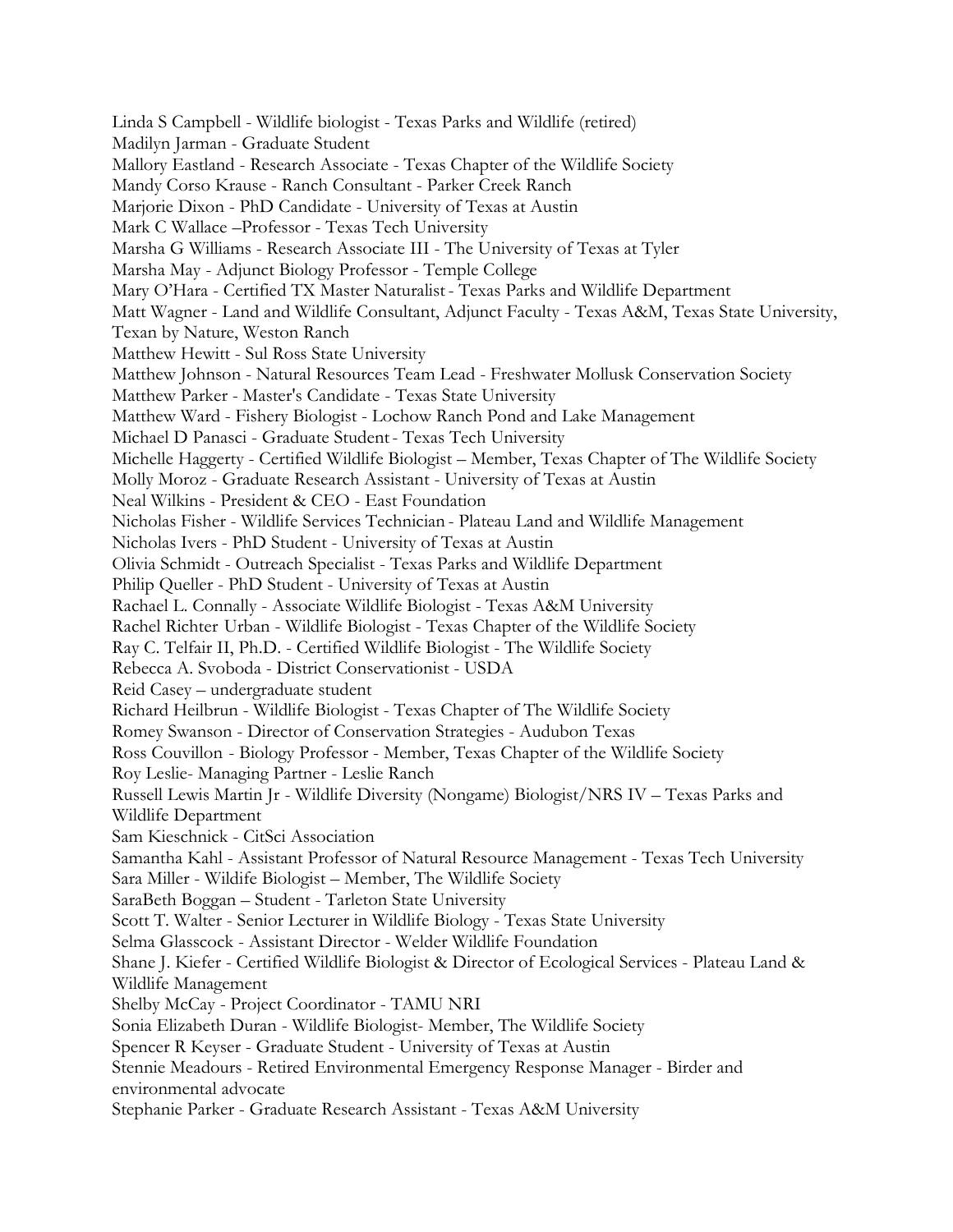T. Wayne Schwertner - Associate Professor and Department Head - Tarleton State University Tam H. Tran - Environmental scientist - Freese & Nichols Tania Homayoun - Natural Resources Specialist - Texas Chapter of The Wildlife Society Tara Korzekwa - Biology Lecturer - University Thomas J Lang - Past-President - AFS Fish Habitat Section Thomas L. Marshall - NSF Graduate Research Fellow - University of Texas at Austin Thomas Wayne Schwertner - Associate Professor - Tarleton State University Tiffany Leitner - Student Chapter of the Wildlife Society Tio Kleberg – Director - East Foundation Tony Blair - Certified Wildlife Biologist - TWS Member, Owner of wildlife consulting firm Tyler Campbell - Chief Program Officer & Principal Scientist - East Foundation William Bartush - Partnership Coordinator - American Bird Conservancy William Rufus Stephens - Certified Wildlife Biologist – Member, The Wildlife Society William Thompson – Student – Member, The Wildlife Society Zoe Carroll - Graduate Research Assistant - Sul Ross State University Alison Northup - PhD Candidate - University of Texas at Austin Robert A. Deans - Doctor of Philosophy - The University of Texas at Austin Meredith Longoria - Nongame & Rare Species Program Leader - Texas Parks & Wildlife Department Ross Winton - Invertebrate Biologist - Texas Parks and Wildlife John Davis - Wildlife Biologist - Texas Chapter of The Wildlife Society Karen Hardin - Natural Resource Specialist - Texas Parks and Wildlife Department Laura Zebehazy - Program Leader - Texas Parks and Wildlife Department Allison E Scott - M.S. Student/Contractor Biologist - Texas State University Laura Dugan, PhD - Spatial Analyst/Data Manager - Texas Parks and Wildlife Department Trey Barron - Natural Resource Specialist - Texas Chapter of the Wildlife Society Thomas R. Simpson - Emeritus Associate Professor of Biology - Texas State University Jessica Schmerler - Habitat Assessment Biologist - Texas Parks and Wildlife Department Victoria Makar - Adjunct Faculty –The University of Texas at San Antonio Caitlyn Harlan - Student – Texas A&M University Brandon Palmer - Wildlife Professional - The Wildlife Society Annaliese Scoggin - District Biologist - Texas Parks & Wildlife Department Steven P. Riley - Certified Wildlife Biologist/Conservation Delivery Specialist - Texas Parks and Wildlife Department Ursula Alvarado-Miller - Lecturer I - The University of Texas at San Antonio Gwen Young, PhD - Professor - The University of Texas at San Antonio Katelyn Conley - College Student - Texas Tech University Jennifer Matthews - Student - The Wildlife Society David Riley - Staff Biologist - Texas Chapter of the Wildlife Society John M Tomeček - Assistant Professor - Texas A&M University Erin Swanson - Regulatory Compliance Specialist - Texas Chapter of the Wildlife Society Daniel J Kunz - Natural Resource Specialist IV - Texas Parks & Wildlife Department Caroline Skidmore - M.S Candidate - Texas Tech University Megan Granger - Student - Texas A&M university kingsville Robert Denkhaus - Nature Center Manager - City of Fort Worth, Texas Brandon Consalus - Undergraduate Student - Tarleton State University Roy E Saffel – Retired/Grad Student - Sul Ross State University Elizabeth Cary Mungall - Science Officer - Second Ark Foundation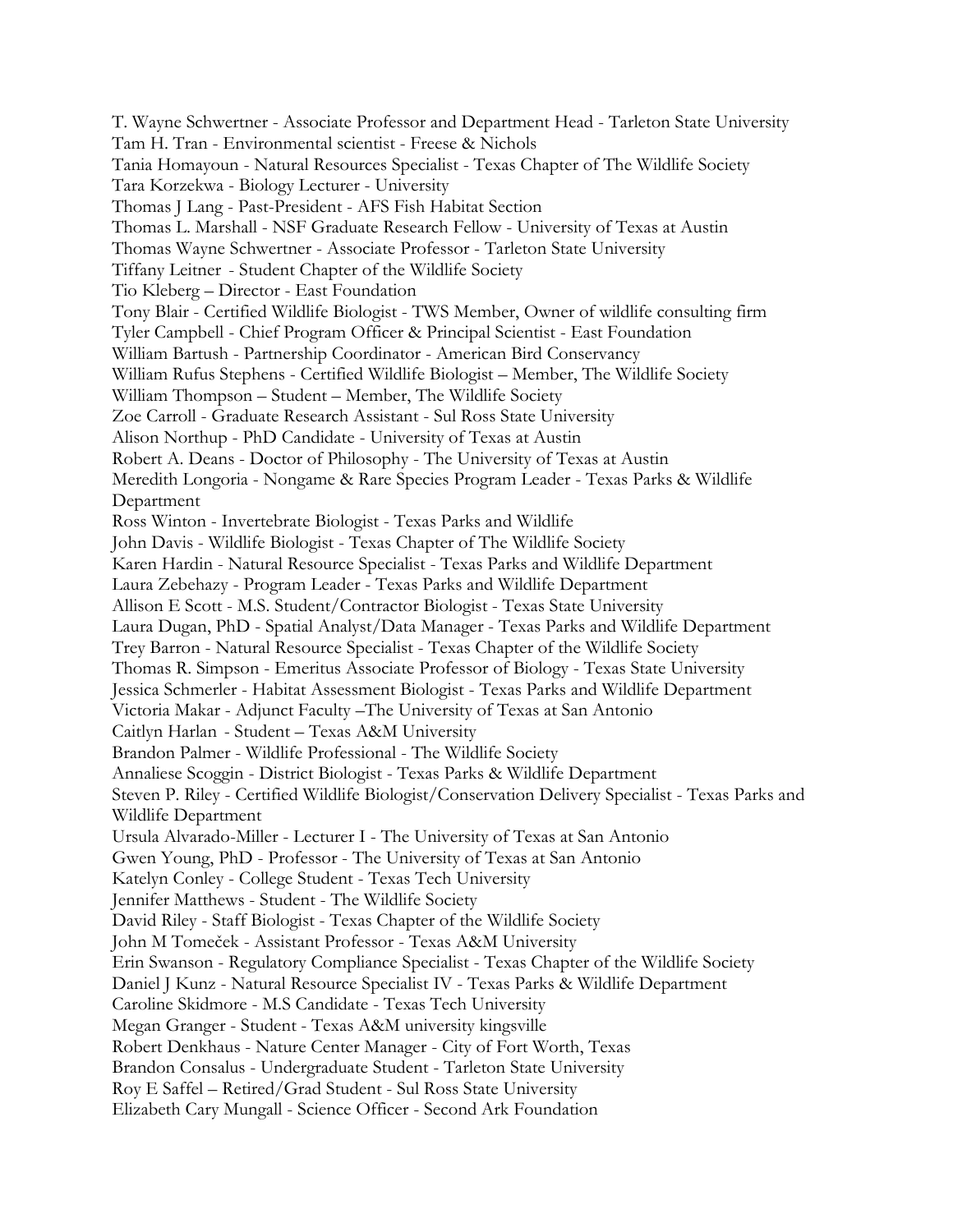Courtney Ramsey - Graduate Research Assistant - Texas Tech University Dr. Kerry Griffis-Kyle - Associate Professor - Texas Tech University Kaylee Dawn Read – Student – The Wildlife Society Lorena Moore - Customer Service Representative - Fort Worth Park and Recreation Dept. Cody Dunagan - Natural Resources Specialist - Texas Parks and Wildlife Department Dale Prochaska - Regional Director - Texas Chapter of The Wildlife Society Wade Alan Ryberg - Research Scientist - Texas A&M University Natural Resources Institute Terry Blankenship - Director - Welder Wildlife Foundation Chandler Larson - Student - TWS Student Chapter Brittany Wegner - Communications Specialist - Natural Resources Institute Deborah Holle - National Wildlife Refuge Manager (retired) - U.S. Fish & Wildlife Service (retired) John McLaughlin - West Texas Quail Program Leader - Texas Parks and Wildlife Department Wayne Simoneau - Biogeographer - Parsons Julie Westerlund – Professor - Texas State University Anica Lee - Dr. - Texas State University Jason Martina - Assistant Professor - Texas State University Kavita Kakirde - Senior Lecturer - Texas State University Michele Reynolds - Biology Lecturer - Texas State University Benjamin Schwartz - Associate Professor - Texas State University Caitlin Gabor - Professor of Biology - Texas State University Daniel Price - Natural Resource Manager - Fort Worth Nature Center & Refuge Jonah Gula - Research Assistant - Texas State University

## **Utah**

Allison Pease - Adjunct professor - Dept of Natural Resources Management, Texas Tech University Brianna Johnson - Graduate Researcher - Utah State University, UT Division of Wildlife Resources Chris Frauenhofer - Wildlife Biologist- State of Utah Cole Bleke - Graduate Student - Utah State University Doris Zemlicka - Wildlife Biologist - Retired USDA Jackie Watson - Blue Ribbon Fisheries Biologist - Utah Division of Wildlife Resources Ronald B Kegerries III - Fisheries Biologist - Private Consulting Scott Tolentino - Fisheries Biologist & project leader - Utah Division of Wildlife Resources Stephanie Landry - Graduate Research Assistant - Utah State University Trina Hedrick - Regional Aquatics Manager - State Wildlife Agency Thomas Keith Mendenhall - Senior National Fish Program Leader (ret) - Bureau of Land Management Michael Fiorelli - Uinta Basin Project Leader - Trout Unlimited Dr. Theresa Pope – Wildlife Biologist - The Wildlife Society Reed Sanderson – Wildlife Biologist - U.S. Forest Service Research Science; Univ. Arizona Dr. Daniel MacNulty - Associate Professor of Wildlife Ecology - Utah State University

#### **Vermont**

Kent McFarland - Conservation biologist - Vermont Center for Ecostudies Amy Alfieri - Fish and Wildlife Scientist III - Vermont Fish and Wildlife Department Alyssa Bennett - Small Mammals Biologist - Vermont Fish and Wildlife Department Katherina Gieder - Fish and Wildlife Scientist IV - Vermont Fish and Wildlife Matthew Futia - Graduate student - University of Vermont Christopher C Rimmer - Executive Director - Vermont Center for Ecostudies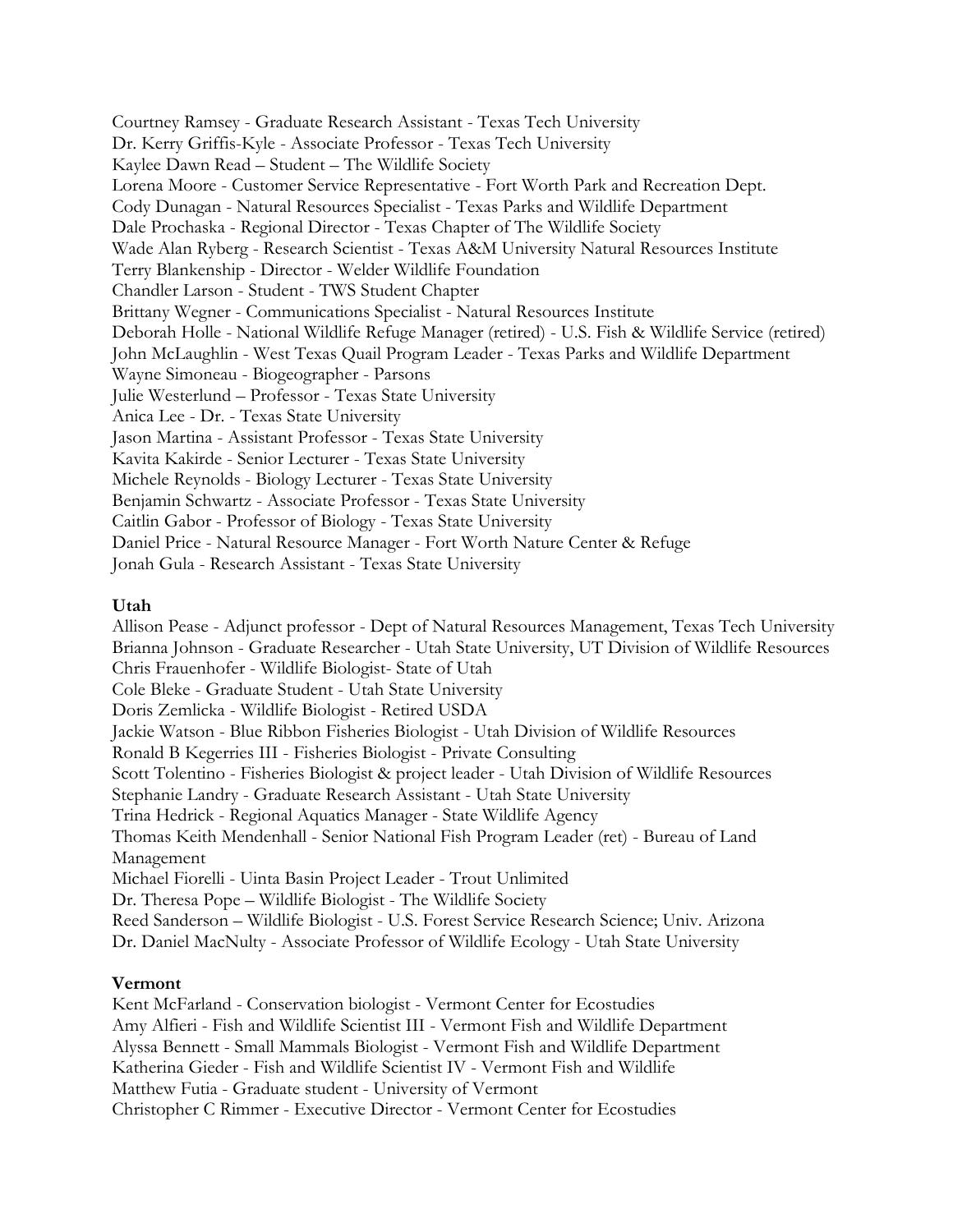## **Virginia**

Carola A. Haas – Professor - Virginia Tech Colin Chapman - Research Professor - George Washington University Daniel P. Michaelson - Fisheries Biologist - VA Dept. of Game & Inland Fisheries Dr. Catherine Hulshof - Assistant Professor - Virginia Commonwealth University Jason Hallacher - Asst Fisheries Biologist - VA Chapter American Fisheries Society Joan Blankenship - Conservation Director Virginia BASS Nation - Virginia BASS Nation John Copeland - Fisheries Biologist - Virginia Department of Game and Inland Fisheries John Rogers Copeland - Fisheries Biologist 3 - American Fisheries Society Katherine Hamedani - Natural Resource Specialist II - Virginia Tech Sandra Schwartz - Former employee of the national biological survey Christian H Hager – Owner - Chesapeake Scientific LLC Daniel P. Michaelson - Fisheries Biologist - VA Department of Game and Inland Fisheries Julie Gross - Graduate Student - Virginia Institute of Marine Science Troy Tuckey - Associate Research Scientist - Virginia Institute of Marine Science

## **Washington**

Bruce C. Thompson - Wildlife Scientist (Retired) - Past President (The Wildlife Society) Ed Henry – Biologist – Member, American Fisheries Society Ed Styskel - Certified Wildlife Biologist - Retired Edward W Styskel - Certified Wildlife Biologist – Member, The Wildlife Society Eleanor P. Gaines – Director - Oregon Biodiversity Information Center Felipe Amezcua – Professor - EcoWB Gail Olson – Member, The Wildlife Society Gary J. Wiles - Wildlife Biologist - Retired George R Carlson - Wildlife Biologist - Retired Heidi Newsome - Certified Wildlife Biologist – Member, The Wildlife Society Hope Rieden - Fish and Wildlife Biologist . Jesse Brunner - Associate Professor - Washington State University John F. Lehmkuhl - Research Wildlife Biologist (retired) - USDA Forest Service Kelsey King - Graduate student - Washington State University Kevin White - Certified Wildlife Biologist - Whitetail Environmental, LLC Laura Heironimus - Fish and Wildlife Biologist - Washington Department of Fish and Wildlife Leslie Parks - Wildlife science technician - Swinomish tribe Lynda Hofmann - Fish and Wildlife Biologist - Washington Department of Fish and Wildlife Matt Betts – Professor - Oregon State University Michael Saxton - Wildlife Biological Technician - Katmai National Park Neala Kendall - Research Scientist - Washington Department of Fish and Wildlife Nikolas Novotny - Fisheries Biologist - American Fisheries Society Patricia Townsend - Assistant Professor - University Rebecca Windell - Graduate Research Assistant and PhD Student - University of Washington Staci Amburgey - Postdoctoral researcher - University of Washington Stefanie Bergh - Wildlife Biologist - Member of The Wildlife Society Steve Desimone - Wildlife Ecologist - Washington Dept of Fish and Wildlife Susan Waters - Rare Species Ecologist Steven Errede - Emeritus Professor of Physics - University of Illinois at Urbana-Champaign Larry G. Brown - Fisheries Professional Emeritus – American Fisheries Society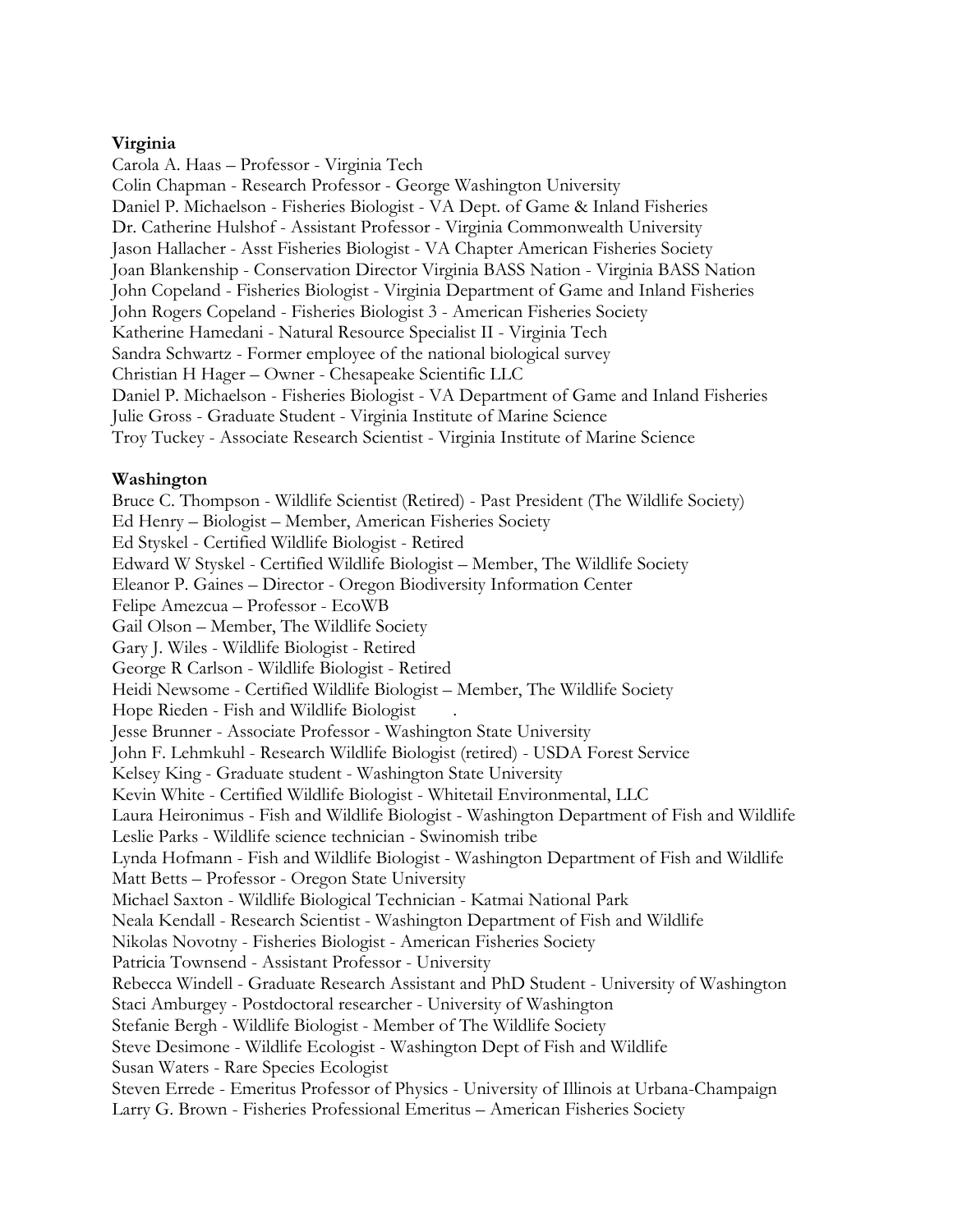James Faulkner - Mathematical Statistician - National Oceanic and Atmospheric Administration Kristen-Marie Kirkby - Fisheries Biologist, Project Manager - Cascade Columbia Fisheries Enhancement Group

Eleanor P. Gaines - Director, Oregon Biodiversity Information Center - Portland State University

# **West Virginia**

Susan Olcott - WV Project Leader for Monarch and Lepidoptera Conservation - WV Div Natural Resources

Frank Jernejcic - District Fishery Biologist – Retired

Thomas Jones - Ast. Professor of Environmental Science - Marshall University

Zachary Loughman - Associate Professor - West Liberty University

# **Wisconsin**

Adrian P. Wydeven - Certified Wildlife Biologist - Wisconsin Green Fire, Timber Wolf Alliance Benjamin Olsen - Wildlife Biologist – Member, The Wildlife Society Bob Wright - Wildlife GIS Specialist - Minnesota IT Services Bradley Ray - Fisheries Team Supervisor – Member, American Fisheries Society Bruce R. Bacon - Wildlife Biologist – retired WI Dept. Natural Resources Cassandra Graikowski - Tribal Historic Preservation Officer - Sokaogon Chippewa Tribe Charles M. Pils - Wildlife Biologist-Wisconsin DNR (Retired) Christopher D. Tyrrell - Research Curator & Dir. of Informatics - Milwaukee Public Museum Daniel Robert Dessecker - Certified Wildlife Biologist - Retired Darren M Ladwig - Wildlife Biologist - Wisconsin Department of Natural Resources Donald M. Waller - former Professor of Botany & Environmental Studies - University of Wisconsin - Madison Elise Couillard - Science Communicator - Ducks Unlimited Fred Strand - Wildlife Biologist - Private Consultant Jonathan Gilbert - Director, Biological Services Division - Great Lakes Indian Fish and Willdife Commission Karl Martin - Dean, Division of Extension - University of Wisconsin-Madison Keith R. McCaffery - Natural Resource Scientist - Wis Dep Nat Resour (retired) Mark Martin - Manager Goose Pond Sanctuary - Madison Audubon Society Michael D. Samuel - Emeritus Professor - University of Wisconsin-Madison Nathaniel LaHue DVM, MPVM – Member, The Wildlife Society Nick Jaeckels - Water Resources Engineer Ollie Torgerson - Executive Secretary - Midwest Assn. of Fish & Wildlife Agencies Pat Conrad - Watershed Planner - Emmons & Olivier Resources Ronald G. Eckstein - Wildlife Biologist (retired) - Wisconsin Chapter, The Wildlife Society Rosalind Russell - Environmental Scientist - Emmons and Olivier Resources Samantha Hauser - Postdoctoral Fellow - University of Wisconsin-Milwaukee Thomas M Hauge - Retired Wildlife Management Program Director - Wisconsin Department of Natural Resources Timothy Van Deelen - Professor of Wildlife Ecology - University of Wisconsin at Madison Tom Howard - Certified Wildlife Biologist - Wisconsin Chapter TWS William T Route - Ecologist (retired) - Certified wildlife biologist, The Wildlife Society Jonathan Zellmer - Natural Resources Management, Grad. - Independent Study